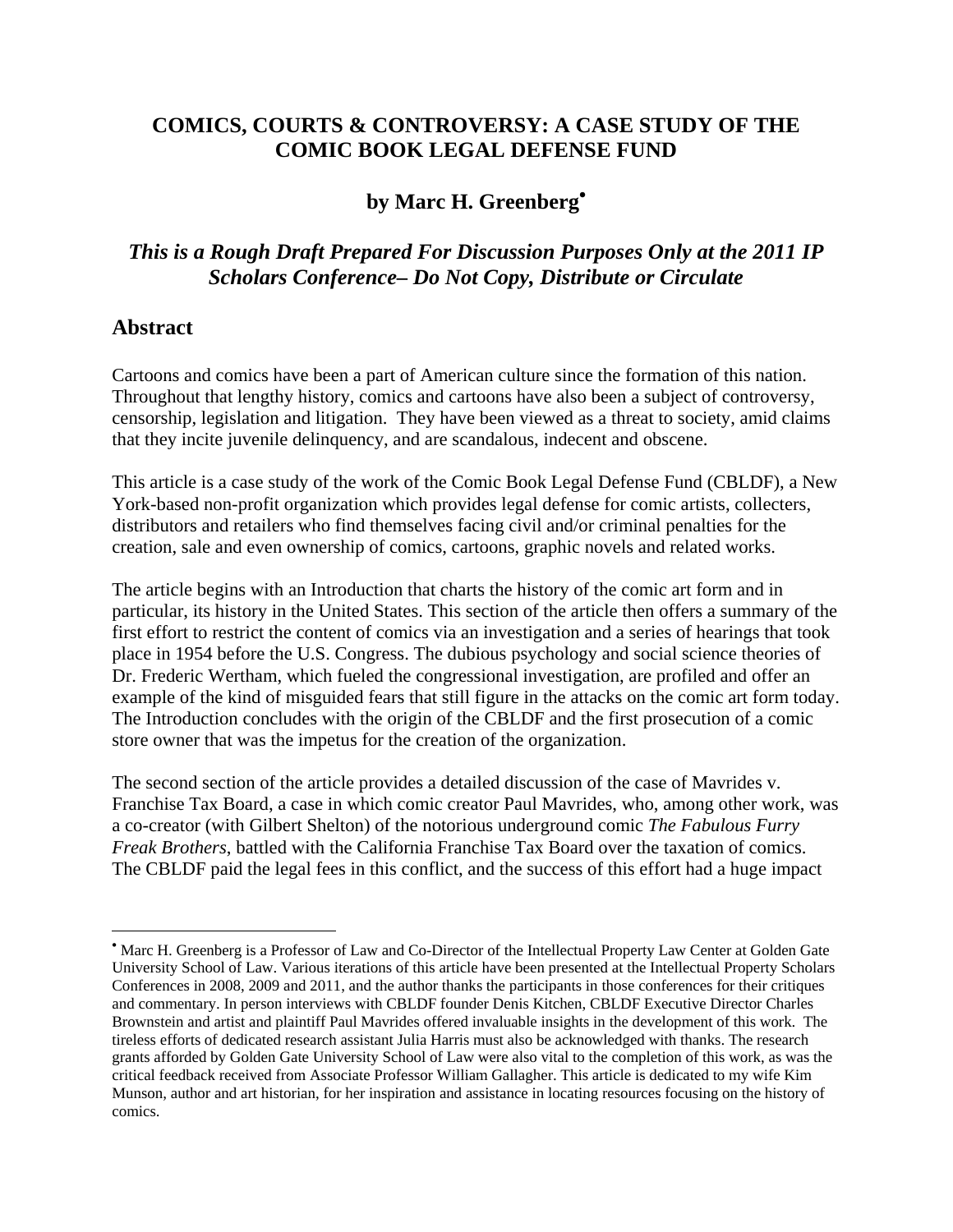on the ability of independent comic artists to continue to create comics laden with edgy, political and social commentary.

The third section of the article focuses on what has become the principal type of case the CBLDF has worked on for the past two decades - fighting the efforts of local state prosecutors and the U.S. Justice Department to censor the content of comics, usually on alleged grounds that the content is obscene or indecent. An array of cases in which CBLDF has been involved are examined, with particular focus on the case of Gordon Lee, a Georgia based distributor prosecuted for allegedly distributing an obscene graphic novel to a minor, and the case of Christopher Handley, an adult prosecuted under the PROTECT Act for the mere possession of allegedly obscene Manga comics.

The final section of the article looks at how we came to a point in American jurisprudence where we are imprisoning creators, distributors and collectors for the ideas they express in graphic formats. It discusses the fork in the road of obscenity law when it was decided that obscene materials are outside of the protection of the First Amendment, and examines the impact of that decision on the rights of comic creators, distributors and collectors. This is followed with an analysis of the rationale for criminalizing explicit sexual material – to protect children from the alleged harm exposure to these materials causes, and the absence of any definitive proof of that harm, leading to a recommendation that at the very least, criminal penalties for the creation of comics and cartoons with sexual content be de-criminalized.

# **1. Introduction**

 $\overline{a}$ 

Like many kids born in the 1950s, I spent my time and meager allowance on my entertainment of choice: comic books, newspaper cartoons and comic strips, and Saturday morning cartoon shows. When I went to college at Berkeley in the 1970's, my focus shifted from superhero comic books to what were called "underground comix", a heady mix of anti-war politics, drugs and sex – the creations of artists like R. Crumb, Art Spiegelman, Vaughn Bode, Gilbert Shelton and Paul Mavrides. My interest in this art form never faded, and I continue to read and collect comic art. Over the years, I have found it particularly interesting to note the number of lawyers and law professors who share my passion for this genre of expressive works.<sup>1</sup>

My interest has led me to realize how inaccurate it is for many to assume that comic art is limited to superhero comics, or to the daily newspaper strips. This is an amazingly diverse art form, with a history that can be traced to the earliest artistic expression of primitive man in cave art. So

 $<sup>1</sup>$  In one very interesting use by lawyers of comics, the Law and the Multiverse blog site,</sup>

http://lawandthemultiverse.com/, uses current superhero comics plot lines as a base upon which to discuss law and legal doctrine. So in one blog posting, the authors use a scene from the recent Thor motion picture, in which government agents seize the research of scientist Jane Foster (played by Natalie Portman) as a basis to discuss the circumstances under which such government seizures are lawful (*see, e.g.,* 

*http://lawandthemultiverse.com/2011/05/06/thor/*; for a different approach to the intersection between lawyers and comics, *see* William A. Hilyerd, *Hi Superman, I'm A Lawyer: A Guide To Attorneys (And Other Legal Professionals) Portrayed In American Comic Books: 1910-2007*, 15 Widener L. Rev. 159 (2007), in which the author offers a detailed and exhaustive study of the numerous ways in which attorneys have been portrayed in comic books over a 93 year period.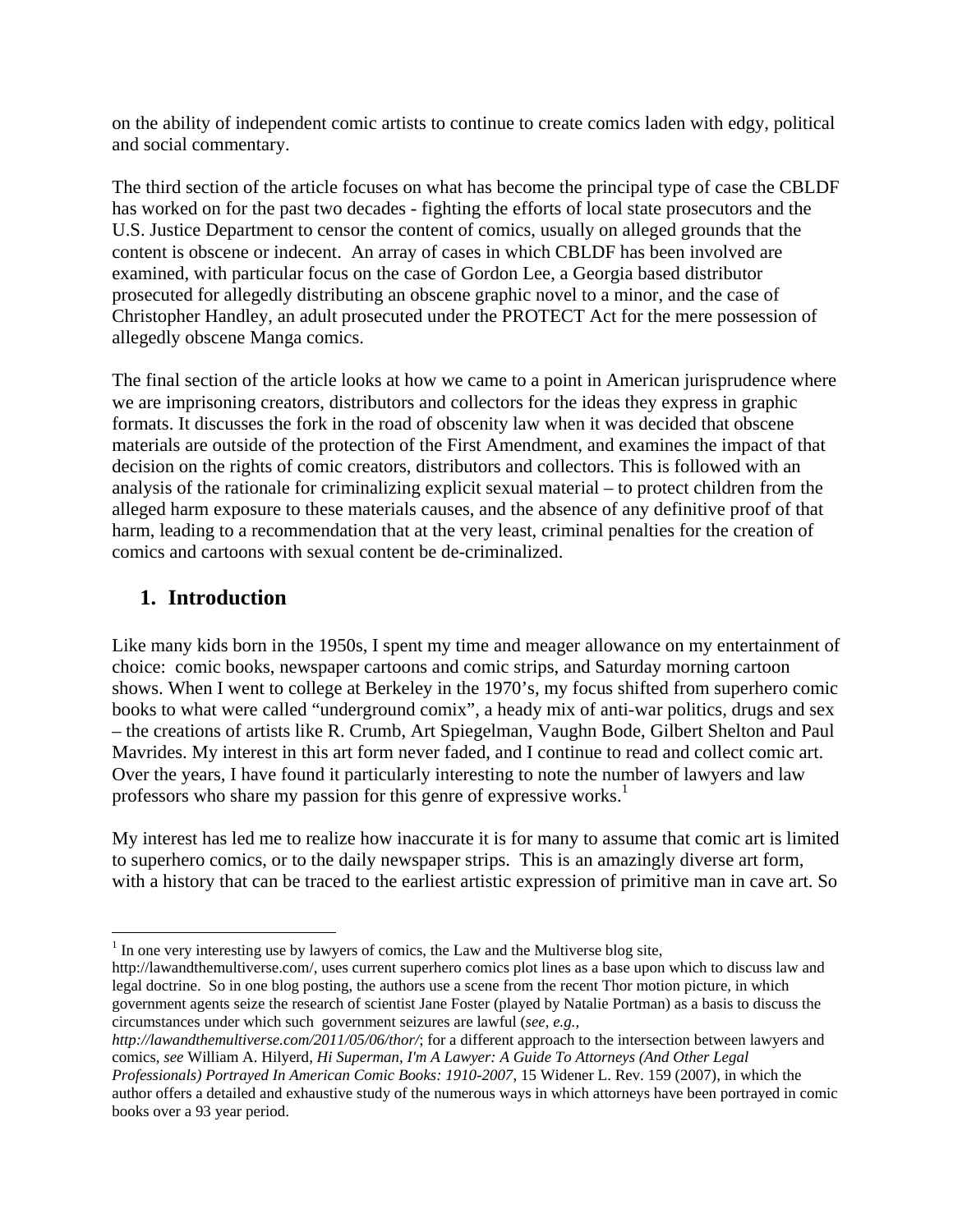before we look at the intersection of comic art and the law, a bit of historical perspective is warranted to overcome these inaccurate perceptions.

# **A. A Brief History of the Comic Art Form**

At its core, art is a form of communication. As soon as humans developed to a point where they formed social groups, communication in the form of telling stories and sharing experiences became a key element of tribal communities. And it was in these early days of human experience that the impulse to create a visual image to help tell that story led to the birth of art.

We take for granted, in our media-saturated age, that we process images as representing reality a mental exercise that must have been, at an earlier point in our development, not an automatic response. Attorney and media entrepreneur John Carlin summarizes the birth of comics and their connection to this response as follows:

 "The early development of comics is typically traced from Egyptian hieroglyphics through the illuminated manuscripts of mediaeval Europe up to the cheap illustrations which proliferated in the post-Renaissance era as a result of the invention of movable type.

 The earliest existing works of representation are the well-known depictions of animals found in cave paintings. It is noteworthy that the technique was that of the cartoon.

…

…

 Because we are so accustomed to representation, it is difficult to conceive of the original leap of the imagination that allowed images to stand for things and enabled the observer to respond to those images with his whole being. The cartoon continues to derive its effectiveness from this basic cathartic response. $^{32}$ 

One of the important characteristics of a comic is that it is comprised of a series of images, usually, although not always, accompanied by words, all of which are arranged in a narrative sequence. Comics are sometimes referred to as "sequential art", as Carlin notes:

 "[h]ieroglyphics and comics share certain structural characteristics. This sense of layout, in which images are read sequentially like words, was carried over into the graphic designs which illuminate medieval manuscripts."<sup>3</sup>

Moving from the Middle Ages, sequential art used to tell stories next appears, in Western art<sup>4</sup>, in Englishman William Hogarth's famous popular prints, *The Harlot's Progress* (1732), and *The* 

<u>.</u>

<sup>&</sup>lt;sup>2</sup> John Carlin, *In Praise of Folly: The Early Development of Comics in Art*, in John Carlin & Sheena Wagstaff, *Catalog: The Comic Art Show: Cartoons in Painting and Popular Culture (1983)* Whitney Museum Of American Art (published by Fantographic Books, Inc.), at 10.

 $3$  *Id.* at 11.

<sup>&</sup>lt;sup>4</sup> For reasons both of brevity and the scope of my research, I am not addressing the development of comic and cartoon art in Asia, Africa, South America or the Middle East. This form of art also developed and thrived in those regions of the world, and creators there made significant contributions to the development of this art form. Given the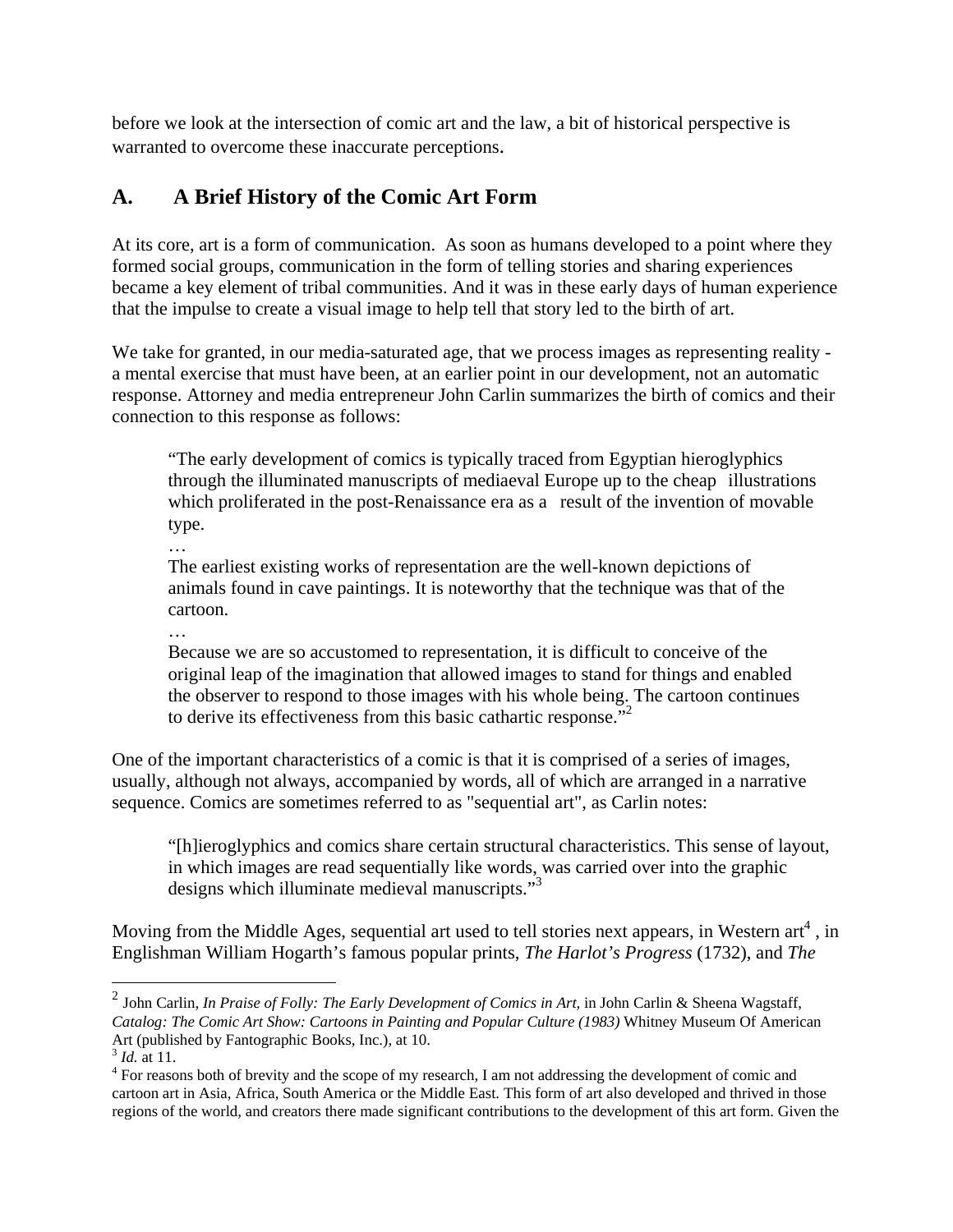*Rake's Progress* (1733-34) which John Carlin describes as being "the first modern works to express the narrative sequence through images".<sup>5</sup>Hogarth employed satire and caricature for the purpose of offering social and political commentary, in what were some of the first political cartoons in Western history.<sup>6</sup>

Hogarth's success prompted other artists to venture into the cartoon and comics genre – in 1800, Hogarth's contemporary, Thomas Rowlandson, created Dr. Syntax, arguably the first continuing comic character.<sup>7</sup> This was followed in the 1840's when Swiss educator Rudolphe Topffer created illustrated stories that used a panel sequence to link pictures and text, creating one of the early forerunners of the modern comic book.<sup>8</sup>

In the next decade a host of famous French and English artists and writers began creating more works in the comic and cartoon satiric genre. Gustave Dore, Honor Daumier, Odilon Redon and others illustrated works of political and social commentary in comic and cartoon modes. And Lewis Carroll created the original illustrations for *Alice in Wonderland*, which were later professionally redone by Sir John Tenniel.<sup>9</sup>

French art critic Charles Beaudelaire was one of the first writers to give comics serious attention via an 1855 article entitled "On the Essence of Laughter, and in General, on the Comic in the Plastic Arts".<sup>10</sup>

In the United States, artists were influenced by their European counterparts, and the mid-19<sup>th</sup> century became the launching point for many political satire magazines, which gave a home to artists like Winslow Homer, Thomas Nast and Joseph Keppler. Their work attacked Lincoln and Civil War politics, the political tyranny of New York's Boss Tweed and Tammany Hall (his notorious political machine), and the unsuccessful presidential campaign of Republican James G. Blaine (Keppler's candidate, Grover Cleveland, won in a tight race).<sup>11</sup>

As the world entered the  $20<sup>th</sup>$  century, the cartoon genre morphed into a new art form. Historian Harry Katz captured this change:

 "By 1900, comic art had become an indelible feature of American popular publishing, and two new genres emerged to great acclaim: the daily editorial cartoon and the comic strip. …[d]aily cartoons as a national phenomenon awaited the apocalyptic newspaper war between Joseph Pulitzer's *New York World* and William Randolph Hearst's *New* 

U.S. focus of this article, those contributions are, regrettably, beyond the scope of this article, and for that reason I have limited this discussion to the development of the comic art form in Europe and in the U.S.A.  $^5$  *Id.* 

<sup>6</sup> Harry Katz, *A Brief History of American Cartooning,* in *Cartoon America: Comic Art in the Library of Congress*/ (2006) published by Harry N. Abrams, Inc., at 29.

<sup>7</sup>

<sup>&</sup>lt;sup>7</sup> John Carlin, *supra* n.2, at 11.<br><sup>8</sup> *Id.* at 13.<br><sup>9</sup> *Id.* at 14<br><sup>10</sup> Baudelaire, Charles. "On the Essence of Laughter" [1855], in The Mirror of An, tr. & ed. Jonathan Mayne (London, Phaidon Press Ltd., 1955). This book is largely out of print.

<sup>&</sup>lt;sup>11</sup> Katz, *supra* n.6, at 40-50. The works of these artists were featured in weekly magazines that launched in this same era, such as *Vanity Fair, Harpers, Puck, The New Yorker. Id.*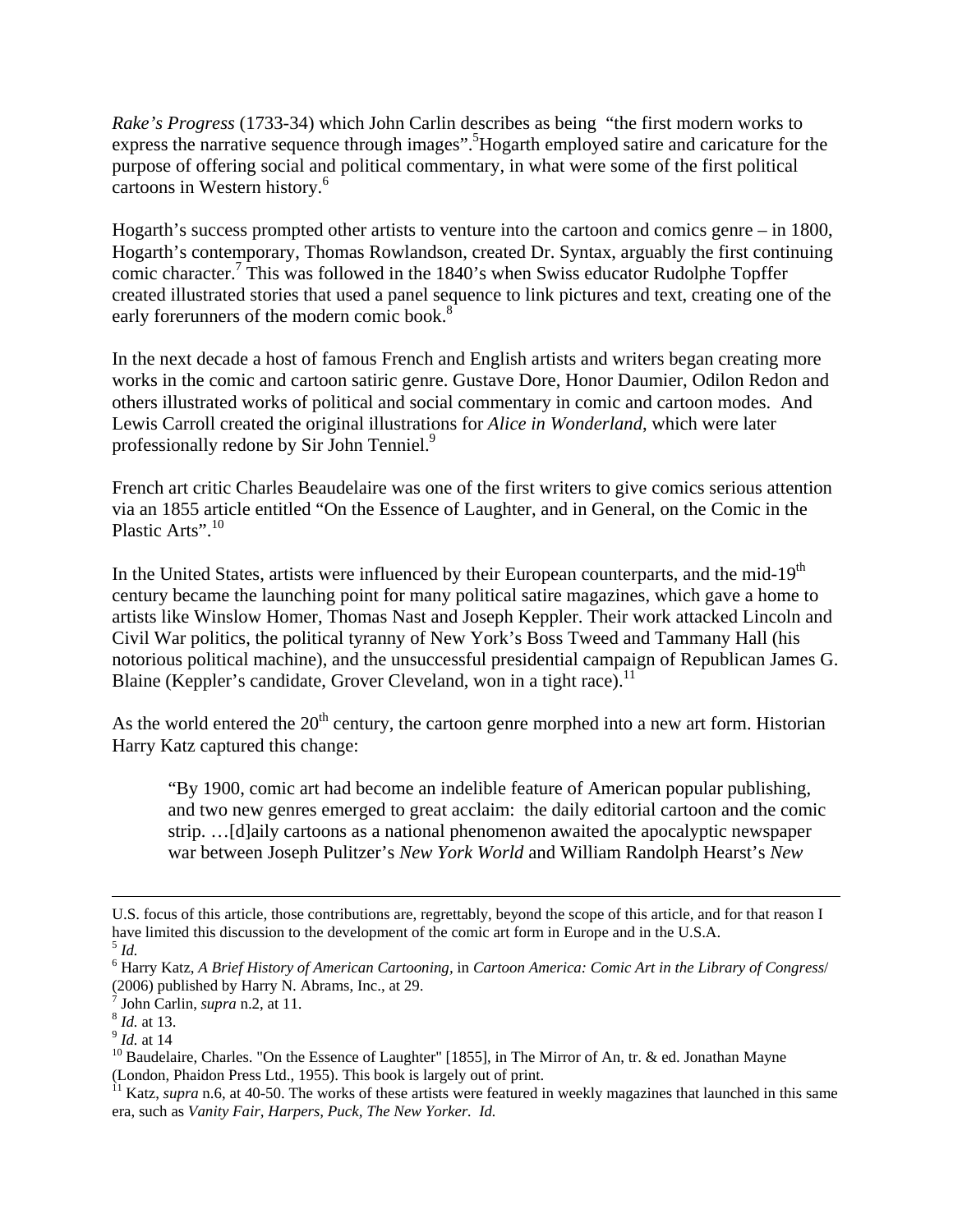*York Journal.* Cartoons were at the center of this epic battle for circulation and political influence." $^{12}$ 

One of these new comic strips became the source of a huge battled between Pulitzer and Hears. Richard Felton Outcault's comic strip, *At the Circus in Hogan's Alley*, introduced a street urchin named Mickey Dugan, who became known as the *Yellow Kid*. Introduced by Pulitzer in the World, Hearst opened, and won, a bidding war for the strip and it moved to the *Journal*.<sup>13</sup>

As should be evident from the history of comics as they entered the  $20<sup>th</sup>$  century, the genre was principally oriented to adult readers, appearing in adult focused magazines and newspapers. As the century progressed, comic strips moved onto a separate series of pages, primarily appearing on Sundays, and included humorous strips, in color, which were popular with children and young adults (the concept of teenagers was not to be introduced until the 1950s). The interest children showed in this new medium caught the attention of educators, who were critical of the lack of moral instruction in these comics – which were instead simply focused on fun, adventures and humor. $14$ 

John Carlin notes that the use of the term "comics" to describe this art form is in some senses misleading, which may in part account for the educators' reactions:

 "The use of the term "comic" to describe these works is both misleading and somewhat reductive. While humor is an element in many sequential graphic works, there are also many such works which focus on drama, characters, the absurd, the grotesque and the surreal." $^{15}$ 

My Google search under the question "Are Comics Just for Kids?" generated 57 million hits, all of them denying that comics are now, or ever really were, a medium targeted just for kids. As a regular attendee, and sometime panelist, at the San Diego International ComicCon, I can personally attest that most of the 125,000 in attendance are not children, but rather adults of all ages, genders and races.

Despite the considerable evidence that comics are not primarily an art form for children, concern about the impact they might have on children triggered the first major legal challenge to the genre – the 1954 Congressional hearings.

City, *see, e.g., The Yellow Kid* on the Paper Stage: Introduction **,** last viewed at *xroads.virginia.edu/~ma04/wood/ykid/intro.htm*. In an apparent response to the dismal view of life the strip and

 $\overline{a}$ <sup>12</sup> *Id.* at 54.

**<sup>13</sup>** *Id.* at 55-56. The *Yellow Kid* offered readers a look into gritty tenement life of the lower classes in New York

cartoons offered, in 1905 the *New York Herald* debuted the Sunday full page comic strip *Little Nemo in Slumberland*, by Winsor McKay – a strip based on the dreams of the artist's son, which were illustrated in striking beauty and surreal details. The Sunday strips were republished in digitally re-mastered full size reproductions in 2005 by Sunday Press Books (www.sundaypressbooks.com).

<sup>14</sup> Thierry Groensteen, *Why Are Comics Still in Search of Cultural Legitimization?*, in *A Comic Studies Reader* (2009) Edited by Jeet Heer and Kent Worcester, published by University Press of Mississippi, at 4. 15 John Carlin, *supra* n.2, at 14.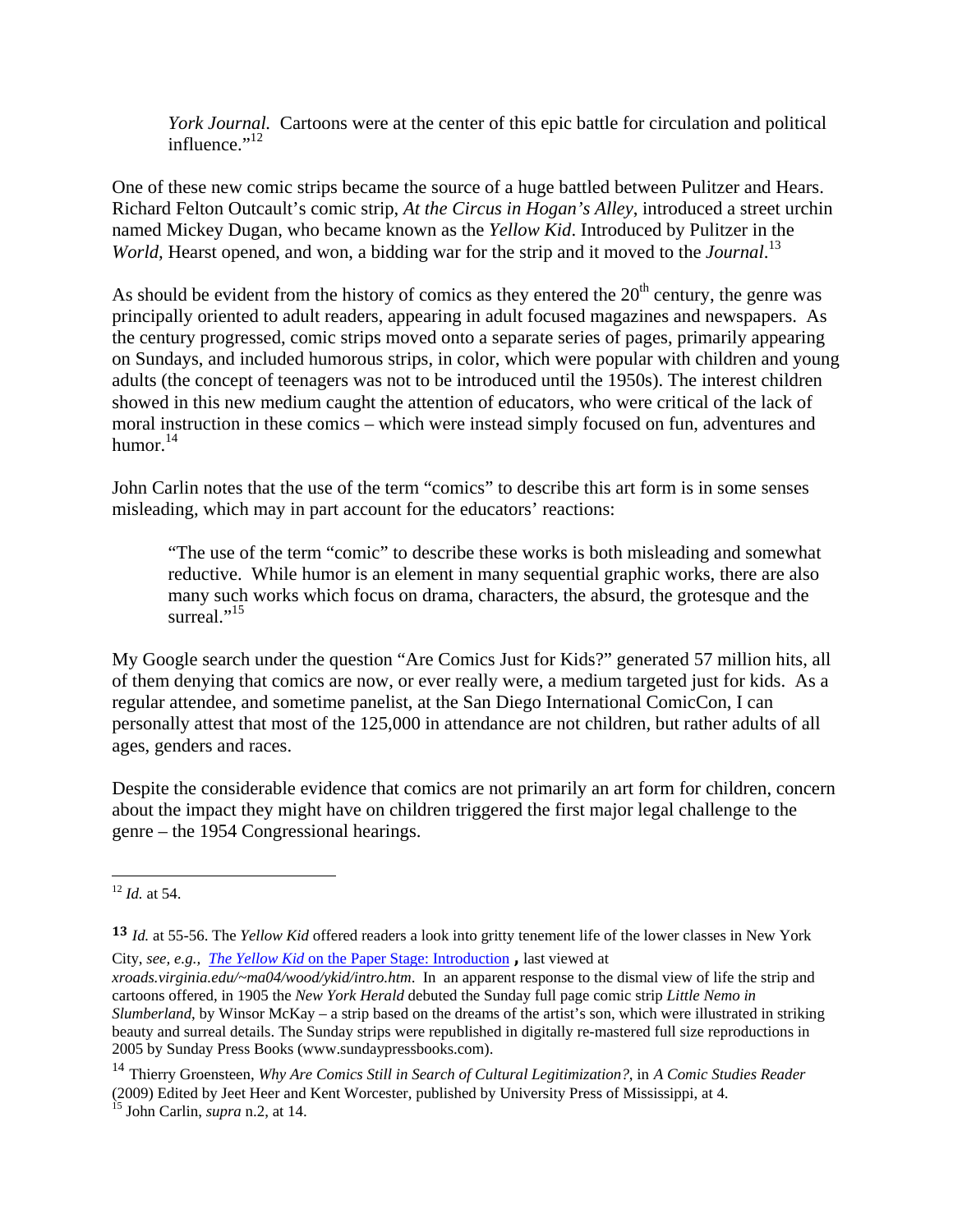# **B. Censoring Comics: The 1954 Congressional Hearings**

The first comic books published in the United States were reprints of Sunday newspaper comic strips re-formatted into a soft-cover book presentation, and bore names like *Funnies on Parade*, and *Famous Funnies*. The popularity of the books led publishers to seek original material, and detective stories were the next iteration of comic books, along with mystery stories and adventure tales, with titles like *Henri Duval of France, Famed Soldier of Fortune,* and *Dr. Occult, the Ghost Detective*. 16

In June 1938, Detective Comics published the first superhero comic, in Action Comics #1, which featured a character named Superman, written by Jerome Siegel and illustrated by Joseph Shuster, two young men from Cleveland.17 The superhero age had arrived, and DC Comics added, in quick order, hero comics featuring Batman, Wonder Woman, the Flash, Aquaman, and many others.

Comic books became immensely popular with all ages, and many readers were young children. Superhero books were not the only type of books published. Their subject matter covered a wide range, from westerns to romances, from detective stories to fantasy and horror.

William Gaines' company, Entertaining Comics (aka EC), launched in 1950 one of the most successful lines of horror comics, with titles like *Crypt of Terror, Haunt of Fear,* and *Vault of Horror*. <sup>18</sup> This success was copied quickly, and by 1954 there were more than 40 horror titles published every month.19 Sales in the early 1950s, a time before the widespread distribution of televisions, were between 80 and 100 million comic books per week.<sup>20</sup>By 1954, however, another event occurred which would mean trouble for the comics industry.

Dr. Fredric Wertham, a psychiatrist from Germany who had come to the United States in 1922 to teach psychiatry at Johns Hopkins University, devoted his career to the study of criminal behavior. He moved to New York City in 1934 and became the director of the Court of General Sessions psychiatric clinic, a clinic that examined every convicted felon in the city. He worked at several other New York hospitals, including Bellevue and the Queens Hospital Center.<sup>21</sup>

 $\overline{a}$ 

<sup>&</sup>lt;sup>16</sup> Les Daniels, *Superman, The Complete History* (1998 Chronicle Books, pub.) at 23.<br><sup>17</sup> Id. at 31-41.<br><sup>18</sup> Amy Kiste Nyberg, *William Gaines and the Battle over EC Comics*, in A *Comic Studies Reader*, *supra* n.14 at

<sup>59.&</sup>lt;br> $^{19}$  *Id.* at 59.

<sup>&</sup>lt;sup>20</sup> Louis Menand, *The Horror: Congress Investigates the Comics*, The New Yorker Book Review (March 31, 2008), reviewing David Hajdu's *The Ten-Cent Plague: The Great Comic Book Scare and How It Changed America*, last viewed at http://www.newyorker.com/arts/critics/books/2008/03/32/080331cr... , at 4.

<sup>21</sup> *Id.* at 5. Dr. Wertham also started a clinic in Harlem, the LaFargue Clinic, named after Paul LaFargue, Karl Marx's son, where he provided free psychiatric services to people of color. His writings about the psychological effects of segregation on African Americans, was used in the Supreme Court case of Brown v. Board of Education. *Id.* at 5, 10.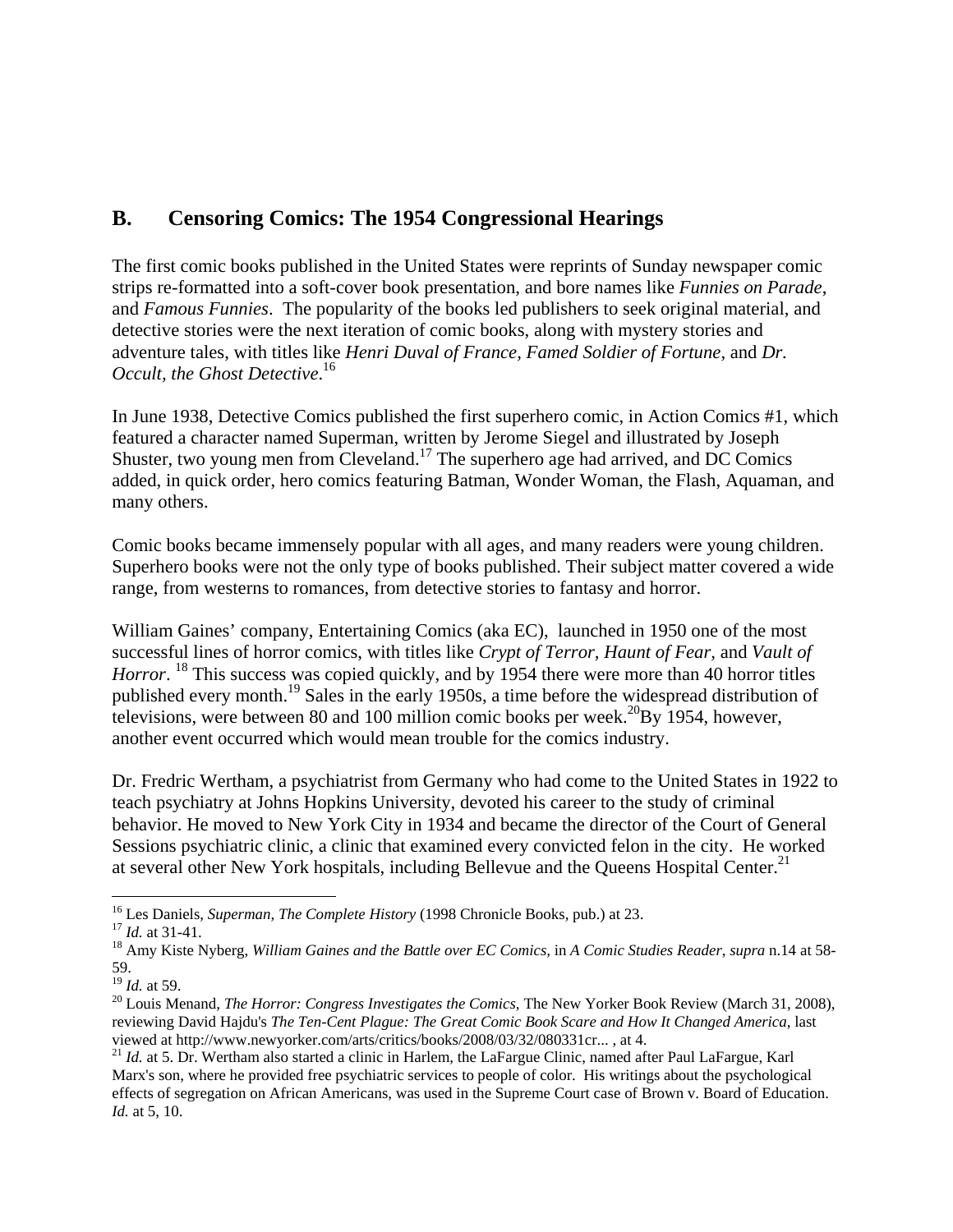Based on his experiences working in clinics treating young people who had engaged in acts of violence and juvenile delinquency, Dr. Wertham became convince that comic books in the horror, detective and crime genres, were a major contributing factor in juvenile delinquency.<sup>22</sup> He set forth his findings in a book entitled *The Seduction of the Innocent*<sup>23</sup>, a work which was chosen as a Book-of-the-Month Club selection and excerpted in *Ladies Home Journal*. Although Wertham's conclusions about the causal relationship between comics and delinquency were subjected to some criticism by social scientists, his conclusions struck a chord with the general public, and came to the attention of the U.S. Senate. A subcommittee of the Senate Judiciary Committee charged with investigating the causes of juvenile delinquency was holding hearings of the issue at the Foley Square U.S. Courthouse (now re-named the Thurgood Marshall Courthouse) in New York City, and invited Dr. Wertham to testify at the April 21, 1954 session. $24$ 

Dr. Wertham's attack on comic books in *The Seduction of the Innocent*, has been written about extensively, however most commentators paraphrase his work, rather than citing to it directly. Doing so robs the reader of the force of Wertham's rhetoric and as such makes it more difficult to understand why his work has such an impact. A representative sampling from the book, describing his concerns about the iconic three D.C. comics superheroes, Superman, Batman and Wonder Woman, all comics he characterizes with the general term "crime comics"', gives us a sense of his style and its impact:

 "The Superman type of comic books tends to force and superforce. Dr. Paul A. Witty, professor of education at Northwestern University, has well described these comics when he said that they "present our world in a kind of Fascist setting of violence and hate and destruction. I think it is bad for children" he goes on, "to get that kind of recurring diet...[they] place too much emphasis on a Fascist society.

...

...

 Actually, Superman (with the big S on his uniform - we should, I suppose, be thankful that it is not an S.S.) need an endless stream of ever new submen, criminals and "foreign looking" people not only to justify hsi existence but even to make it possible.

 Superwoman (Wonder Woman) is always a horror type. She is physically very powerful, tortures men, has her own female following, is the cruel, "phallic" woman. While she is a frightening figure for boys, she is an undesirable ideal for girls, being the exact opposite of what girls are supposed to want to be." 25

 $^{22}$  *Id.* at 5.

<sup>&</sup>lt;sup>23</sup> Frederic Wertham M.D., *The Seduction of the Innocent*, 1954 (republished in a limited edition of 220 copies in 2004 by Main Road Books, Inc.)<br> $^{24}$  Louis Menaud, *supra* n. 20, at 3.

<sup>&</sup>lt;sup>25</sup> The Seduction of the Innocent, supra n. 23, at 34. Wonder Woman is the creation of another psychologist, Dr. William Moulton Marston, who held a law degree as well as a medical degree, and is also famous for his role in the invention of the lie detector. Married to a an attorney and the father of four, his love of Greek mythology and desire to create a role model counterpart to Superman that girls and women could admire, he describes Wonder Woman in terms very different from Dr. Wertham: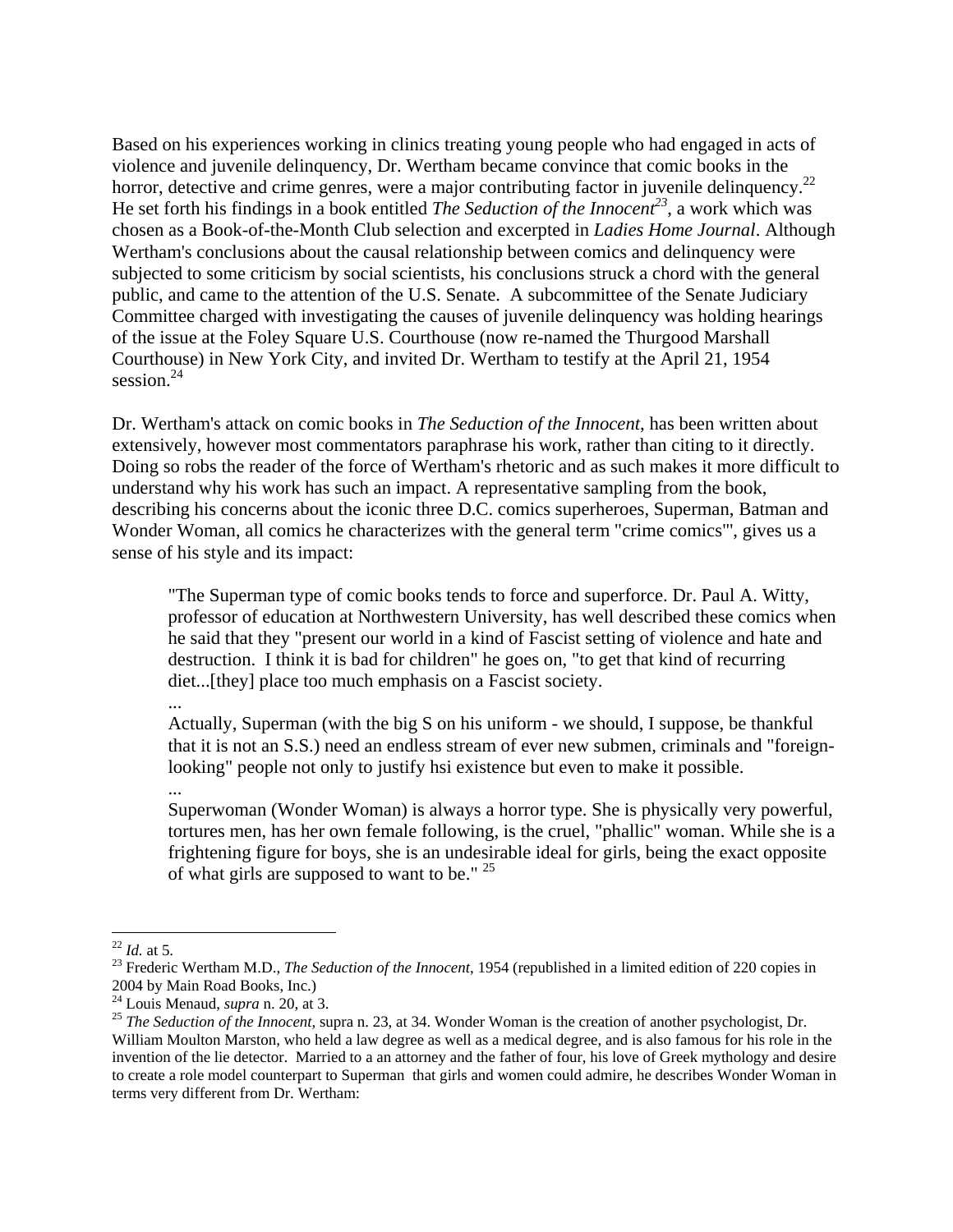Batman and Robin warrant a significant focus in Wertham's book, which claims that their relationship is a thinly disguised man-boy homosexual pairing:

 "Several years ago a California psychiatrist pointed out that the Batman stories are psychologically homosexual. Our researches confirm this entirely. Only someone ignorant of the fundamentals of psychiatry andof the psychopathology of sex can fail to realize a subtle atmosphere of homoeroticism which pervades the adventures of the mature "Batman" and his young friend "Robin". Male and female homoerotic overtones are present also in some science-fiction, jungle and other comic books. $^{26}$ 

...

 Sometimes Batman ends up in bed injured and young Robin is shown sitting next to him. At home they lead an idyllic life. They are Bruce Wayne and "Dick" Grayson. Bruce Wayne is described as a "socialite" and the official relationship is that Dick is Bruce's ward....Batman is sometimes shown in a dressing gown. ..It is like a wish dream of two homosexuals living together. Sometimes they are shown on a couch, Bruce reclining and Dick sitting next to him, jacket off, collar open, and his hand on his friend's arm. Like the girls in other stories, Robin is sometimes held captive by the villains and Batman has to give in or "Robin gets killed".

Robin is a handsome ephebic<sup>27</sup> boy, usually shown in his uniform with bare legs. He is buoyant with energy and devoted to nothing on earth or in interplanetary space as much as to Bruce Wayne. He often stands with his legs spread, the genital region discreetly evident.

 In these stories there are practically no decent, attractive, successful women. A typical female character is the Catwoman, who is vicious and uses a whip. The atmosphere is homosexual and anti feminine."<sup>28</sup>

 "Frankly, Wonder Woman is psychological propaganda for the new type of woman who should, I believe, rule the world. There isn't love enough in the male organism to run this planet peacefully. Women's body contains twice as many love generating organs and endocrine mechanisms as the male. What woman lacks is the dominance or self assertive power to put over and enforce her love desires. I have given Wonder Woman this dominant force but have kept her loving, tender, maternal and feminine in every other way."

http://www.merriam-webster.com/dictionary/ephebic. Don't ask me why Dr. Wertham could not have simply said that.

<sup>28</sup> *Id* at 190-191. Once again, those responsible for the creation of these comic characters don't support Wertham;s analysis. Jerry Robinson, a young comic artist generally credited with the creation of Batman's sidekick, Robin, based the character and his costume after Robin Hood as illustrated in an oil painting by N.C. Wyeth. He added a young sidekick so that children reading the books would have someone their own age to identify with. *See, e.g.* N.C. Christopher's *Jerry Robinson: Ambassador of Comics* (2010) at 37-40. Batman co-creator and illustrator Bob Kane disputes Robinson's claim, asserting that he is Robin's creator - the majority of comics scholars support Robinson's claims. Nonetheless, both men assert that Robin was created to give younger readers a character to identify with, not as a gay partner for Batman. *See, e.g.* Bob Kane with Tom Andrae, *Batman and Me*, 1989 at 46.

Les Daniels, Wonder Woman, the Life and Times of the Amazon Princess (Chronicle Books 2000), at 22-23.<br><sup>26</sup> The Seduction of the Innocent, supra n. 23, at 189-190.<br><sup>27</sup> Yes, I had to look up this word too. Ephebic's root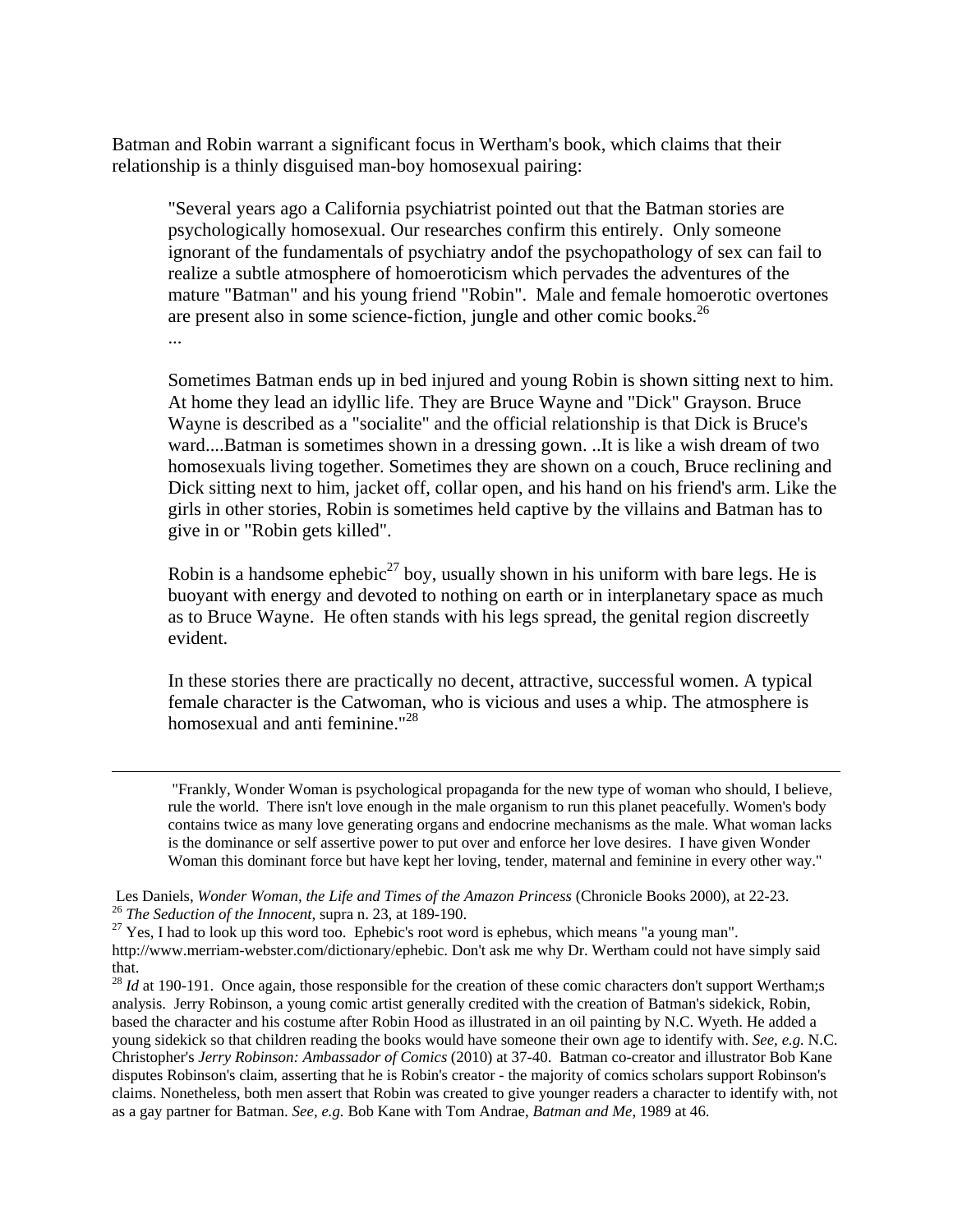Wertham expands his attack from specific superheroes to the comic genre in general. He argues that comics lack any artistic merit and have no value:

 "By no stretch of critical standards can the text in crime comics qualify as literature, or their drawing as art. Considering the enormous amount of time spent by children on crime comic books, their gain is nil....and since almost all good children's reading has some educational value, crime comics by their very nature are not only non-educational; they are anti-educational. They fail to teach anything that might be useful to a child; they do suggest many things that are harmful.<sup>29</sup> ...Brutality in fantasy creates brutality in  $fact<sup>30</sup>$ 

Wertham offered a summary of his findings, a summary the congressional committee would find compelling:

 "The general lesson we have deduced from our large case material is that the bad effects of crime comic books exist potentially for all children and may be exerted along these lines:

- 1) The comic-book format is an invitation to illiteracy.
- 2) Crime comic books create an atmosphere of cruelty and deceit.
- 3) They create a readiness for temptation.
- 4) They stimulate unwholesome fantasies.
- 5) They suggest criminal or sexually abnormal ideas.
- 6) They furnish the rationalization for them, which may be ethically even more harmful than the impulse.
- 7) They suggest the forms a delinquent impulse may take and supply details of technique.
- 8) They may tip the scales toward maladjustment or delinquency.

 Crime comics are an agent with harmful potentialities. They bring about a mass conditioning of children, with different effects in the individual case. A child is not a simple unit which exists outside of its living social ties. Comic books themselves may be the virus, or the lack of resistance to the social virus of a harmful environment."<sup>31</sup>

Reading Dr. Wertham's theories and conclusions in the light of the 21st century, social scientists shudder at his faulty methodology, and the broad, sweeping, unsubstantiated conclusions he drew from his collection of anecdotal evidence. Marjorie Heins, in her book *Not in Front of the Children*<sup>32</sup>, discusses the weakness of Dr. Wertham's argument:

 "A witness in the 1994 "heinous crimes" trading card case made the same point about the evidence adduced by Fredric Wertham in the 1950s against comic books. Wertham interviewed juvenile offenders, she said,

 $^{29}$  *Id.* at 89-90.

*Id.* at 89-90.<br><sup>30</sup> *Id.* at 109.<br><sup>31</sup> *Id.* at 118.<br><sup>32</sup> Marjorie Heins, *Not in Front of the Children: Indecency, Censorship, and the Innocence of Youth* (2001).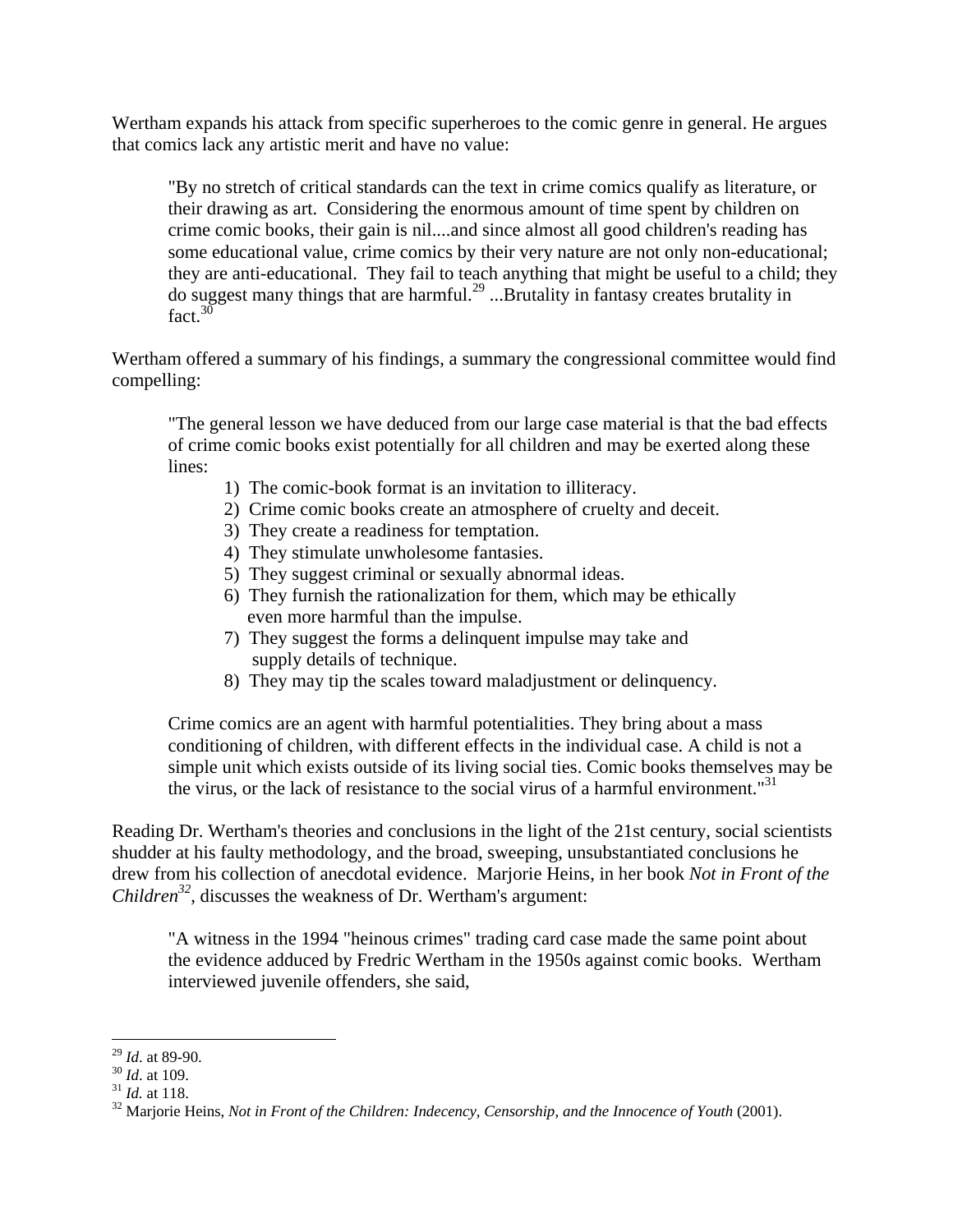and asked them if they had read comic books. And they said they had. And he therefore concluded that reading comic books made them into juvenile delinquents. His study is now cited in courses on mass communication as a form of error...because you see, had he asked all children of New York City, have you read comics, he would have found that 93 percent of all children had read comics. And they were not all juvenile delinquents.

Judith Harris pithily summarized the problem: "the plural of anecdote is not data".<sup>33</sup>

However, in April 1954, those critics were not heard from in the Judiciary subcommittee hearings. Instead, after receiving what was viewed at the time as compelling testimony by Dr. Wertham, a hostile committee then took testimony from William Gaines, the lone member of the comics community who had agreed to offer a response. His testimony was an unmitigated disaster, one which was blamed in part on the effects of prescription medication (Dexedrine) he was taking at the time. In Louis Menaud's New Yorker article, he tells of one particularly tough cross examination, in which Gaines was trapped into some damaging admissions:

 "Let me get the limits as far as what you put into your magazine," the committee's junior counsel, Herbert Beaser, asked him. "Is the sole test of what you would put into your magazine whether it sells? Is there any limit you can think of that you would not put in a magazine because you thought a child should not see or read about it?"

 GAINES: No, I wouldn't say that there is any limit for the reason you outlined. My only limits are bounds of good taste, what I consider good taste. BEASER: Then you think a child cannot in any way, in any way, shape, or manner, be hurt by anything that a child reads or sees? GAINES: I don't believe so. BEASER: There would be no limit actually to what you put in the magazines? GAINES: Only within the bounds of good taste. BEASER: Your own good taste and saleability? GAINES: Yes.

 Kefauver (Senator Estes Kefauver, Chair of the subcommittee) spoke up. He pointed to one of the covers, from an issue of "Crime SuspenStories," on display in the hearing room.

 KEFAUVER: Here is your May 22 issue. This seems to be a man with a bloody axe holding a woman's head up which has been severed from her body. Do you think that is in good taste?

GAINES: Yes, sir, I do, for the cover of a horror comic. A cover in bad taste, for

<sup>33</sup> Judith Heins, Article, *Media Effects,* excerpted from *Not in Front of the Children: Indecency, Censorship, and the Innocence of Youth,* reprinted in *Censoring Culture: Contemporary Threats to Free* Expression, edited by Robert Atkins and Svetlana Mintcheva, (2006), at 177.The Judith Harris quote is from Judith Rich Harris, *The Nurture Assumption: Why Children Turn Out the Way They Do*, (New York: The Free Press, 1998, at 214.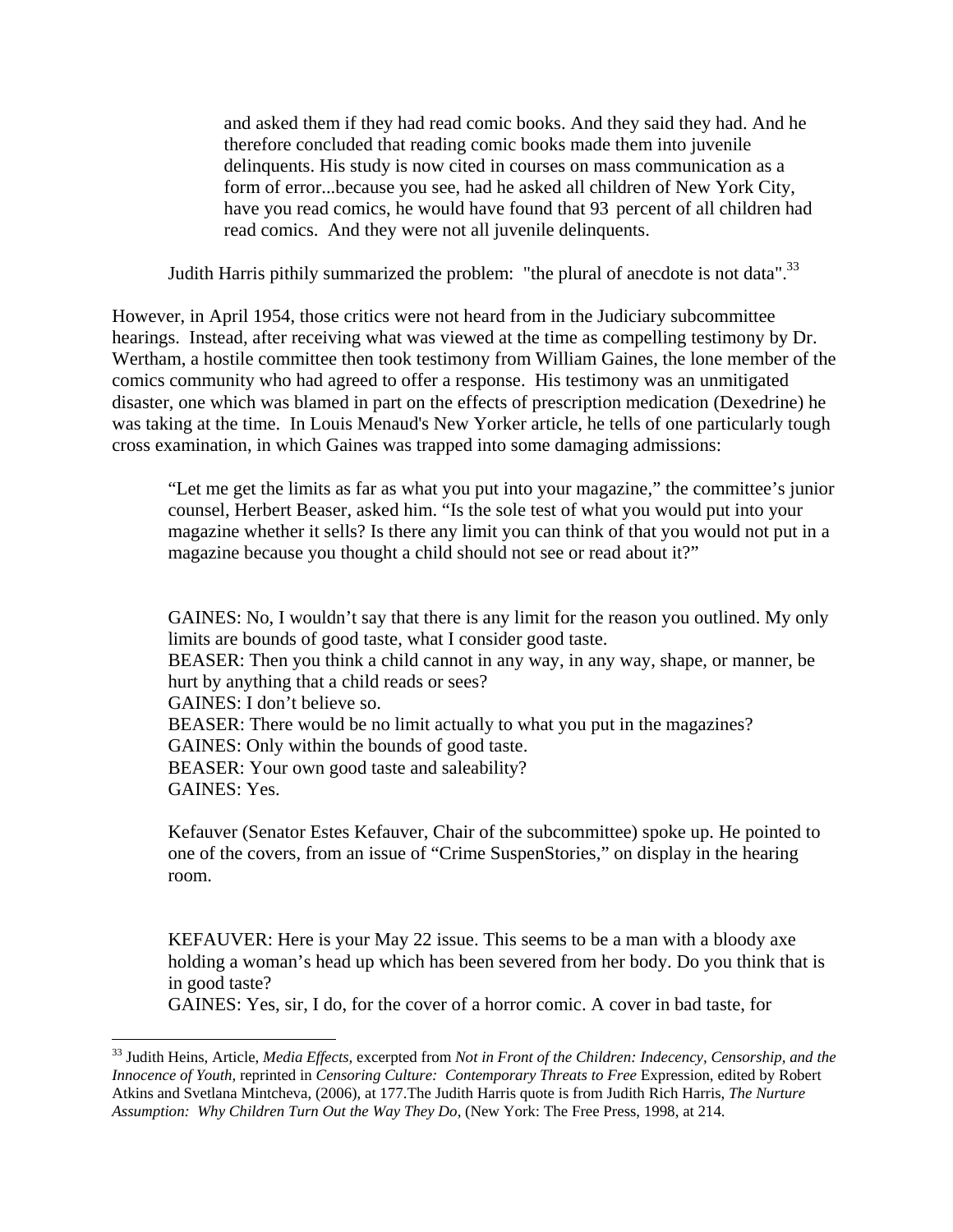example, might be defined as holding the head a little higher so that the neck could be seen dripping blood from it, and moving the body over a little further so that the neck of the body could be seen to be bloody.

 KEFAUVER: You have blood coming out of her mouth. GAINES: A little.<sup>34</sup>

Once the debate shifted to whether horror comics were in good taste, the battle was lost. Of course horror comics aren't in "good taste" – very little that appeals to adolescent boys fits that category.35

Public reaction to the Congressional hearings, which were televised on the newly widespread medium of television, was strongly negative. A Gallup poll taken in November 1954 found that seventy percent of Americans agreed with the view that comic books were a cause of juvenile crime.36More than a dozen states passed laws restricting the sale of comic books, and there were public burnings of comic books.<sup>37</sup> In the two year period from 1954 to 1956, the comic book industry suffered a huge contract, going from publishing 650 titles a year down to about 250 titles, and over eight hundred artists, writers and related creators (ie: letterers, colorists, etc.) left the industry.38

Desperate to salvage the tattered remnants of their industry, comics publishers created a trade organization, the Comics Magazine Association of America, and created a code of conduct that, as David Hajdu puts it, was "an unprecedented (and never surpassed) monument of self-imposed repression and prudery. All comics published after the October 1954 adoption of the Code were reviewed by a team of five censors, and all comic books, once they were approved for publication, bore a replica of a stamp with the words "Approved by the Comics Code Authority" on their front covers.<sup>39</sup> Over time the fear and hysteria about the role of comics in young people's lives died down, and the market for comics shifted to a more adult market, resulting in the gradual elimination of the Code – however the last major comic publishers, DC and Archie Comics, to drop the CCA stamp didn't happen until 2011, making the 56 year self-imposed period of censorship one of the longest of any creative industry.<sup>40</sup>

<sup>&</sup>lt;sup>34</sup> Louis Menaud, *supra* n. 20, at 6-7.<br><sup>35</sup> *Id.* at 7. Menaud points out: "Disrespect for good taste was one of the chief attractions comic books had for pre-<br>adolescents. Grossness is a hot commodity in the ten-to-fou

<sup>&</sup>lt;sup>36</sup> *Id.*<br><sup>37</sup> *Id.*<br><sup>38</sup> *Id.* EC Comics was among the casualties – it published its last comic in November, 1955. Gaines, however, <sup>38</sup> *Id.* EC Comics was among the casualties – it published its last comic in November stayed in the business. In order to avoid the strictures of the Comic Code (discussed infra), he took his satire comic book, *Mad*, and converted it into a black and white magazine format, thereby allowing him to ignore the Code and its limits. *Id.* at 8.

<sup>39</sup> *Id.* at 7.

**<sup>40</sup>** Glen Weldon, Censors and Sensibility: RIP, Comics Code Authority Seal Of Approval, 1954 - 2011, last viewed at http://www.npr.org/blogs/monkeysee/2011/01/27/133253953/censors-and-sensibility-rip-comics-code-authorityseal-1954-2011.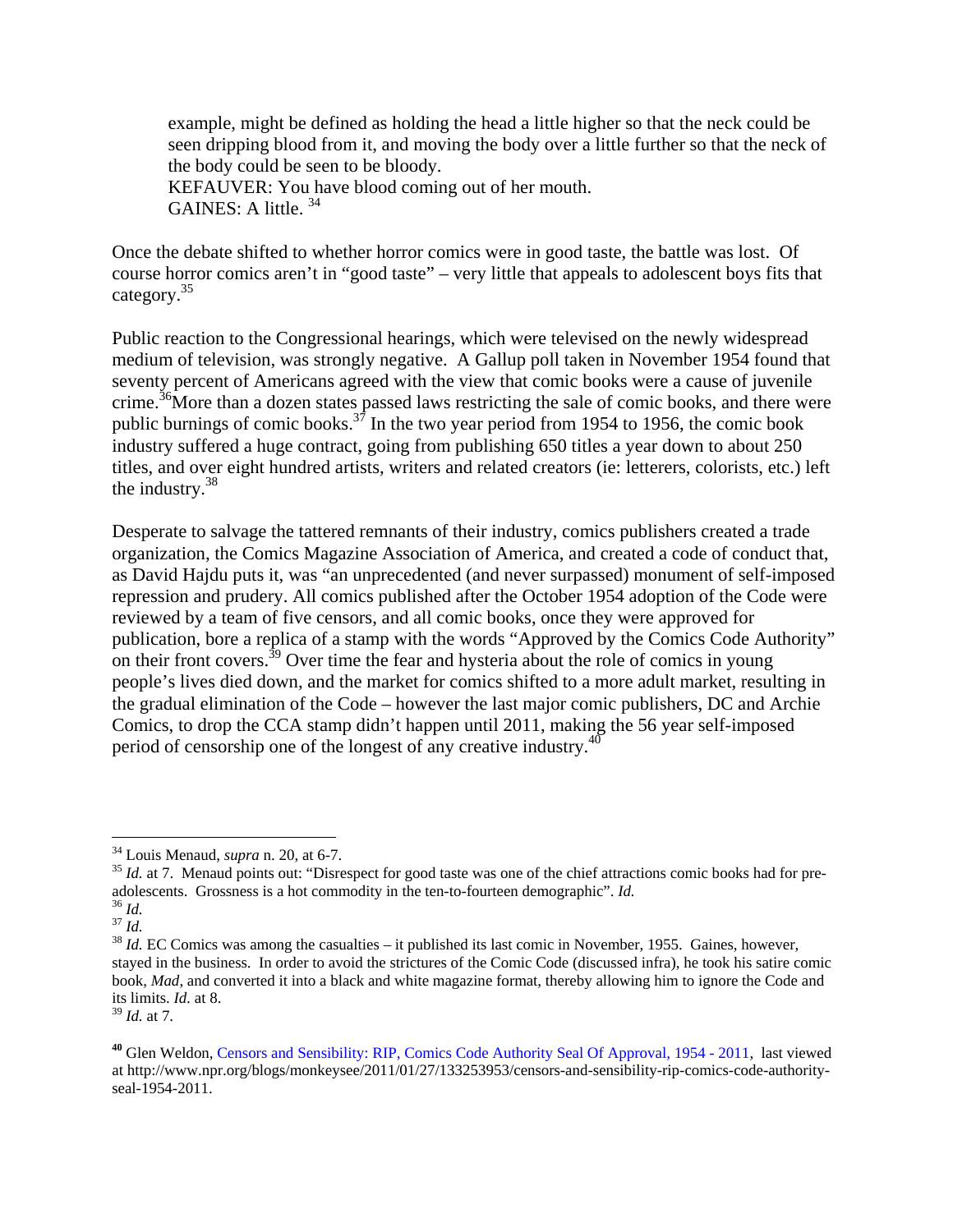The text of the Code has to be read to be believed. It is cited in its entirety here because of its significance in the contemporary efforts to limit the content of comics and related graphic works under current federal law, as is discussed *infra* in section <u>enerin</u>. Here is the Code:

## **"Code For Editorial Matter**

## General Standards Part A:

1) Crimes shall never be presented in such a way as to create sympathy for the criminal, to promote distrust of the forces of law and justice, or to inspire others with a desire to imitate criminals.

2) No comics shall explicitly present the unique details and methods of a crime.

3) Policemen, judges, government officials, and respected institutions shall never be presented in such a way as to create disrespect for established authority.

4) If crime is depicted it shall be as a sordid and unpleasant activity.

5) Criminals shall not be presented so as to be rendered glamorous or to occupy a position which creates the desire for emulation.

6) In every instance good shall triumph over evil and the criminal punished for his misdeeds.

7) Scenes of excessive violence shall be prohibited. Scenes of brutal torture, excessive and unnecessary knife and gun play, physical agony, gory and gruesome crime shall be eliminated.

8) No unique or unusual methods of concealing weapons shall be shown.

9) Instances of law enforcement officers dying as a result of a criminal's activities should be discouraged.

10) The crime of kidnapping shall never be portrayed in any detail, nor shall any profit accrue to the abductor or kidnapper. The criminal or the kidnapper must be punished in every case.

11) The letters of the word "crime" on a comics magazine shall never be appreciably greater than the other words contained in the title. The word "crime" shall never appear alone on a cover.

12) Restraint in the use of the word "crime" in titles or subtitles shall be exercised.

General Standards Part B: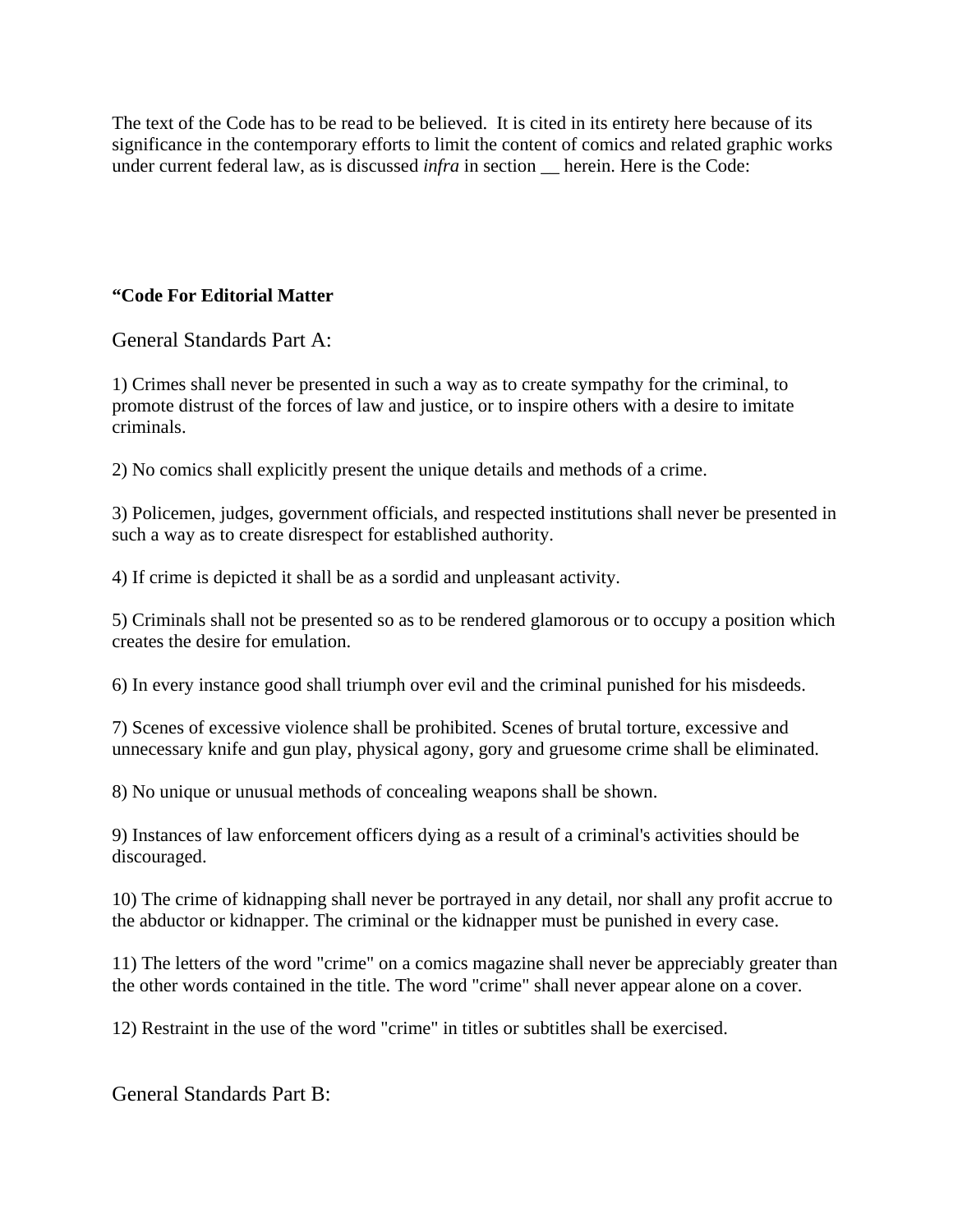1) No comic magazine shall use the word "horror" or "terror" in its title.

2) All scenes of horror, excessive bloodshed, gory or gruesome crimes, depravity, lust, sadism, masochism shall not be permitted.

3) All lurid, unsavory, gruesome illustrations shall be eliminated.

4) Inclusion of stories dealing with evil shall be used or shall be published only where the intent is to illustrate a moral issue and in no case shall evil be presented alluringly nor so as to injure the sensibilities of the reader.

5) Scenes dealing with, or instruments associated with walking dead, torture, vampires and vampirism, ghouls, cannibalism, and werewolfism are prohibited.

General Standards Part C:

All elements or techniques not specifically mentioned herein, but which are contrary to the spirit and intent of the Code, and are considered violations of good taste or decency, shall be prohibited.

### **Dialogue:**

1) Profanity, obscenity, smut, vulgarity, or words or symbols which have acquired undesirable meanings are forbidden.

2) Special precautions to avoid references to physical afflictions or deformities shall be taken.

3) Although slang and colloquialisms are acceptable, excessive use should be discouraged and wherever possible good grammar shall be employed.

#### **Religion:**

Ridicule or attack on any religious or racial group is never permissible.

#### **Costume:**

1) Nudity in any form is prohibited, as is indecent or undue exposure.

2) Suggestive and salacious illustration or suggestive posture is unacceptable.

3) All characters shall be depicted in dress reasonably acceptable to society.

4) Females shall be drawn realistically without exaggeration of any physical qualities.

NOTE: It should be recognized that all prohibitions dealing with costume, dialogue, or artwork applies as specifically to the cover of a comic magazine as they do to the contents.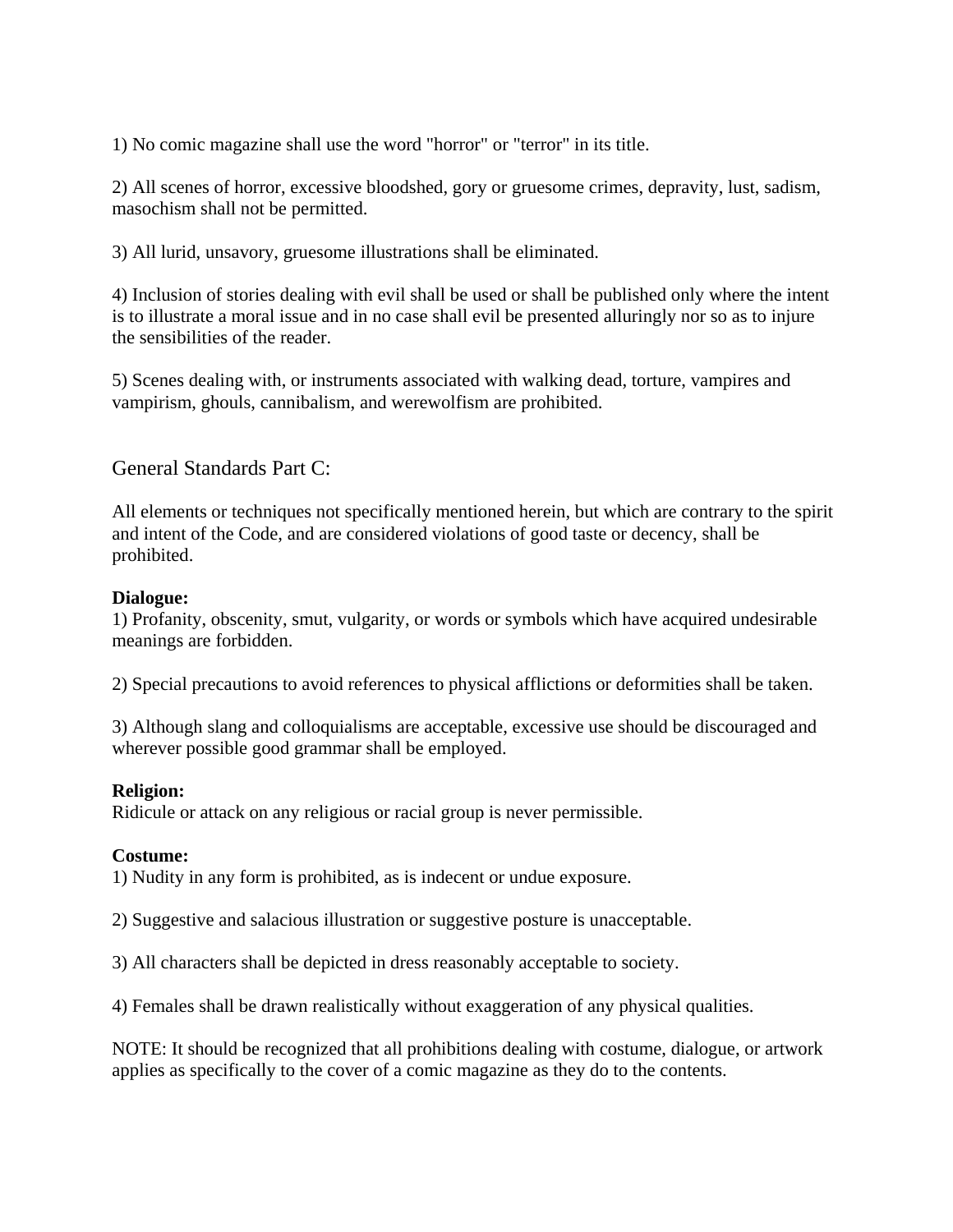### **Marriage and Sex:**

1) Divorce shall not be treated humorously nor shall be represented as desirable.

2) Illicit sex relations are neither to be hinted at nor portrayed. Violent love scenes as well as sexual abnormalities are unacceptable.

3) Respect for parents, the moral code, and for honorable behavior shall be fostered. A sympathetic understanding of the problems of love is not a license for moral distortion.

4) The treatment of love-romance stories shall emphasize the value of the home and the sanctity of marriage.

5) Passion or romantic interest shall never be treated in such a way as to stimulate the lower and baser emotions.

6) Seduction and rape shall never be shown or suggested.

7) Sex perversion or any inference to same is strictly forbidden.

#### **Code For Advertising Matter:**

These regulations are applicable to all magazines published by members of the Comics Magazine Association of America, Inc. Good taste shall be the guiding principle in the acceptance of advertising.

1) Liquor and tobacco advertising is not acceptable.

2) Advertisement of sex or sex instructions books are unacceptable.

3) The sale of picture postcards, "pin-ups," "art studies," or any other reproduction of nude or semi-nude figures is prohibited.

4) Advertising for the sale of knives, concealable weapons, or realistic gun facsimiles is prohibited.

5) Advertising for the sale of fireworks is prohibited.

6) Advertising dealing with the sale of gambling equipment or printed matter dealing with gambling shall not be accepted.

7) Nudity with meretricious purpose and salacious postures shall not be permitted in the advertising of any product; clothed figures shall never be presented in such a way as to be offensive or contrary to good taste or morals.

8) To the best of his ability, each publisher shall ascertain that all statements made in advertisements conform to the fact and avoid misinterpretation.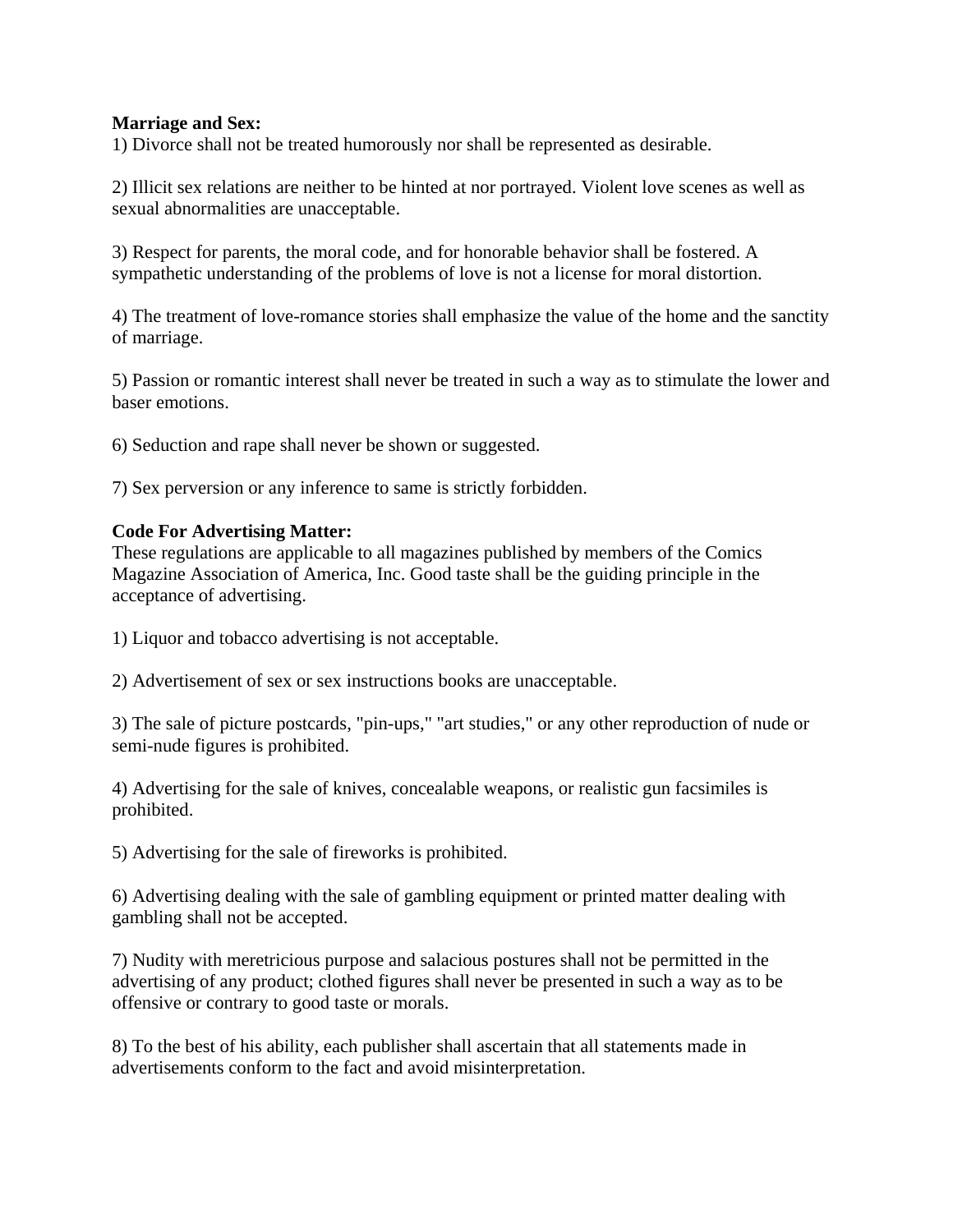9) Advertisement of medical, health, or toiletry products of questionable nature are to be rejected. Advertisements for medical, health or toiletry products endorsed by the American Medical Association, or the American Dental Association, shall be deemed acceptable if they conform with all other conditions of the Advertising Code.

Adopted in October 1954 by the Comics Magazine Association of America, Inc."<sup>41</sup>

The Comics Code was universally accepted for about ten years following its adoption. The first signs of erosion of that acceptance can probably be traced to the beginnings of the Free Speech Movement launched in Berkeley in 1965 when Mario Savio led Berkeley students in a protest over the University's effort to limit the kinds of allowable speech in Sproul Plaza, on the U.C. Berkeley campus. The Free Speech Movement became the springboard for protests against the expanding involvement of the U.S.A in the war in Vietnam, and by the late 1960's a full blown counter-culture had developed.<sup>42</sup>

Comic artists and writers enthusiastically embraced the counter-culture, and engaged in a period of self-publishing of black and white comics that allowed them to address topics banned by the Code. Explicit sexual activity, anti-war protests, drug use and many other counter-cultural expressions were the subject of the "underground comix" of this  $era^{43}$  Mainstream comics followed, with the rise of Marvel Comics, led by Stan Lee and Jack Kirby, and D.C. Comics, both offering characters and story lines that dealt with controversial issues.<sup>44</sup>

As comics and graphic novels matured as literary forms in the years following the comic book battles of the 1950's, and as they began to address more adult themes, and appeal to a broader range of readers than their primarily younger audience (although it is an error to assume that there ever was a time when the only readers of comics were children and adolescents – there has always been a significant adult readership), they came under scrutiny by law enforcement on grounds that their content violated obscenity law. It was in that context that the circumstances that gave rise to the Comic Book Legal Defense fund arose.

# **C. The Origins of the Comic Book Legal Defense Fund**

By the fall of 1986, Denis Kitchen had been involved in the comic art and business fields for over twenty years. He was part of the group of artists who were active in the underground comix movement, which also included Robert Crumb and Art Speigelman. He got involved in publishing during that time, and founded the eponymous Kitchen Sink Press, a company he ran until 1999. Currently he is a co-owner and founder of a number of comics related businesses,

 $\overline{a}$ 

<sup>&</sup>lt;sup>41</sup>The Comics Code Authority; Last viewed at http://www.lambiek.net/comics/code\_text.htm <sup>42</sup> *See, generally, James Danky and Denis Kitchen, <i>Underground Classics: The Transformation of Comics Into Comix* (2009, Abrams C

<sup>&</sup>lt;sup>43</sup> *Id.* 44 *Id.* 44 *Id.* 44 *Id.* 6 *Abrams Comicarts* in the *Abrams Compared the hero's alter ego, Peter Parker, who was depicted as an insecure* high school student; and D.C.'s Green Lantern superhero, in a series of comic books created by Neal Adams, travelled across America viewing instances of social injustice. *See, e.g.* Stan Lee, Steve Ditko & Jack Kirby, The Amazing Spider Man #1, (Marvel Comics, March 1963)(first appearance of Spiderman in his own book) (a copy of this book sold for \$97,750 at an August 2005 auction); Denny O'Neill & Neal Adams, In the Heart of America: A War Zone, Green Lantern/Green Arrow 77 (DC Comics, June 1970).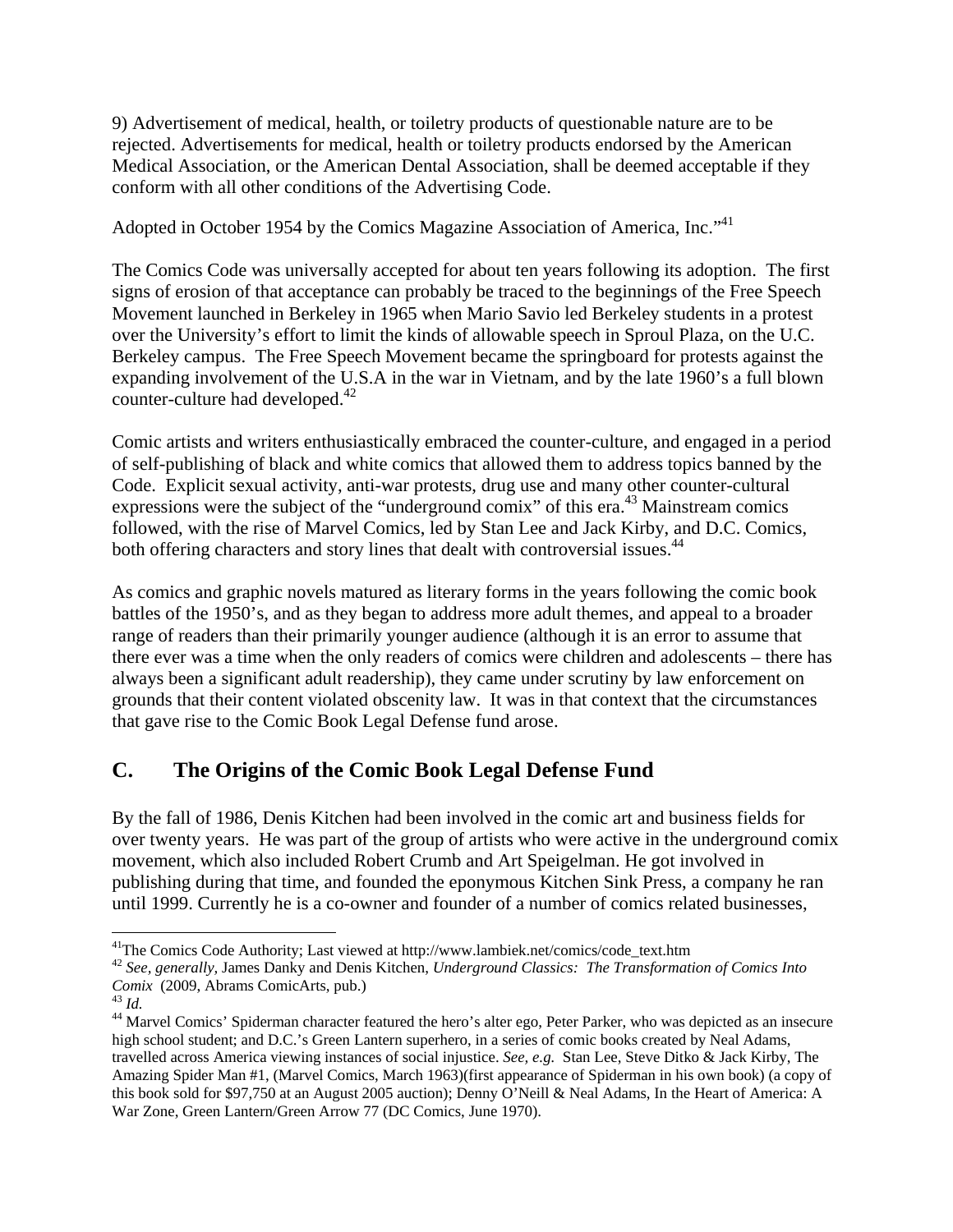including Kitchen, Lind and Associates, a company which packages books and represents cartoonists to the mainstream literary marketplace<sup>45</sup>, and CAPE (Comic Art Productions and Exhibitions), a company which produces comics-focused touring museum and gallery shows and related online apps (for mobile devices).<sup>46</sup>

In December 1986, Kitchen received a telephone call from Frank Magiaracina, owner of a chain of comics stores in Indiana and Illinois called Friendly Franks. Frank told him that his store in Lansing, Illinois had been the subject of a police raid. Six police officers had come into the shop, and seized seven comic titles, including *Omaha the Cat Dancer, Weirdo* and *Heavy Metal.* They arrested the store manager, Michael Correa, on charges of having obscene books on display, and closed the Friendly Franks store for a five-day period.<sup>47</sup>

The arresting officer, Sgt. Jack Hoestra, told the *Gary Post-Tribune* newspaper that in addition to the legal charges of obscenity, he noticed a "satanic influence" in many of the shops' comics. "Oh yes, there was absolutely a lot of satanic influence in the comics there", he told the paper. "If you know what you're looking for, you can see the satanic influence all over. Three-quarters of the rock groups today show satanic influence, and it's all over the television."48

Kitchen was appalled at the total lack of merit of the police action. He felt a personal sense of responsibility to try to help Magiaracina and Correa, because one of the titles seized, *Omaha the Cat Dancer*, was distributed by Kitchen Sink Press.<sup>49</sup>A short time after the raid, while he was attending a comics convention in St. Paul, Minnesota, he discussed with a few colleagues who were equally outraged by the police action, what they could do to lend support to the legal defense effort. Kitchen came up with the idea of creating and selling limited edition prints by an impressive array of artists, under the rubric of a First Amendment Portfolio. Adding his own contribution, he put together a group of 14 artists to create the portfolio, and found a printer to print the work at cost. The resulting effort yielded a net profit of \$20,000, which he put into a bank account that he named the Comic Book Legal Defense Fund.<sup>50</sup>

Before the funds raised could be put to use, the charges against the defendants went to trial and the trial judge found Correa guilty of corruption charges. Using the money raised, Kitchen hired Burton Joseph, a well-known attorney who specialized in First Amendment cases, and who had

1

<sup>45</sup> Charles Brownstein, Essay, *Who is Denis Kitchen? Snapshots From an Oddly Compelling Life*, published in The Oddly Compelling Art of Denis Kitchen (2010 Dark Horse Books) at 48.

<sup>&</sup>lt;sup>46</sup> By way of self disclosure, I am the legal counsel to CAPE, and my wife Kim Munson, is one of the partners in the company.

<sup>47</sup> Denis Kitchen, Press Release entitled: *Origins of the Comic Book Legal Defense Fund* (2005), copy in the possession of the author, at 1. A few weeks after the original raid, the police added *Elektra: Assassin, Love & Rockets, Ms. Tree, Bodessey,* and *Elfquest* to the list of allegedly obscene material. *Id.* <sup>48</sup> *Id.* 

<sup>49</sup> *Id.* Kitchen notes that although *Omaha the Cat Dancer* contains adult content (primarily nudity by the lead character, an anthropomorphic feline creature who works as a dancer in a strip club), the book had received critical praise all over the world, and was one of the few comics in 1986 with a high female readership. *Id.*  $^{50}$  *Id.* at 2. The artists contributing to the portfolio, and the work they were known for, were: Sergio Aragones

<sup>(</sup>*MadMagazine*), Hilary Barta (*Plastic Man*), Reed Waller (*Omaha the Cat Dancer*), Steve Bissette (*Swamp Thing*), Bob Burden (*Flaming Carrot*), Richard Corben (*Bodessey*), Robert Crumb (*Weirdo* and *Zap)*, Howard Cruse (*Wendel*), Will Eisner (*The Spirit*), Frank Miller (*Batman: The Dark Knight* and *Electra*), Mitch O'Connell & Don Simpson (*Megaton Man*) and Eric Vincent (*Alien Fire*).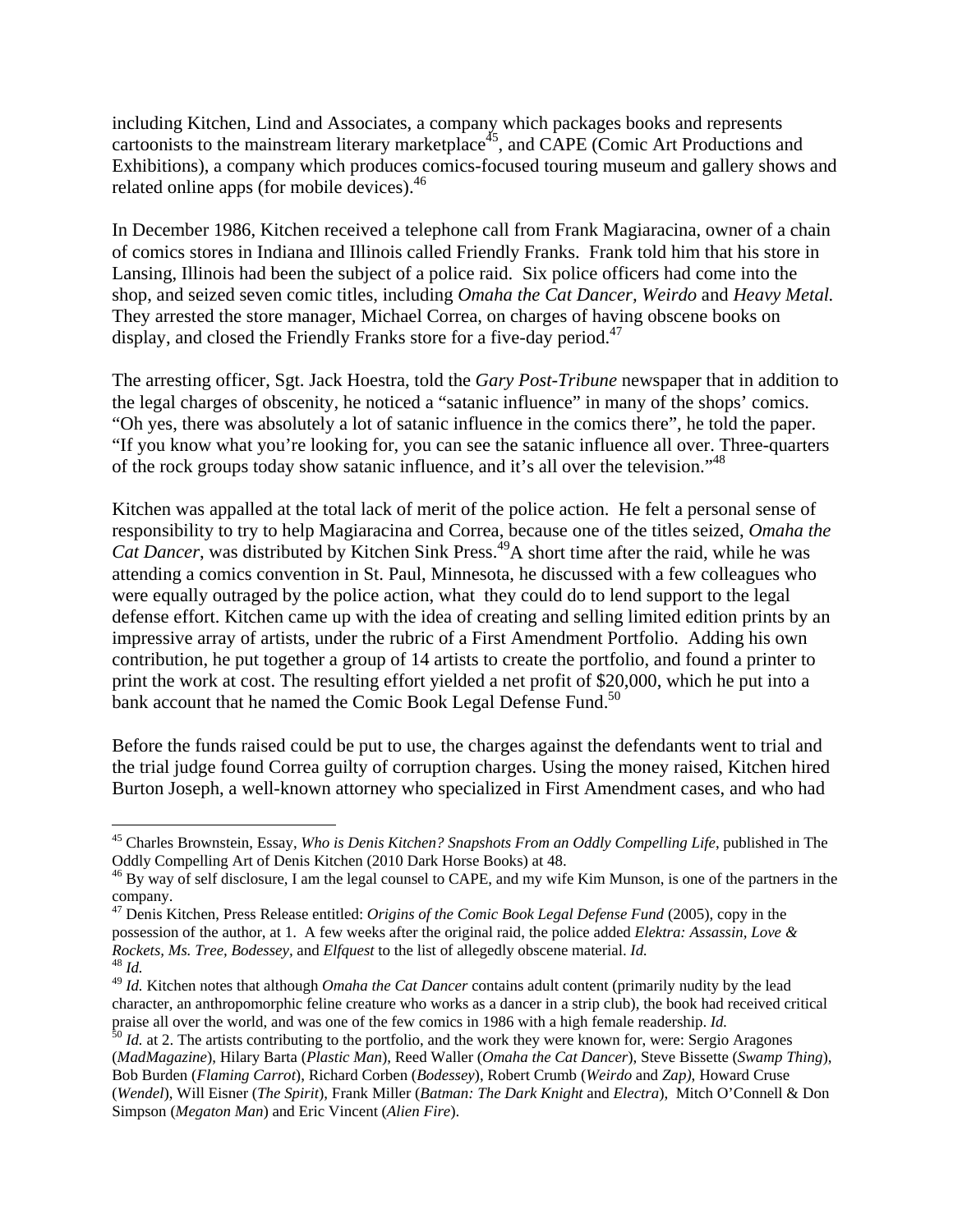represented the Playboy Foundation, to appeal the conviction. The appeal was successful and the conviction was overturned. $51$ 

Following the successful conclusion of the Correa case, Kitchen found that several thousand dollars remained in the bank fund. After discussing options with his colleagues in the venture, he decided that the Friendly Frank's raid wasn't likely to be an isolated incident, so he took steps to create a 501(c) 3 non-profit organization, using the same name he'd applied to the bank account – The Comic Book Legal Defense Fund. The non-profit status was obtained in 1990, and through additional fund raising, enough money was raised to hire a full-time Executive Director, a small staff, and to fund an office. Originally set in Massachusetts, near his home, the organization subsequently moved to New York City, where it presently occupies offices at 255 West  $36<sup>th</sup>$  Street, Suite  $501$ , in the heart of the city.

Although the case that launched CBLDF focused on obscenity law, and many of the cases it dealt with in the years to come would share that focus, the first major case the CBLDF would work on following its creation dealt with another vital issue to comic creators – the use of the power to tax to potentially limit free speech.

# **2. The Power to Tax and the First Amendment: Mavrides v. Board of Equalization**

Paul Mavrides has been an artist since 1976, working in a variety of media, including comics and graphic art. He is best known for a short stint he spent in the 70's working as a co-creator with Gilbert Shelton on an underground comic known as the Fabulous Furry Freak Brothers. The three brothers spent a great deal of time and effort in the pursuit of drugs (mostly marijuana), casual sex and rock and roll.<sup>52</sup>

In his non-comix creator role as a commercial artist, Mavrides was registered with the California state taxing authority, the Board of Equalization (the BOE), as a vendor. When he sold original pieces of artwork to client's, he charged sales tax on the transaction, and paid the tax to the BOE.

<sup>51</sup> *Id.* at 3*. See, also,* CBLDF Case Files – Illinois v. Correa, last viewed at http://cbldf.org/about-us/case-files /correa; James A. Morrisard, *Comics Relief: CBLDF Comes to Legal Aid of Comic-Book Artist, Publishers, and Sellers*, Baltimore City Paper (March 4, 1998), last viewed at http://www2.citypaper.com/arts/story.asp?id=5032. Kitchen points out the irony in that the judge in the case, Cook County Circuit Court Judge Paul Foxgrover, later pled guilty to charges of theft, forgery and official misconduct charges that stem from his endorsement of \$27,534 in restitution checks paid by defendants who appeared before him. *See, e.g.,* http://articles.chicagotribune.com/1992- 06-06/news/9202200388\_1\_foxgrover-charges-guilty.

<sup>52</sup> *See, e.g.,* Gilbert Shelton, *The Collected Freak Brothers* (1971 Rip Off Press, pub.). This is a collection of early Freak Brothers stories, originally published, as was the case with many underground comix, in what were called "underground newspapers", bearing such colorful names as : The East Village Other, Yellow Dog, The Rag, Gothic Blimp Works, The Rat, Radical American Komiks, Zap Comics, and Hydrogen Bomb Funnies. Underground comix were generally drawn in black and white, without the division between writers and illustrators that marked mainstream comics. They were sold primarily in record stores, "head shops" and other venues that catered to the counter-culture – and they were definitely not aimed at a children's readership. The brothers, Fat Freddie, Phineas and Freewheelin' Frank, were known for making marijuana consumption their primary activity. In one exemplary story, Phineas reaches into the sugar jar and says: "Looks like we're out of money again!" to which Freewheelin' Frank replies: "Well, that's all reet…we have plenty of grass, and as we all know, dope will get you through times of no money better than money will get you through times of no dope!" Obviously not a mainstream perception or one that most parents would like their children to read. *Id*.at 2, original copy in possession of the author.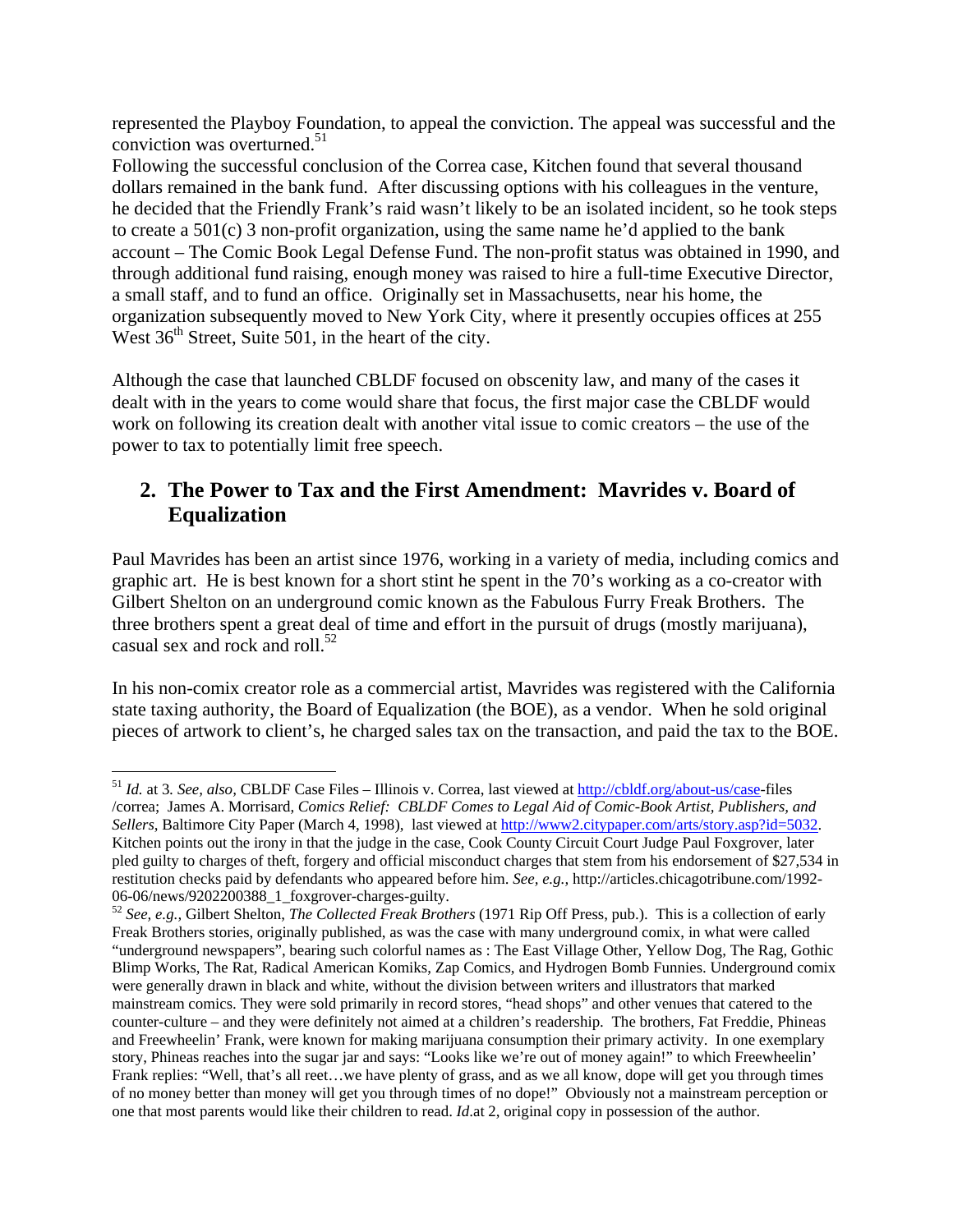When he filed his state tax returns in 1991 for the 1990 calendar year, he listed his sales income and the tax owed. He also listed his royalty income for his comics work, and filed for an exemption from tax for that income.<sup>53</sup> In requesting this exemption, he was following his pattern over many years of work in the comics industry based on his understanding that the work of an author, submitted for subsequent publication, was exempt from tax, since ultimately the sale of the published work would be a sales taxable transaction, so taxing the work in transit would be a double taxation.54

The relevant section of California law was found in Section 1543(b) of the California Sales and Use Tax Regulation. Adopted in 1939, it provided the following:

#### "(b) APPLICATION OF TAX

(1) AUTHORS

- a. The transfer to a publisher of an *original manuscript***,** whether on paper or in machine-readable form, by the author or authors thereof for the purpose of publication is not subject to taxation. *The transfer of any paper, tape, diskette or other tangible personal property transferred as a means of expressing an idea is not taxable.* However, tax applies to the sale of mere copies of an author's work.
- b. Tax applies to transfers of photographs and illustrations, whether or not the photographs or illustrations are copyrighted. *Transfers of photographs or illustrations illustrating text written by the photographer or illustrator are not taxable when they are merely incidental to the editorial matter.*" 55

The BOE responded with a letter requesting that Mavrides explain the nature of the work he did for which he was claiming his exemption. He responded with an explanation of his work as an artist-writer of comic books, citing the relevant portion of  $$1543(b).$ <sup>56</sup> The BOE rejected his explanation, and sent him a tax bill for \$1,036. Mavrides sought reconsideration of this bill through the BOE's informal grievance procedure. During this process, he was the subject of an audit by the BOE. He met with an auditor in his home and was able to convince her that his position regarding the exemption claim was correct, and he was assured that the tax demand would be rescinded. The auditor, however, was overruled by her immediate superior.<sup>57</sup>

<sup>53</sup> *The Mavrides Case*: Transcript of a panel discussion held at the 1994 San Diego Comic Convention, at 4. From the CBLDF Case files, copy in possession of the author.  $^{54}$   $I\!A$ 

<sup>54</sup> *Id.* 55 California Sales and Use Tax Section 1543(b) in 1990, as set forth in the CBLDF Executive Summary: *California Sales Tax Appeal of Comic Author Paul Mavrides* at 1, *emphasis in original*. From the CBLDF Case files, copy in possession of the author. This regulation has since been revised, as is discussed *infra*.<br><sup>56</sup> The Mavrides Case, supra n.53, at 4. The first contact Mavrides received from the BOE was a letter requesting an

explanation of how he had earned over \$90,000 in exempt royalty income. He replied that the BOE had misread his return, as he was only claiming about **\$900** in exempt income. In their reply letter, the BOE accepted the revised figure, but still sought the explanation for the exemption claim. *Id.* <sup>57</sup> *Id.*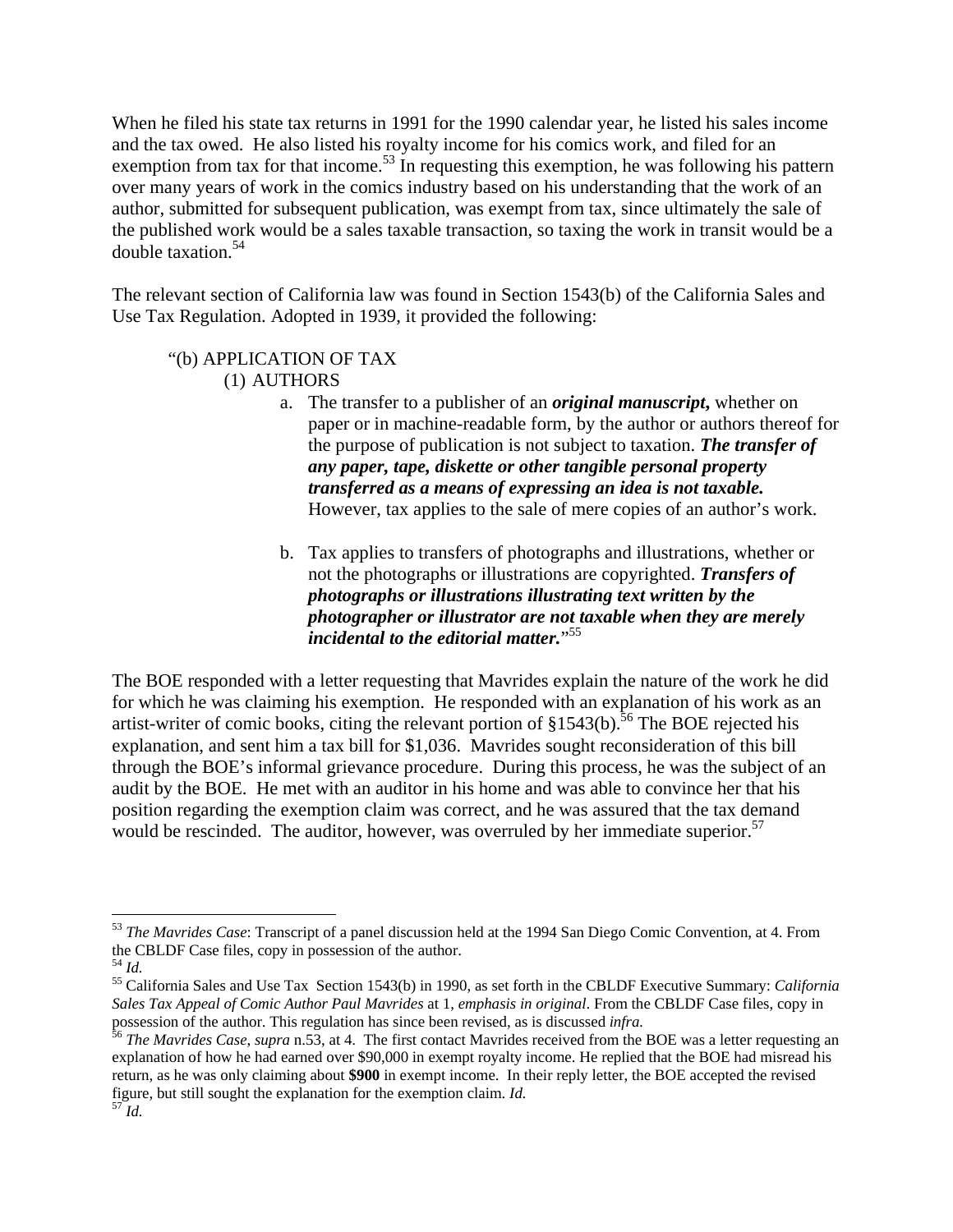In December 1991, Mavrides received a letter from the BOE rejecting his argument that as a comics writer and illustrator, he was entitled to an exemption under §1543(b). The BOE asserted that the very nature of comics, which intertwine illustration with text, made them subject to tax. Here is the text of the letter:

"Dear Taxpayer:

 I am in receipt of your letter of October 17, 1991, in which you explained your deduction or royalties. In your reply, you state royalties represent income from the sale of books to various publishers. You identified your work as sequential panel storytelling involving your labors both as an artist and as a writer. You further state you would have a difficult time in determining the percentage of labor involving one category or the other exclusively. You strive to blend both, often doing both at the same time.

 Regulation 1542 (copy enclosed) states that the sale of an original manuscript to a publisher by the author is not taxable, but he sale of finished artwork is taxable. Since the finished artwork is a substantial and integral part of the finished product and since a separation cannot be made between he artwork and the manuscript, tax would apply to the selling price of the book to the publisher. Because of this, tax would also apply to royalties received.

Based on the above, the taxes are due as determined."58

The implications of this determination on the mainstream comics industry are both profound and absurd. This interpretation, applied to the typical mainstream superhero comic book, would mean that the writer of the book (Stan Lee in the early Marvel days, for example) would not be taxed when he/she sent in their story to the publisher; but an independent illustrator/artist who drew and inked the same story, would be taxed on their submission of their work to the publisher. This is more sophistry than logic.

Mavrides spent the next two years battling with the BOE over this issue. Unable to personally finance the retention of a qualified tax attorney, he sought the assistance of CBDLF. The Board of CBDLF, recognizing the significant damage this interpretation of §1543(b) would cause, agreed to provide legal and financial assistance, and was able to retain the services of tax attorney Sanford Presant of the Kaye, Scholer, Fierman, Hayes & Handler law firm. Presant, speaking on a panel at the July 1994 San Diego Comic Convention (also known as ComicCon), summarized in simple terms the nature of the BOE's position: They are saying that a comic work is not an author's manuscript; in other words, a comic author is not an author."<sup>59</sup>

The American Civil Liberties Union, a watchdog organization that focuses on conduct which they believe jeopardizes civil rights, felt that the issues in the Mavrides case were important enough to join in his claim, and to submit an amicus brief in support.<sup>60</sup> Paul Hoffman, also a

<sup>58</sup> *The Mavrides Case*, *supra* n.53, at 1.

<sup>&</sup>lt;sup>59</sup> *Id.* at 2.<br><sup>60</sup> Paul L. Hoffman & Ann Brick, ACLU Counsel; *Amicus Letter Brief to Brad Sherman, Chairman, State Board of Equalization, in support of Paul Mavrides* (SR BH 19-760740), dated 9/8/1994, (hereinafter ACLU Brief), From the CBLDF Case files, copy in possession of the author.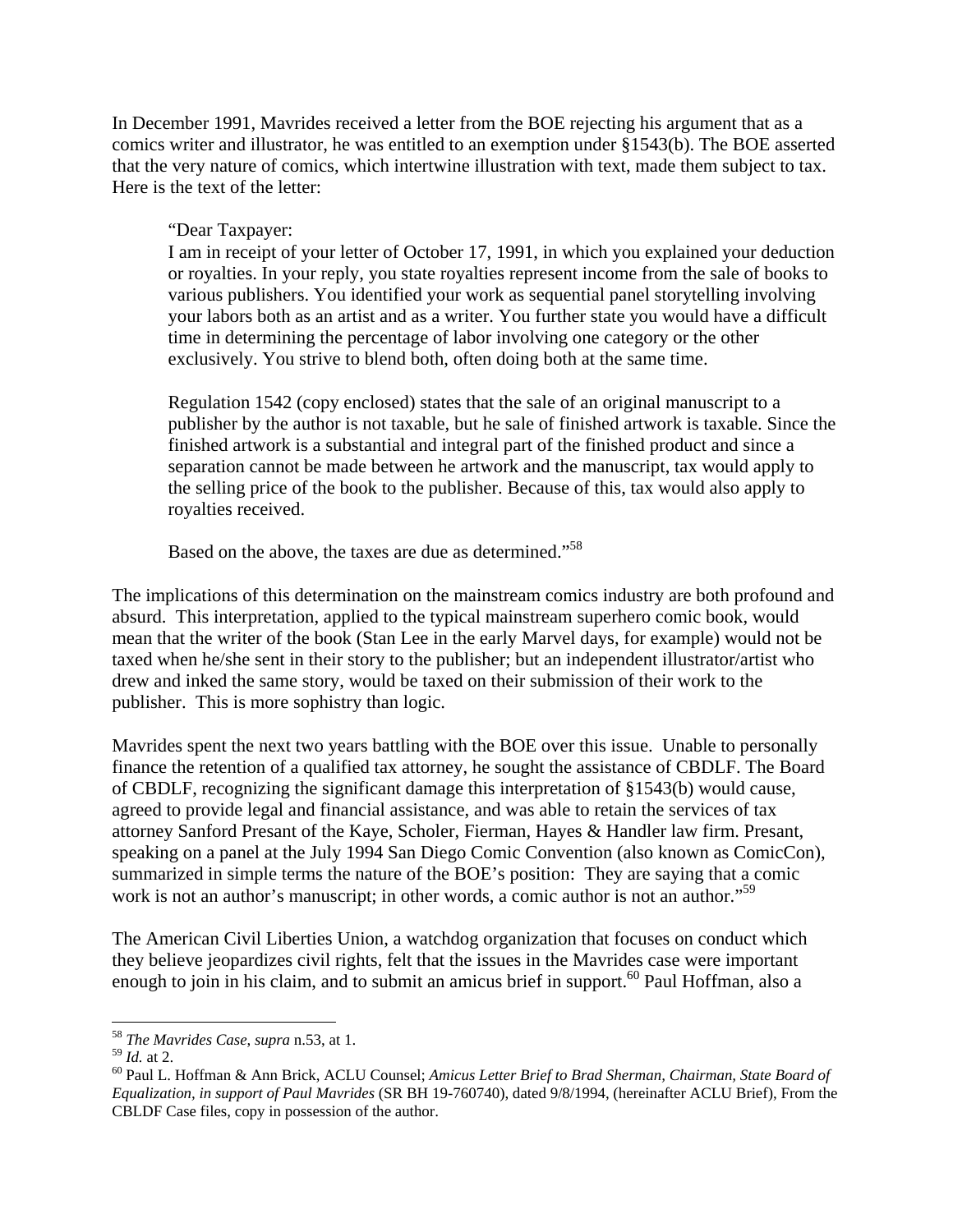panelist at the 1994 ComicCon panel, spoke eloquently of the intersection between the power to tax and the First Amendment issues in the case:

 "From a First Amendment standpoint, the ACLU views this in the same way…it's a clear-cut case. The Supreme Court has often focused on the fact that the power to tax is the power to destroy, the power to censor. Our First Amendment values can be severely undermined by taxing someone, even where those taxes are not intentionally creating a damaging effect on the freedom of speech. … One of the areas where the courts have been clearest on are those taxing schemes that discriminate between kinds of speech – between authors- is exactly the kind of thing that goes harder on the person than on the prohibition. And I think the reason we see the Mavrides case as so important is that this taxing scheme gives the tax bureaucrat the opportunity to decide whether Paul Mavrides is or isn't the author….And that's in the core of the First Amendment: that bureaucrats shouldn't be deciding those kinds of questions."<sup>61</sup>

Several months later, Mr. Hoffman, with assistance from a CBDLF research team, filed an eleven page amicus letter brief with the BOE, in support of Paul Mavrides claim for a refund of the tax at issue (in 1993 the BOE had imposed a personal property lien on Mavrides' property in the amount of the tax claim, which Mavrides had paid with assistance from CBLDF funds).<sup>62</sup>The ACLU Brief began by noting that the organization normally doesn't become involved in tax cases, but it was making an exception here because of the significant First Amendment issues involved. 63

The ACLU Brief asserted that the distinction the BOE was making between illustration and text for purposes of determining qualification for exemption was "impermissible"<sup>64</sup> The Brief notes that there is case law precedent establishing that comics and cartoons are entitled to the same robust level of First Amendment protection afforded to text materials.<sup>65</sup> Hoffman and Brick argue that because Regulation §1543(b) imposes different tax obligations on works based on whether they contain illustrations or not, the regulation is a content-based restriction on speech<sup>66</sup>

1

<sup>61</sup> *The Mavrides Case*, *supra* n.53, at 2-3. Mr. Hoffman's reference to the Supreme Court's statement comes from the case of *McCulloch v. Maryland*, 17 U.S. 316, 4 Wheat. 316, 4 L. Ed. 579 (1819). In that case, Supreme Court Chief Justice John Marshall, writing for the majority in striking down a Maryland state tax levied against a branch of the U.S. Bank that had issued bank notes but had not obtained a state charter to do so, found that the state did not have the power to tax the conduct of a federal government chartered entity. His famous quote on the limits of taxation reads: "That the power to tax involves the power to destroy; that the power to destroy may defeat and render useless the power to create; that there is a plain repugnance in conferring on one Government a power to control the constitutional measures of another, which other, with respect to those very measures, is declared to be supreme over that which exerts the control, are propositions not to be denied." 17 U.S. 431.

<sup>62</sup> Paul L. Hoffman & Ann Brick, ACLU Counsel; *Amicus Letter Brief to Brad Sherman, Chairman, State Board of Equalization, in support of Paul Mavrides* (SR BH 19-760740), dated 9/8/1994; *See* n. 60, *supra.* From the CBLDF Case files, copy in possession of the author.<br>  $^{63}$  *Id.* at 1.<br>  $^{64}$  *Id.* at 2.

<sup>&</sup>lt;sup>65</sup> *Id.* at 3, citing Chief Justice Rehnquist's finding, in *Hustler Magazine, Inc. v. Falwell*, 485 U. S. 46, 53-55 (1988), that the cartoon is an American institution which has traditionally received the same robust First Amendment protection that text has; and Judge Kaufman's opinion in *Irving Berlin v. E.C. Publications, Inc.*(Mad Magazine), 329 F. 2d 541, 545 (2d. Cir. 1964), finding protection for a comic book parody, wherein he noted that "many a true word is indeed spoken in jest".

<sup>66</sup> *Id.* at 3-4.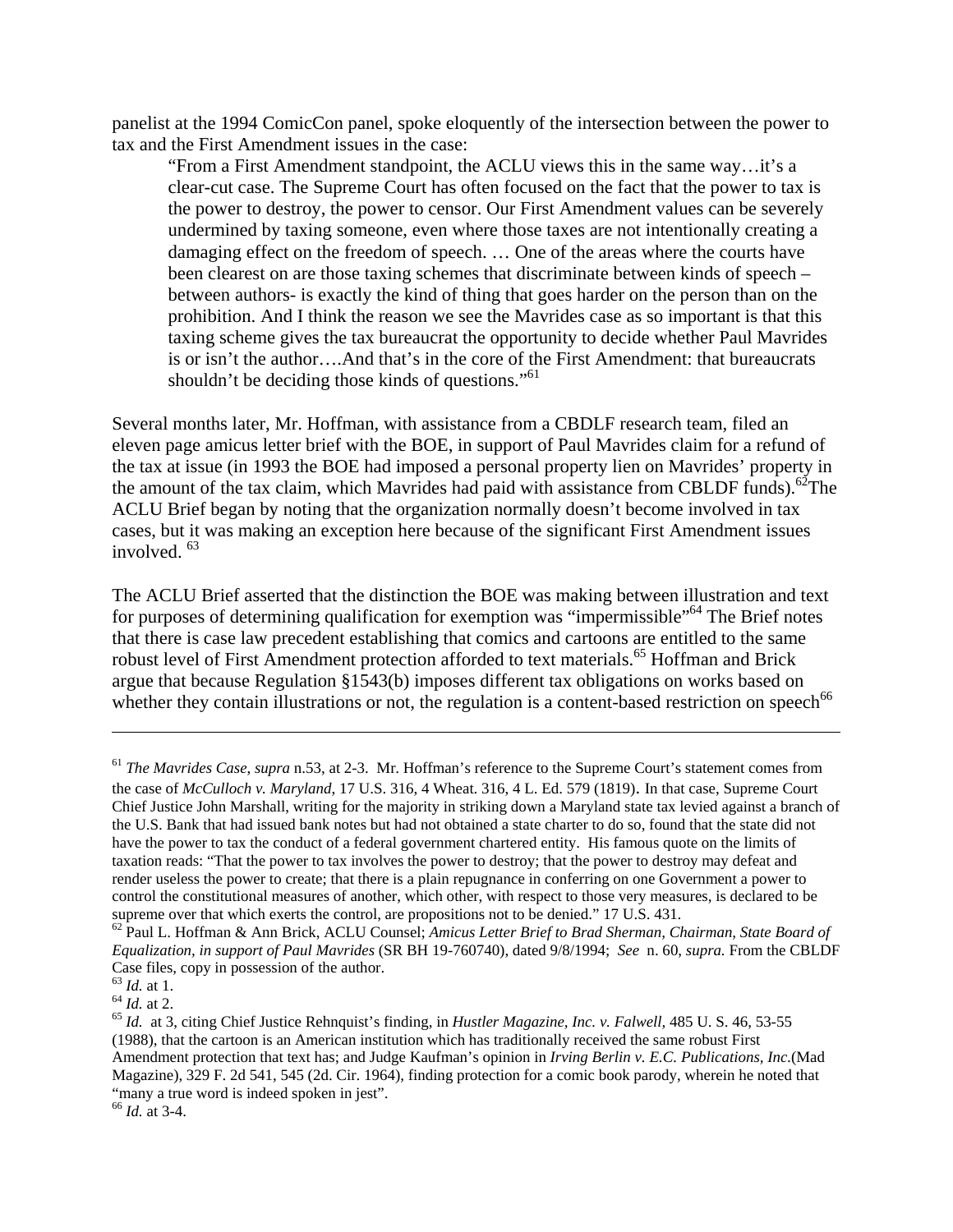The principal rebuttal to this claim is that since the Regulation just specifies that illustrations are taxable, without focusing any attention on the subject of the illustration, the regulation is contentneutral and thereby not in violation of any free speech rights. Hoffman and Brick answer that rebuttal by noting that there is significant authority to the contrary, citing a line of cases where similar taxes and fees were found to ultimately be content restrictive.<sup>67</sup> The Brief concludes that it is the suppression of particular ideas or viewpoints, in this case those that are conveyed through illustration as a means of expression, that gives rise to the  $1<sup>st</sup>$  Amendment violation in this case.<sup>68</sup>

The final section of the ACLU Brief argues that the BOE regulations are void for vagueness, because it is impossible to determine, particularly in the case of comics and cartoons, "what is primarily illustrative and what is primarily textual".<sup>69</sup> Paul Mavrides' encounters with the BOE suggest that the agency is similarly uncertain of how to make this determination. In a talk he gave at a CBLDF benefit fundraiser he related an incident in which, at a May 1995 BOE Appeals Board hearing, he asked a BOE senior auditor to explain the literary standard the Board was using in making its determination that his work was not literature. He notes that she replied: "There are none. But we know it when we see it."<sup>70</sup> Shades of Potter Stewart and his famous statement confirming the similar lack of clarity on the definition of obscenity.<sup>71</sup>

Hoffman and Brick argue that the difference between a comic book and a drawing in a book is that in a comic book, the drawings are part of the narrative – they are a part of the text in a way that a book illustration, for example John Tenniel's illustrations in Lewis Carrol's *Alices'* 

<sup>67</sup> *Id.* at 4, *citing Arkansas Writers' Project v. Ragland,* 481 U.S. 221, 229, 231 (1987) finding that a tax scheme that exempted daily newspapers, religious, professional, trade and sports magazines but applied the sales tax to other forms of expression was an impermissible content-based restriction); *Simon & Schuster, Inc. v. Crime Victims Board,* 502 U.S. 105 (1991), finding that a "Son of Sam" law that confiscated the proceeds of books that discussed the previous crimes of he author or his or her mental state towards them was a content-based restriction; *Forsyth County v. Nationalist Movement*, 505 U.S. 123 (1992), finding that a scheme where license fees for political demonstrations were set based on the expected costs of security at the demonstration was found to be a contentbased restriction, because in order to assess the security risk, the county would have to look at the content of the speech; *J-R Distrib., Inc. v. Eikenbery*, 725 f. 2d 482, 495 (9<sup>th</sup> Cir. 1984), finding that a fine structure that bases fines on profits from adult book sales violates the First Amendment; and *Festival Enterprises v. City of Pleasant Hill*, 182 Cal.App. 3d 960, 964 (1st Dist. App.1986) finding that an admissions tax on movie theaters was a First Amendment violation.

<sup>&</sup>lt;sup>68</sup> *Id.* at 5. Hoffman and Brick also note that the BOE regulations don't address how §1543(b) is to be interpreted in the case of editorial cartoons. They point out, as is discussed herein, that the works of Thomas Nast in the turn of the century, and the more recent Pulitzer Prize winning work in Garry Trudeau in *Doonesbury*, the long history of political and social satire via cartoons found in the pages of *Mad Magazine* and *The New Yorker* and even such mainstream newspaper comics as *Cathy, For Better or For Worse*, and Johnny Hart's *B.C.* all offer more than simple illustration – they offer social commentary in the realm of ideas. *Id.* at 7-8.<br><sup>69</sup> *Id.* at 8-10.<br><sup>70</sup> Paul Mavrides, Speech at the Comic Book Legal Defense Fund Benefit at the Palace of Fine Arts, San Francisco

California, October 31, 1995, at 6. From the CBLDF Case files, copy in possession of the author.

 $71$ <sup>"</sup> I shall not today attempt further to define the kinds of material I understand to be embraced within that shorthand description ["hard-core pornography"]; and perhaps I could never succeed in intelligibly doing so. But **I know it when I see it**, and the motion picture involved in this case is not that." *[Emphasis added.]* " — Justice Potter Stewart, concurring opinion in *Jacobellis v. Ohio* 378 U.S. 184 (1964).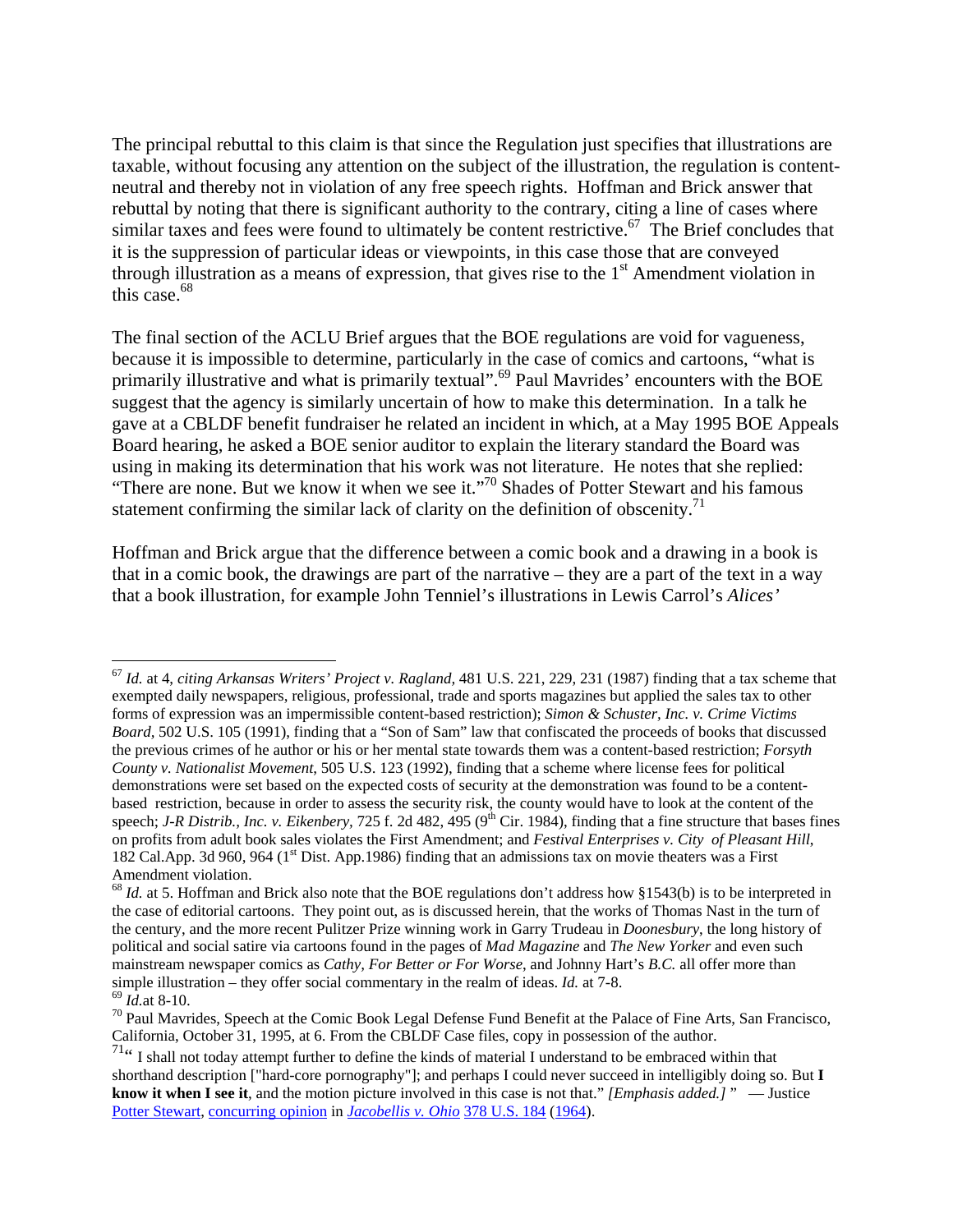*Adventures in Wonderland*, are not.<sup>72</sup> They conclude this argument with a warning that if these vague regulations are allowed to limit free expression through the means of an oppressive tax scheme, great damage is done to society.<sup>73</sup>

Alas these eloquent arguments did not, at least initially, sway the BOE. The ACLU brief, as well as arguments presented by Mr. Mavrides' counsel, was considered by the BOE in a hearing before the Business Taxes Appeals Review Section on January 20, 1995. Four months later, the Decision and Recommendation of the Board, authored by Staff Counsel Carl J. Bessent, rejected the arguments and denied Mr. Mavrides' refund claim.<sup>74</sup>

The first half of Mr. Bessent's statement of the Board's Decision accurately summarizes the claims made by Mr. Mavrides and the response of the Sales and Use Tax Department (the "Department").<sup>75</sup>This summary is followed by Mr. Bessent's analysis and conclusions. At the outset, Mr. Bessent frames the relevant issue as one in which "[w]e must discuss the true object sought by the publishers".<sup>76</sup>And from this point on Mr. Bessent launches into a convoluted argument about the difference between a text manuscript and illustrations. While acknowledging that comics and comic strips are expressions of ideas, he asserts that the issue is whether the publisher is seeking "[t]he service of crating the comic per se or the expression of the idea in ist physical form."77He concludes it is the latter – that the publisher wants the physical camera ready art. He contrasts this with a text manuscript, asserting that in this instance the publisher is only interested in the ideas in the text, and not the physical text itself – noting that "The manuscript is merely a convenient method of conveying words and ideas."<sup>78</sup> From this premise, he concludes:

 "Since the true object sought by the publisher is the property produced by the service of creating the comics, rather thant the service per se, the transfer of possession of the comics to the publisher in California for a consideration is subject to tax."<sup>79</sup>

This is specious logic at best. The claim that a manuscript is "merely a convenient method of conveying words and ideas", taken at face value, means that the words used by an author have no merit other than to deliver an idea – so Shakespeare's prose, word choice, pacing and plots are of no value – it is only the ideas embodied in those words that have value. Moreover, why would not this argument be available to the comic creator – the illustrations are merely a different but equally convenient method of conveying words and ideas.

- 
- 

1

<sup>72</sup> Paul L. Hoffman & Ann Brick, ACLU Counsel; *Amicus Letter Brief to Brad Sherman, Chairman, State Board of Equalization, in support of Paul Mavrides* (SR BH 19-760740), dated 9/8/1994, at 7. From the CBLDF Case files, copy in possession of the author.

 $^{73}$  *Id.* at 10. The Brief notes: "The economic damage to Mr. Mavrides from having to pay this tax is sifnificant; the damage tour system of free expression is incalculable. The power to tax is literally the power to destroy (citing *McCulloch*). Free expression is too important to be sacrificed at the altar of vague regulations that selectively tax illustrations."*Id.*<br><sup>74</sup> Carl J. Bessent, Board of Equalization Business Taxes Appeals Review Section Decision and Recommendation,

In the Matter of the Claim for Refund Under the Sales and Use Tax law of Paul Mavrides; May 18, 1995. From the CBLDF Case files, copy in possession of the author.

<sup>75</sup> *Id.* at 1-5. 76 *Id.* at 5. 77 *Id.* at 6. 78 *Id.* 79 *Id* at 7.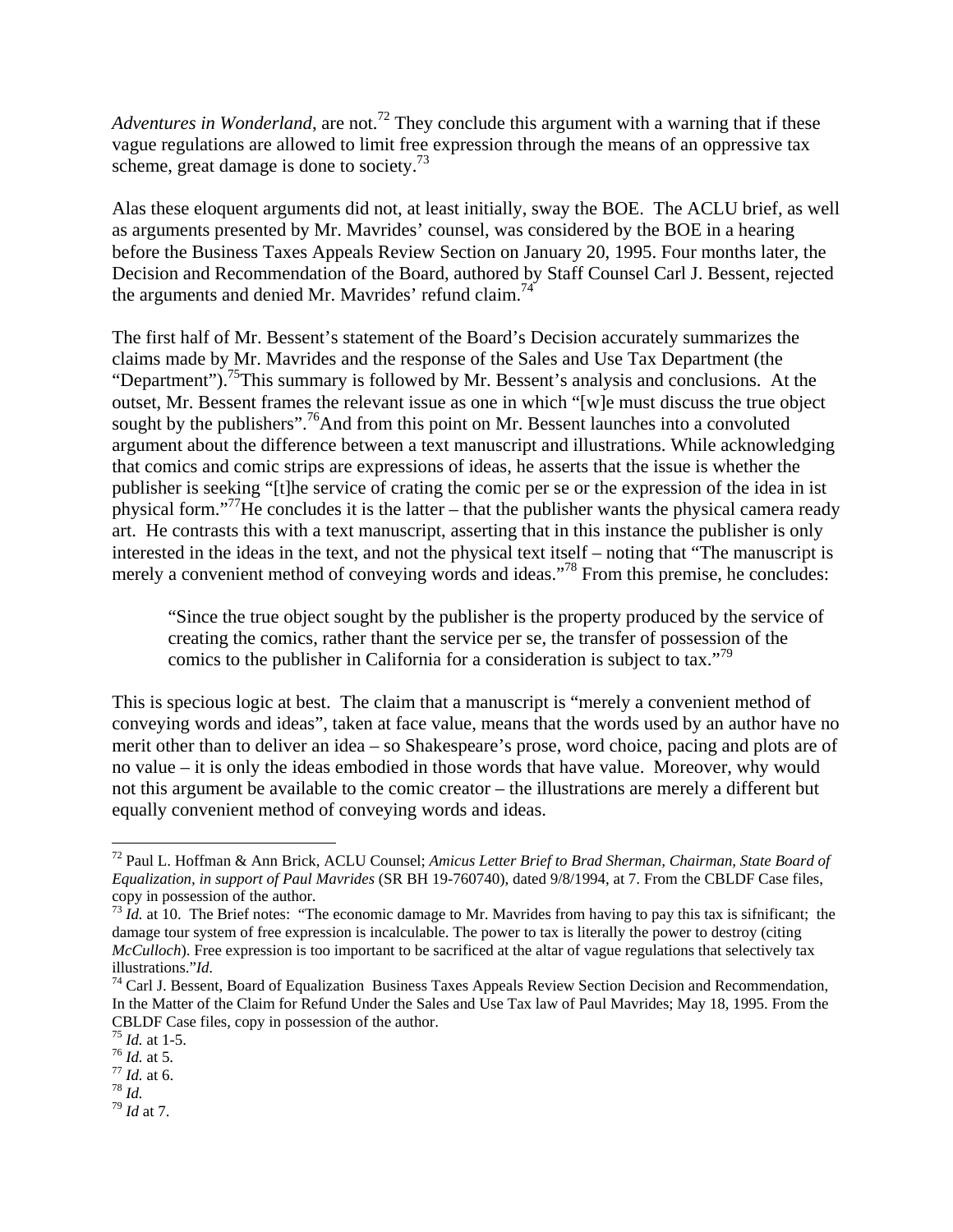The other flaw in this argument is that its suggestion that what the publisher wants is the physical possession of the camera-ready art requires that the nature of the transaction be a sale of that art by the artist to the publisher. However, comics art pages are generally returned to the artist, unless the artist is an employee of the comic book publisher (and in many cases, even employees get their original art back). One need only stroll the lanes of any comics convention to see hundreds of comic artists selling their original pages to collectors.<sup>80</sup> It is those sales, and not the transfer of the work to the publisher, which should be, and are, subject to sales tax since the object of those transactions is the purchase of the original page as a work of art.

Mr. Bessent next addresses the Constitutional claims made by the ACLU and Mr. Mavrides. He makes short work of those arguments by citing Article III, Section 3.5 of the California Constitution to the effect that state agencies may not refuse to enforce state statutes on the basis of a claim that the law is unconstitutional unless a decision to that effect has been rendered by a Court.<sup>81</sup> While he acknowledges that Mavrides has, by raising the constitutional issues, preserved his right to litigate them in court, he concludes that the BOE has no jurisdiction to act on those claims, even if they thought that the regulation is constitutionally invalid. $82$ 

Based on their analysis that §1543(b) allows taxation of comic art, the BOE began to contact other comic art publishers and distributors in an effort to collect tax revenue. The first effort requested seven years of records from Creators Syndicate, which distributed columns by Ann Landers, Hillary Clinton and Dan Quayle, and editorial cartoons by Herblock, Mike Luckovitch and Doug Marlette, as well as daily *B.C.* comic strip creator Johnny Hart. This was followed by a similar request to the Siskiyou Daily News, a small Northern California newspaper, for records relating to payments it made for its comics page and editorial cartoons.<sup>83</sup>

While it seems safe to assume that the BOE's intention all along was to seek to collect tax on comics transfers to more publishers than just those in Paul Mavrides' case, it appears that once they actually began to take action, these other parties realized that they now had a stake in the outcome of the case. Mavrides and his counsel sought a further appeal of the May 1995 denial of their claim, and the BOE scheduled a public hearing for January 10, 1996 in Sacramento. For this hearing, they gathered an impressive list of amicus submissions,  $84$  while at the same time

<sup>&</sup>lt;sup>80</sup> The sale of original comic art pages is a lucrative part of the comics business. Cover art and full page illustrations of well known artists often sell for tens of thousands of dollars, often at auctions. Heritage Auctions is one of the best known companies engaged in this business – see their site at

http://comics.ha.com/c/ref/worth.zx?type=google+comix+price.<br><sup>81</sup> Carl J. Bessent, Board of Equalization Business Taxes Appeals Review Section Decision and Recommendation, In the Matter of the Claim for Refund Under the Sales and Use Tax law of Paul Mavrides; May 18, 1995, at 8. From the CBLDF Case files, copy in possession of the author.

<sup>&</sup>lt;sup>82</sup> *Id.* Bessent also declines to address the argument that this interpretation of California tax law will result in an exodus of comic artists and publishers from the state, rather than pay this tax. He dismisses this argument on the same jurisdictional grounds, noting: "In regards to the loss of California revenue to other states, the possible impact of this decision on other businesses cannot affect my recommendation in this case. Claimant may be correct that ther

would be a revenue loss to other states, but I have no authority to change the law." *Id.*<br><sup>83</sup> Jeff Stark, *The Difference Between Comics and Literature*, SF Weekly Online, October 4, 1995, at 3, last viewed<br>at http://www

at http://www.sfirecom/<br><sup>84</sup> Susan Alston, CBLDF Executive Director, *Cartoon Sales Tax Appeal Of Comic Author Paul Mavrides: Executive Summary* (dec. 19, 1995) at 3, listing the following amici submissions: ACLU of Northern California; ACLU of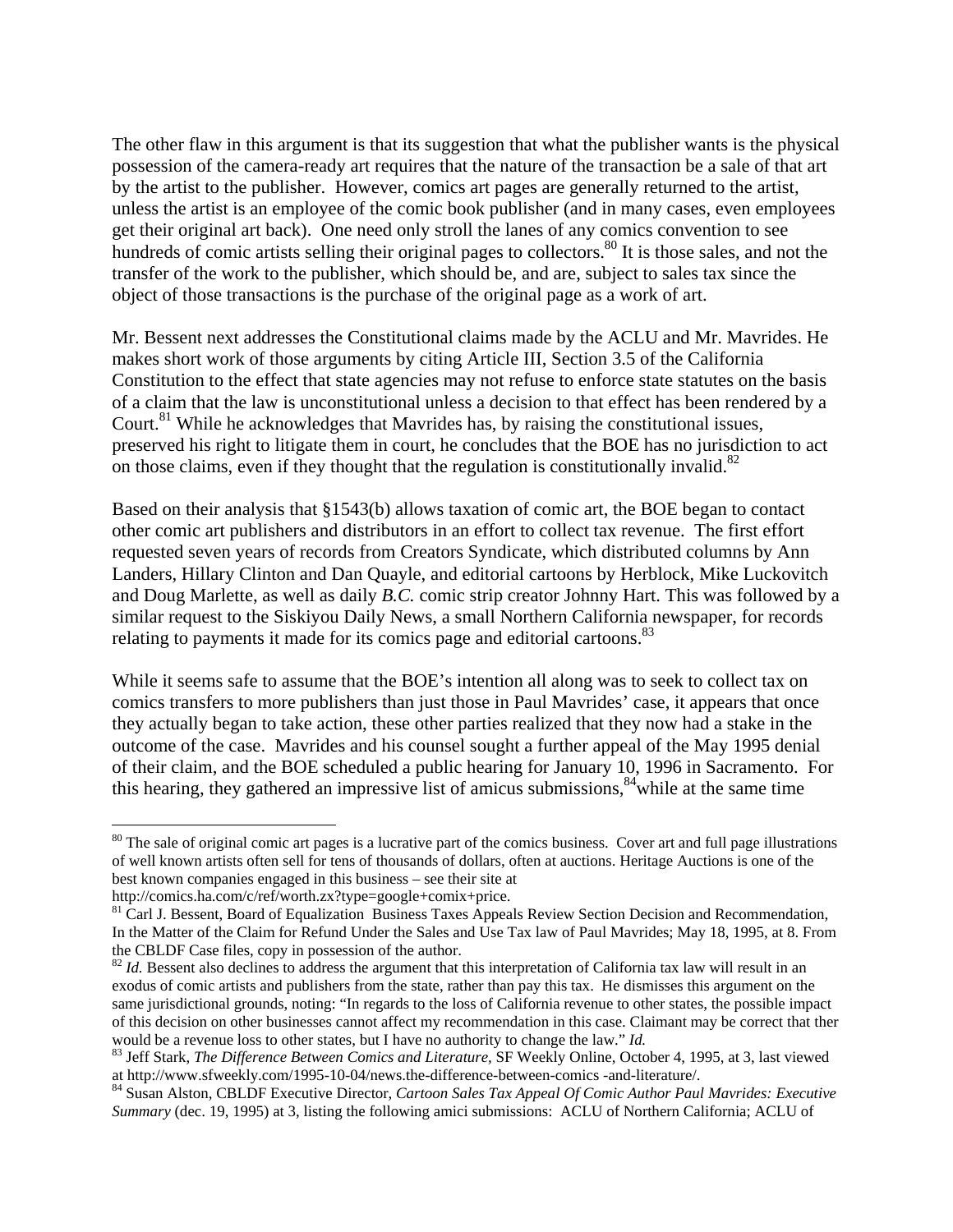preparing to take the case to the next level, a state court filing, if they were once again unsuccessful in convincing the BOE of the merits of the claim. The Creators Syndicate was considering the possibility of joining that state court litigation depending on the outcome of the BOE's investigation of their records.<sup>85</sup>

It appears that the added support may have turned the tide. Another possibility to explain the outcome of the case is that the BOE saw Steve Greenberg's editorial cartoon about the case, which looked like this:



In any event, following the public hearing on January  $10<sup>th</sup>$ , the Board voted, 3-2, that cartoon artwork was not subject to tax.<sup>87</sup>In its final confirming letter regarding its decision, dated March

Southern California; Association of American Publishers; California Newspaper Publishers Association; Children's Book Council, Inc.; Creators Syndicate; National Cartoonists Society; Printing Industries of California; Society of Children's Book Writers and Illustrators. Mavrides also identified famous writers, comic artists and publishers Ray Bradbury, Will Eisner, Mort Walker, Roger Corman, Paul Conrad and Stan Lee as persons also offering support for his claim. *SeePaul Mavrides*, Speech at the Comic Book Legal Defense Fund Benefit at the Palace of Fine Arts, *supra* n. 70 at 7. From the CBLDF Case files, copy in possession of the author.

<sup>&</sup>lt;sup>85</sup> Jeff Stark, *supra* n. 83, at 3.<br><sup>86</sup> Steve Greenberg, December 1995, the right to use this cartoon in this article has been licensed to the author. Steve Greenberg is not related to the author.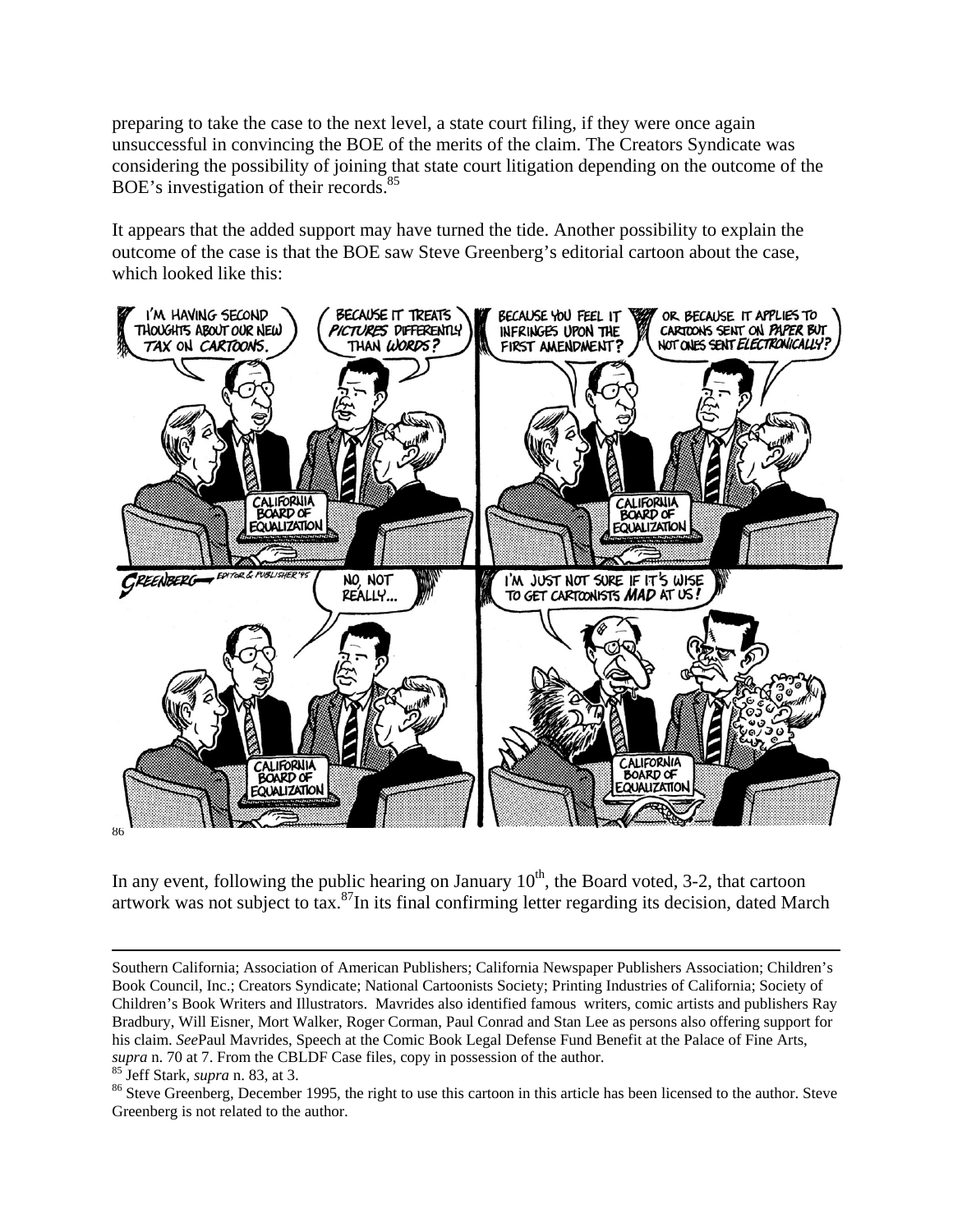6, 1996, the Board offered no explanation for its change of heart, saying only: "The Board concluded that cartoon artwork is not subject to tax. Accordingly, the Board ordered that the claim for refund be granted."88Alf Brandt, and aide to BOE Chairman Johan Klebs, offered this brief explanation to the New York Times: "We're trying to be consistent with the intent of the law that a cartoon is an expression of an idea and should be treated as a manuscript."<sup>89</sup> Following their decision, the BOE amended Regulation 1543(b), which now reads:

#### **"(b) APPLICATION OF TAX.**

#### (1) AUTHORS.

**(A)** The transfer by an author to a publisher or syndicator, for the purpose of publication, of an original manuscript or copy thereof, including the transfer of an original column, cartoon, or comic strip drawing, is a service, the charge for which is not subject to sales tax. If the author transfers the original manuscript or copy thereof in tangible form, such as on paper or in machine-readable form such as on tape or compact disc, that transfer is incidental to the author's providing of the service, and the author is the consumer of any such property. However, the transfer of mere copies of an author's work is a sale of tangible personal property, and tax applies accordingly.

 **(B)** Tax applies to charges for transfers of photographic images and illustrations, whether or not the photographic images or illustrations are copyrighted. Transfers of photographic images or illustrations illustrating text written by the photographer or illustrator are not taxable when they are merely incidental to the editorial matter."<sup>90</sup>

The CBLDF and Mavrides were understandably happy with the ultimate result in this case, and Paul Mavrides had, by his determined refusal to accept this tax and willingness to accept considerable damage to his professional career, done a great service to the comics industry, the result was also not without significant cost to the CBLDF. Executive Director Susan Alston noted: "To date Mavrides' legal bills have totaled over \$75,000, of which \$23,000 is still due. It may take about 18-24 months of aggressive fund raising to finish paying the legal bills for this one case."<sup>91</sup>

As all-consuming as the Mavrides case was for the CBLDF, it was not the only case the Foundation assisted with during the 1990s. The Foundation's primary slate of cases dealt with the issue of obscenity and the First Amendment. And in these cases, the stakes were even higher, since a conviction for distribution and/or sale of obscene materials generally was prosecuted as a criminal matter, with jail time as a very real possible outcome.

 <sup>87</sup> Andrea Adelson, *Tax on Comics To Be Lifted In California: Cartoons Are Seen As Ideas, Not Goods* (New York Tiimes, January 13, 1996; CBLDF Press Release, *Mavrides Beats California BOE*, January 16, 1996, From the CBLDF Case files, copy in possession of the author.

<sup>88</sup> Elsa Moreno Vega, Staff Tax Auditor, Audit Review and Refund Section, BOE, letter to Sanford Presant, March 6, 1996. From the CBLDF Case files, copy in possession of the author..

<sup>89</sup> Andrea Adelson, *Tax on Comics To Be Lifted In California: Cartoons Are Seen As Ideas, Not Goods* (New York Tiimes, January 13, 1996.

 $90$  California Sales and Use Tax Section 1543(b), as amended in 1996.

<sup>91</sup> CBLDF Press Release, *Mavrides Beats California BOE*, January 16, 1996. From the CBLDF Case files, copy in possession of the author.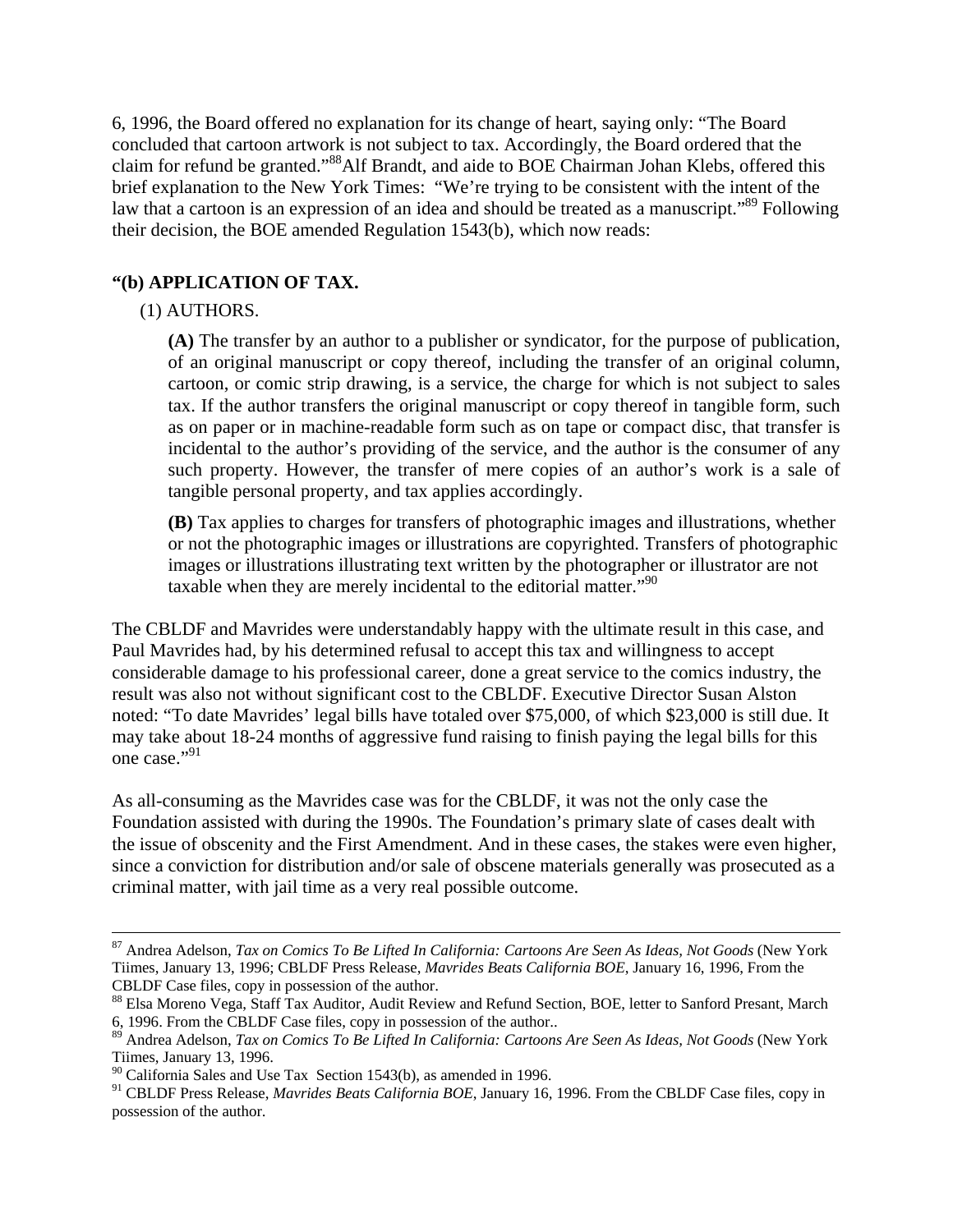# **3. Obscenity Law and the First Amendment: CBLDF to the Defense**

## **a. Florida v. Mike Diana: Do Gross Illustrations Merit Criminal Penalties?**

Mike Diana is not everyone's cup of tea. Creator/artist of a comic book 'zine called *Boiled Angel*, he was described in a 1994 Mother Jones magazine profile as follows:

 "He has tattoos and long, stringy hair, likes the band Nine Inch Nails, sports a pronounced anarchist attitude, and fits most people's definition of, well, *creepy*….Diana isn't the boy next door; his artistic tastes, when compared to the mainstream, are completely off the meter. Whether it's death and excrement, or simply shapes that make no sense, most of Diana's material leaves viewers wondering, "What's wrong with this  $kid?$ " "

The article summarized two story lines from issues of *Boiled Angel:* 

"A child is sodomized by his adoptive father, who is killed by the family dog. The boy thinks he's finally free until the dog picks up where the dad left off.

 A man looks at a pretty woman. In the next frame, a montage, the man has the look of a psychopath and is surrounded by slivers of abstract images, including a nipple being sliced off by a knife."<sup>93</sup>

Strong, disturbing and uncomfortable material. So much so that when a copy of *Boiled Angel*, which had a miniscule subscriber base of 300 people, found its way into the hands of a California law enforcement officer, the violent images reminded him of a brutal series of unsolved student murders in Gainesville, Florida (Diana lived in Largo, Florida). The officer sent the 'zine to Florida law enforcement, who sought out Diana and asked him to give a blood sample to see if he was the perpetrator. Although the lab tests ruled him out as the murderer, the copy of *Boiled Angel* was sent on to the Pinellas County Sheriff's office, which charged Diana with a violation of Florida's obscenity law.<sup>94</sup>

The CBLDF hired Tampa attorney Luke Lirot to defend Diana. A six member jury, after a four day trial in which testimony offered the unsubstantiated claim that seeing his images could appeal to or inspire serial murders, found Diana guilty of publishing, distributing, and advertising obscene material.<sup>95</sup> The judge's sentence was a bit unusual. Diana was ordered to pay a \$3,000 fine, undergo psychological evaluation at his own expense, do eight hours of community service per week during a three-year probation period, refrain from any contact with children under the age of 18, take a course in journalism ethics (again at his own expense) and refrain from drawing

<sup>92</sup> Sean Henry, *Comic Threat*, Mothers Jones Magazine, (November/December 1994 issue), last viewed at http://motherjones.com/print/15358, at 1-2.

<sup>93</sup> *Id.* at 2.

 $^{94}$  *Id.* 

<sup>95</sup> *Id.*; Susan Alston, *Censorship in Comics: Is This the United States?* Animation World Magazine, (Issue 2.4, July 1997) at 4; CBLDF Case Files – Florida v. Mike Diana, last viewed at http://cbldf.org/about-us/case-files /mikediana.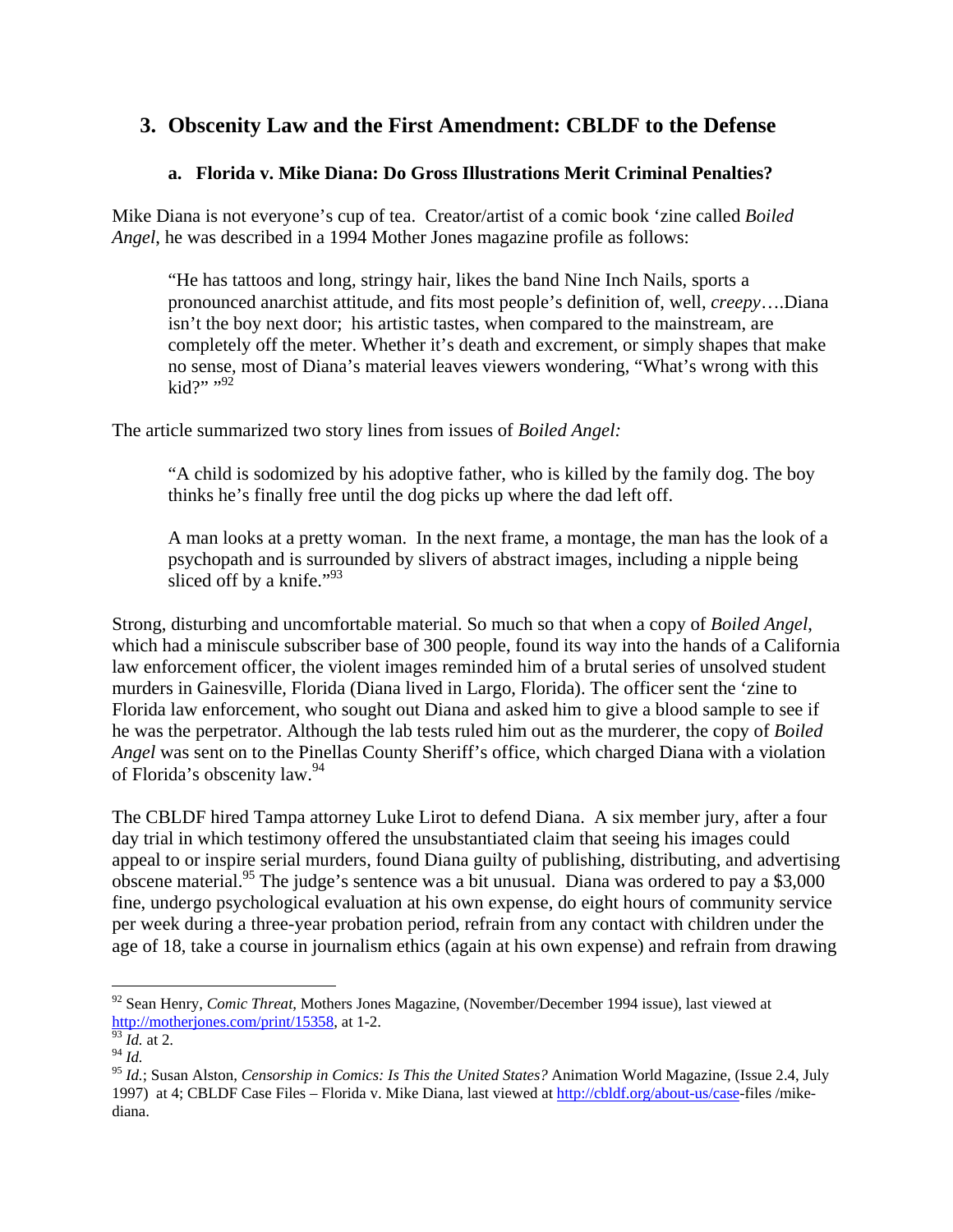any "obscene" material during his probation period. The judge ordered that this last element of his sentence would be enforced by unannounced inspections of his home at any time, conducted without warrant or any notice, to determine if he was in possession of, or was creating, any "obscene material".<sup>96</sup>

The Mother Jones article features a quote from the prosecutor, distinguishing Diana's crime from violent movies, in a prescient observation that foreshadows the Supreme Court's 2011 decision rejecting a California law banning violent video games:<sup>97</sup>

 "American courts have decided that rights of free expression cover a broad range of filth, hate, and violence. The sole trip wire that slams the First Amendment shut is sexually arousing material. In other words, you can be as disgusting and violent as you want, as long as nobody gets turned on.

 As Pinellas County Assistant State Attorney Stuart Baggish, who prosecuted the Diana case, explains, a teen slasher movie available at a video store would not be ruled obscene, because "it portrays violence in a gross way, but it does not portray sex in a patently offensive way."98

One other challenge the prosecution faced in the Diana case was how to meet the first prong of the *Miller v. California*<sup>99</sup> test for obscenity, which is that the work must appeal to the "average" person's prurient interest in sex. Diana's work was challenging in that regard – it might be gross or repulsive to jurors, but how could it be found to be sexually appealing to the average person? The prosecution found an answer to that question in the pre-*Miller* decision in *Mishkin v. New York.<sup>100</sup>*The *Mishkin* case posed a similar question, in that case dealing with whether cheap pulp magazines that featured sexual activity described as "such deviations as sado-masochism, fetishism, and homosexuality"<sup>101</sup>, could support a finding of appealing to the average person's prurient interest, under the then applicable test for obscenity, found in *Roth v. United States.*<sup>102</sup>

 $96$  Id.

<sup>&</sup>lt;sup>97</sup> *Brown v. EMA,* 130 S. Ct. 2398 (2010).

<sup>98</sup> Sean Henry, *Comic Threat*, Mothers Jones Magazine, (November/December 1994 issue), last viewed at http://motherjones.com/print/15358, *supra n.* 91, at 2-3.<br><sup>99</sup> *Miller v. California*, 413 U.S. 15 (1973). The entire three part test set forth in the majority opinion of the Court is:

 <sup>&</sup>quot;The basic guidelines for the trier of fact must be: (a) whether "the average person, applying contemporary community standards" would find that the work, taken as a whole, appeals to the prurient interest, *Kois* v. *Wisconsin, supra,* at 230, quoting *Roth* v. *United States, supra,* at 489; (b) whether the work depicts or describes, in a patently offensive way, sexual conduct specifically defined by the applicable state law; and (c) whether the work, taken as a whole, lacks serious literary, artistic, political, or scientific value."*Id.* at 24.

The *Miller* standard has been roundly criticized; the majority's decision was sharply attacked in a dissent by Justice Douglas, who wrote: "The Court has worked hard to define obscenity and concededly has failed….To send men to jail for violating standards they cannot understand, construe, and apply is a monstrous thing to do in a Nation dedicated to fair trials and due process."*Id.* at 44.<br><sup>100</sup>*Mishkin v. New York,* 383 U.S. 502 (1966)<br><sup>101</sup> *Id.* at 505.<br><sup>102</sup> *Roth v. United States,* 354 U. S. 476 (1957) at 491-492.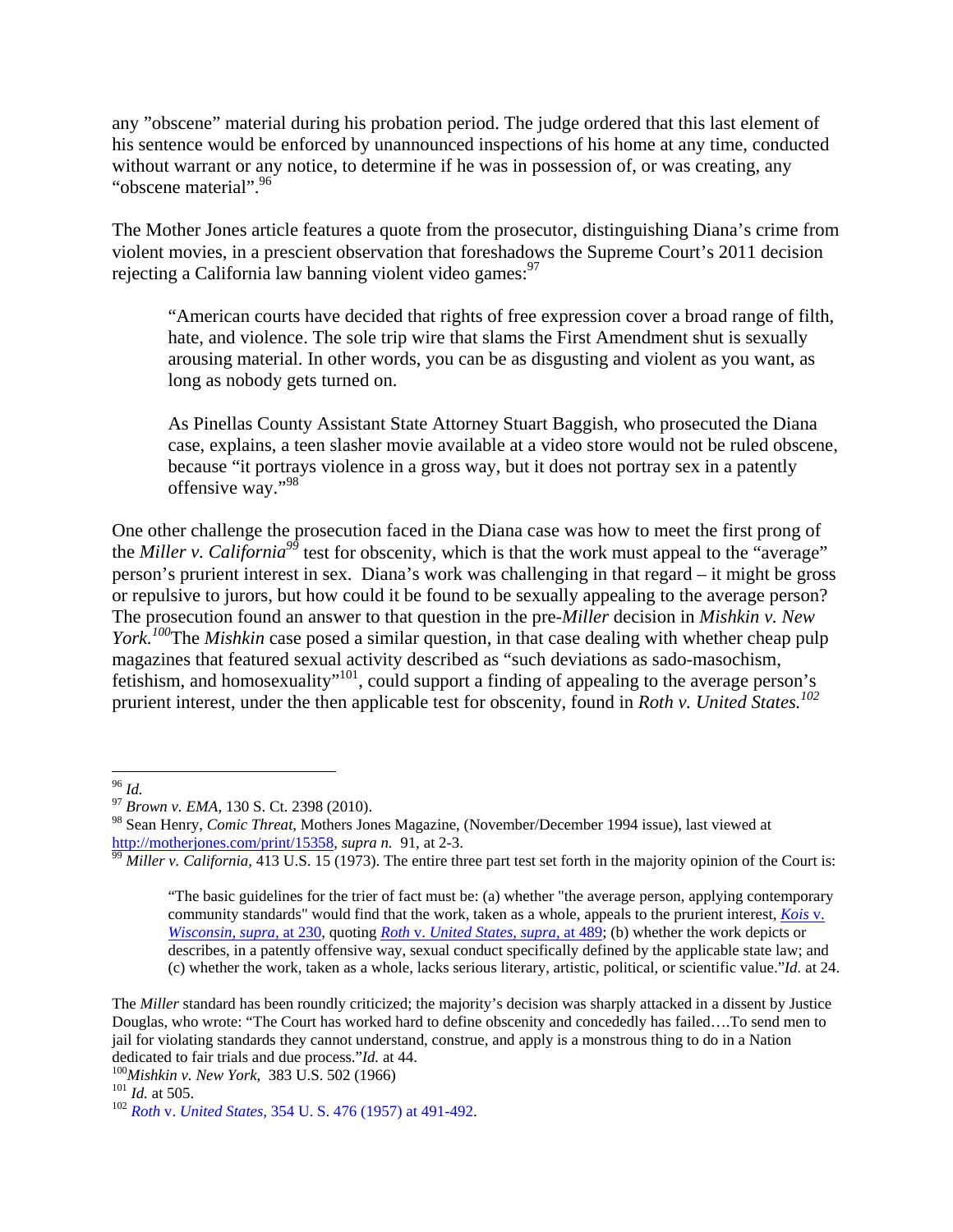The Court in *Mishkin* explained that the use of the term "average person" in *Roth* was not to be narrowly interpreted to mean that deviant sexual materials could not be found obscene because they were not sexually arousing to "normal" people (whatever that means). Rather, the Court held, "We adjust the prurient-appeal requirement to social realities by permitting the appeal of this type of material to be assessed in terms of the sexual interests of its intended and probable recipient group…".103

Based on this rationale, the prosecution in the Diana case was able to argue that Diana's work would appeal to the prurient interest of people who found the gross and disgusting images in his work to be arousing.<sup>104</sup>

The CBLDF filed two separate appeals of the Diana trial court decision.<sup>105</sup> They achieved only limited success, with the Appellate Court reversing the conviction for "advertising obscene material, but allowing the production and distribution convictions to stand. The courts refused to accept an amicus brief submitted by the ACLU, and a subsequent final appeal to the United States Supreme Court was rejected "without comment". Mike Diana moved to New York City with the consent of the Florida Court, and fulfilled his community service obligation by doing volunteer work for the CBLDF. The Fund spent in excess of \$50,000 on his unsuccessful defense.

Sean Henry concludes his Mother Jones profile with the following observation:

 "Not far from the courthouse, in another part of Pinellas County, are other disturbing paintings and drawings. Although more complex and artfully rendered than Diana's cartoons, they share a number of thematic similarities.

 The paintings include penises and breasts and disfigured buttocks. A severed heard. Blood coming out of an eye socket and from anuses. One painting, "The Profanation of the Host', even mixes homosexual activity with religious images.

 But this collection of work is neither hidden nor under attack. On the contrary, it is proudly publicized as one of St. Petersburg's cultural crown jewels: the Salvador Dali  $M$ useum."<sup>106</sup>

<sup>&</sup>lt;sup>103</sup> Mishkin, supra n. 99, at 509.<br><sup>104</sup> Sean Henry, *Comic Threat*, Mothers Jones Magazine, (November/December 1994 issue), *supra* n. 97 at 3.<br><sup>105</sup> Susan Alston, *Censorship in Comics: Is This the United States?* Anima 1997) *supra* n.97, at 4; CBLDF Case Files – Florida v. Mike Diana, last viewed at http://cbldf.org/about-us/casefiles /mike-diana, *supra* n. 97 at 2.

<sup>106</sup> Sean Henry, *Comic Threat*, Mothers Jones Magazine, (November/December 1994 issue), *supra* n. 97 at 6-7. Film historians will recognize another Dali similarity in the second Diana story line described in this account – in the famous short film collaboration of Dali and Luis Bunuel entitled *Un Chien Andalou* (An Andalousian Dog) (1929), there is a searing scene in which images of a cloud bisecting the moon are intercut with a scene of a razor being sliced through a woman's eye. The film is generally regarded as one the triumphs of the surrealist art movement. As Justice Douglas put it: "What shocks me may be sustenance for my neighbor." *Miller, supra* n. 98, at 41.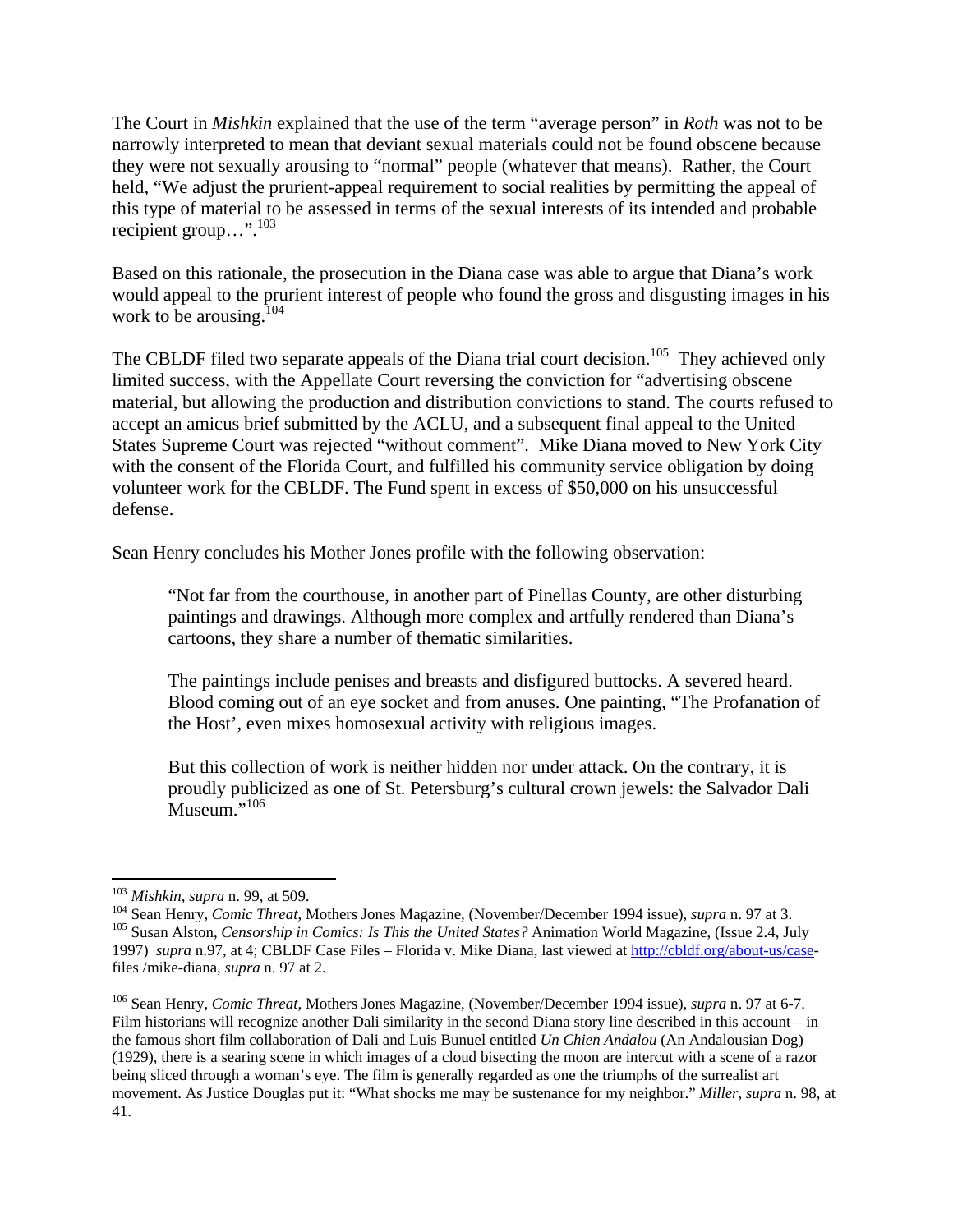### **b. Oklahoma v. Planet Comics: The Threat of Criminal Penalties Compels the Abdication of a First Amendment Defense**

Michael Kennedy and John Hunter were the co-owners of Planet Comics, a comic book store in Oklahoma City, Oklahoma. In the first days of September, 1995, Oklahoma City police raided Planet Comics in response to a complaint from an unidentified woman who was a member of the Christian Coalition, a local religious group. She had complained to Oklahomans for Children and Families (OCaF), a non-profit obscenity watch-dog group, about the comics available in the store, notably a comic entitled *Verotik #4*. OCaF in turn delivered a copy of the comic to the police department, triggering the raid.<sup>107</sup>

*Verotik #4* is one of a series of violent, erotic comics published by Verotik Comics (the name is a combination of the words "violent" and "erotic"), a company operated by Gary Danzig, a selfstyled "radical, a revolutionary, and a direct descendant of renowned abolitionist John Brown".<sup>108</sup>Following the raid, which occurred when the store owners were out of town, they were arrested on their return and were arraigned, in handcuffs, and charge with trafficking, keeping for sale, and displaying obscene material deemed to be harmful to minors, and one count of child pornography regarding Eros's Comics *The Devil's Angel*, illustrated by well known comics artist Frank Thorne.<sup>109</sup>This last count was particularly ridiculous, since the only "child" in Thorne's work was a spawn of the devil, and was a drawing, neither depicting nor involving a human child.<sup>110</sup>

At the arraignment, the State argued that Kennedy and Hunter were "dangerous criminals", and bail was accordingly set at  $$20,000$ .<sup>111</sup>The combined charges they were facing, if sustained, carried a maximum prison sentence of **43 years.** CBLDF posted their bail and retained three well known defense attorneys, Mark Hendrichsen, James A. Calloway, and C.S. Thornton, whose initial efforts were successful in getting the State to drop all charges against all titles except Verotik #4.<sup>112</sup>The two charges of felony trafficking as to that comic did, however, still carry a

<sup>1</sup> 107 Susan Alston, *Censorship in Comics: Is This the United States?* Animation World Magazine, (Issue 2.4, July 1997) *supra* n.97, at 4; CBLDF Case Files – Oklahoma v. Planet Comics, last viewed at http://cbldf.org/aboutus/case-files /planet-comics, *supra* n. 97 at 1.<br><sup>108</sup> Peter David, *But I Digress*, Comic Buyer's Guide #1147 (11/10/1995), reprinted in Rock Out Censorship, last

viewed at http://www.theroc.org/roc-mag/textarch/roc-20/roc20-19.htm. Unlike most other comics publishers, Danzig declined to offer support to CBLDF in their defense of the Planet Comics owners, arguing that CBLDF should do more in the way of advocacy and lobbying for a change in censorship laws on a pro-active basis, rather than offering legal defense after charges are brought. Given the limitations on 503(c) non-profit organizations under federal law, this is not possible for CBLDF, other than through filing amicus briefs, which the Fund regularly does. *Id.* 

<sup>109</sup> Susan Alston, *Censorship in Comics: Is This the United States?* Animation World Magazine, (Issue 2.4, July 1997) *supra* n.97, at 5; CBLDF Case Files – Oklahoma v. Planet Comics, last viewed at http://cbldf.org/aboutus/case-files /planet-comics, *supra* n. 97 at 1. The displaying material harmful to minors count involved the comics *Verotik #4*; Boneyard Press' *Mighty Morphing Rump Rangers*; and Japan Books' *The Viper Series Official Art Book*. The trafficking count was based on the display of Eros Comics *Screamers#2, Sex Wad #2, Nefarismo #5,* and

<sup>&</sup>lt;sup>110</sup> Peter David, *But I Digress*, *supra* n. 107.<br><sup>111</sup> CBLDF Case Files – Oklahoma v. Planet Comics, last viewed at <u>http://cbldf.org/about-us/case</u>-files /planetcomics, *supra* **n**. 97 at 1.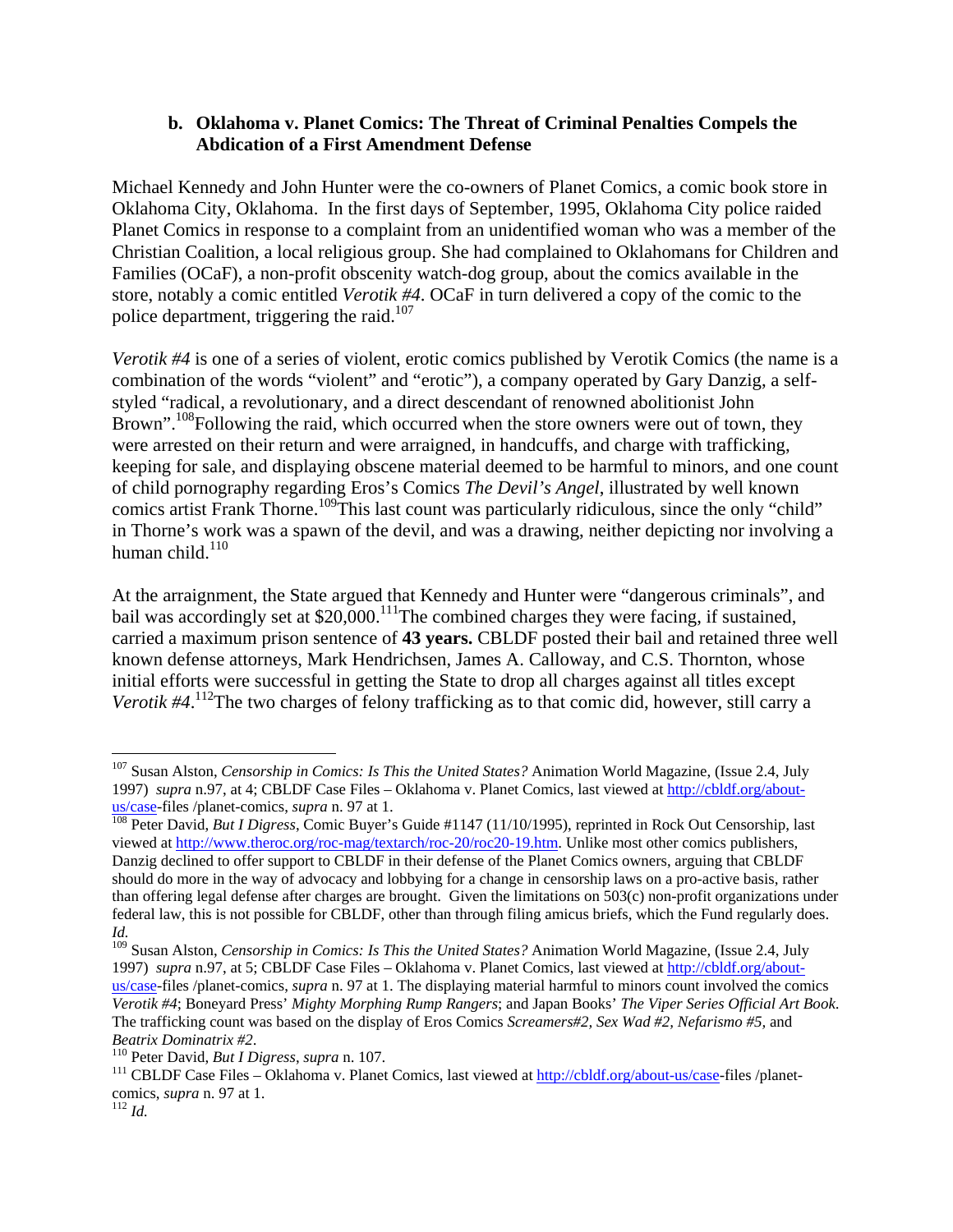potential prison sentence of three to five years – a substantial reduction from 43 years, but still a significant, life-altering penalty.

The raid and arrest has other consequences. The owner of the premises Planet Comics rented evicted the store, forcing it to relocate to a less-visible location. Sales dropped by 80% as many customers assumed the store was out of business. The police raided John Hunter's home, seizing the store computer and 250 disks. A brick was thrown through the store window. In March 1996, Hunter and Kennedy gave up, and closed Planet Comics for good.113 Michael Kennedy explained the closure:

 "[i]n good conscience I cannot continue to incur bills if the sales aren't there. I've lost my wife, my house, and my store over all of this, I need to step back and rebuild my life. Luckily, thanks to the CBLDF, I don't have legal bills to contend with on top of everything else."<sup>114</sup>

On April 12, 1996, at a preliminary hearing on the case, the judge reduced the three felony counts to misdemeanors, based on his view that the materials seized didn't warrant felony charges. The following Monday, the state prosecutors filed a notice of intention to appeal the judge's decision, seeking to reinstate the felony charges.<sup>115</sup> Thereafter the State delayed hearings on this motion for a year, and in April 1997, two of the felony counts were reinstated, and one was reduced again to a misdemeanor. Trial was set for September 8, 1997.<sup>116</sup>

On September 5, 1997, an exhausted Hunter and Kennedy accepted a plea deal, and agreed to plead guilty to the two felony charges of trafficking in obscenity for selling *Verotik #4* to consenting adults. Their plea bargain resulted in a three-year deferred prison sentence and a fine of \$1500 each. If they stayed free of any felony convictions during that three year period, they would serve no jail time and the felony convictions would be permanently erased from their records.<sup>117</sup>

The decision to take the plea deal was not shared with the CBLDF before it was accepted. The Fund's policy is to only take cases where the accused agree not to take such deals. However, the pressure on defendants in these cases is enormous, and after two years of unrelenting attacks that cost them their homes, their livelihood and in some cases their families, it was not surprising that the Planet Comics' owners accepted the deal. As CBLDF Executive Director Susan Alston said at the time:

 "To say that we're all disappointed is an understatement. In human terms, we all share a sense of relief that Kennedy and Hunter's ordeal is over. But that in no way diminishes the fact that they were convicted in violation of their rights as Americans under the First Amendment. Their conviction will have a chilling effect on what retailers choose to

 $^{113}$  *Id.* 

<sup>&</sup>lt;sup>114</sup> Susan Alston, *Censorship in Comics: Is This the United States?* Animation World Magazine, (Issue 2.4, July 1997) *supra* n.97, at 5.<br>
<sup>115</sup> *Id.* at 6.<br>
<sup>116</sup> *Id.*<br>
<sup>117</sup> CBLDF Case Files – Oklahoma v. Planet Comics, last viewed at <u>http://cbldf.org/about-us/case</u>-files /planet-

comics, *supra* n. 97 at 1-2.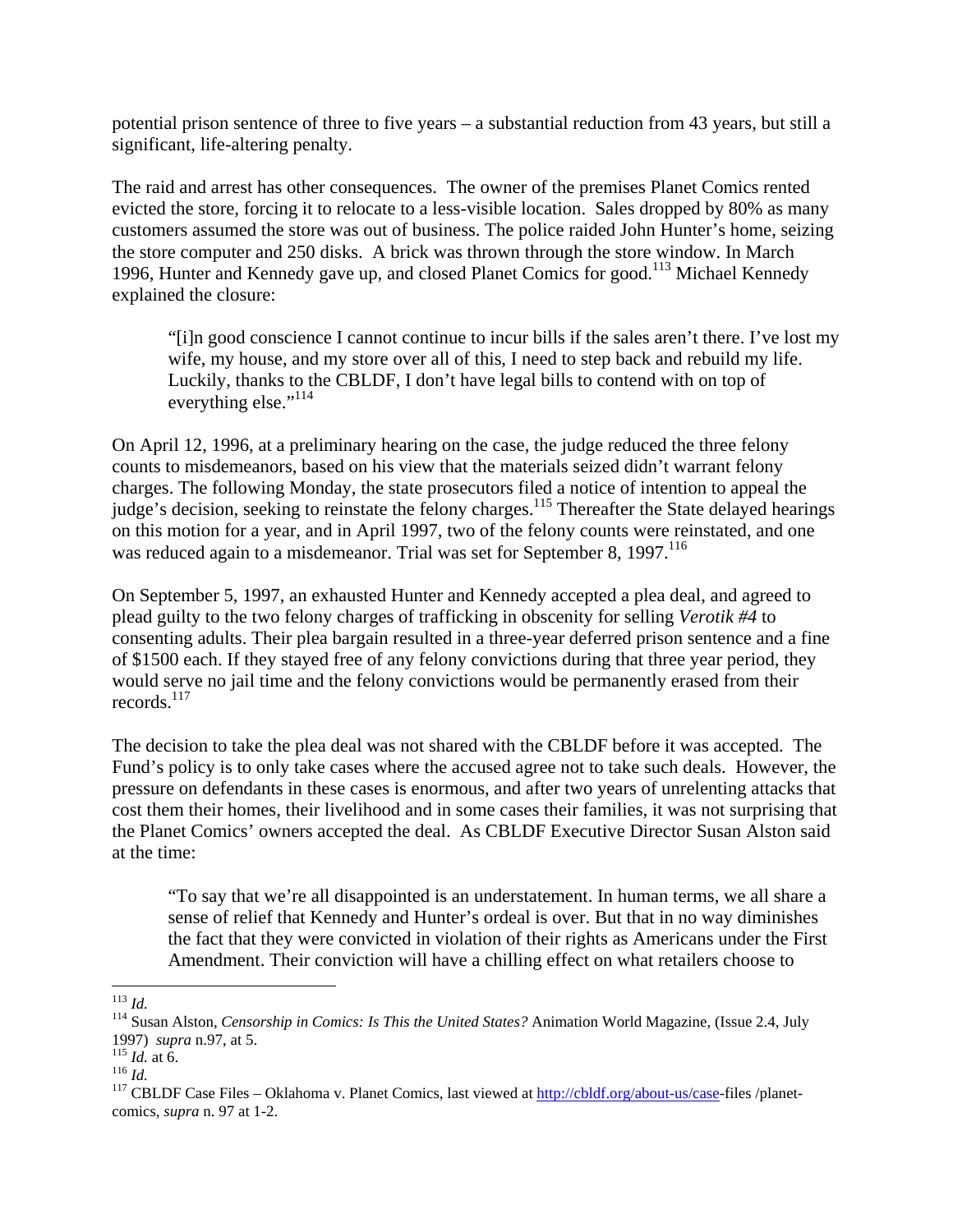display and sell in 'high risk' jurisdictions….Their guilty plea represents an erosion of the rights guaranteed by the First Amendment."<sup>118</sup>

The situation faced by the defendants in the Planet Comics case is not one usually faced by criminal defendants. Should they proceed with a First Amendment defense of the right to distribute these expressive works and accept the risk that the failure of the defense will result in jail time, or should they take a plea despite the strong legal arguments in their favor, and the impact an adverse decision will have on the industry they have chosen to work in? Was it the framers' intent, in drafting the First Amendment, that parties invoking it should have to choose between defending their rights of expression and a jail sentence? Should the decision to assert free speech rights depend on how long a jail sentence you might face if you lose? And finally, have we really made a reasoned determination that distribution of sexually explicit materials, that do not involve the exploitation of real people but instead are limited to illustrations of fictional characters, warrants incarceration as a penalty? These questions, all of which arise in the context of the CBLDF cases where a defendant accepts a plea deal and thereby waives a First Amendment, are discussed in detail in Section \_\_ of this article, *infra.* 

### **c. Texas v. Castillo: The State Invokes the "Protect the Children" Argument in Response to Expert Testimony That a Comic is Not Obscene**

Keith's Comics had the bad luck to be located on East Mockingbird Lane in Dallas, Texas, right across the street from an elementary school. The store primarily sold mainstream superhero and similar comic books, but it also had a section in the back of the store which was clearly marked "No One Under 18 Allowed Past This Point."<sup>119</sup>

Craig Reynerson, a Dallas Police Department detective, operating undercover, went into the adult section of Keith's comics in 2000, and purchased a copy of a comic book entitled "*Demon*  Beast Invasion, The Fallen<sup>"120</sup>. The cover of the book depicted a nude female. The book had a warning label, "Absolutely Not For Children".<sup>121</sup> He left the store, reviewed the comic book, made his own determination that the contents were obscene, and returned to the store and arrested Jesus Castillo, the clerk who sold him the book, on two counts of obscenity under Texas  $law.<sup>122</sup>$ 

The CBLDF provided legal counsel and expert testimony in defense of Castillo. Scott McCloud was one of two experts who offered testimony in support of the defense. An award-winning author, artist and comic book authority, he testified that although *Demon Beast* contained sexually explicit illustrations, it was representative of Japanese manga and that the themes found in the entire series (the book at issue was one of a four-book series) had serious literary and artistic merit – thereby meeting one of the *Miller v. California* elements needed to establish that

<sup>118</sup> *Id.* at 2.

<sup>&</sup>lt;sup>119</sup> JESUS A. CASTILLO, JR., Appellant v. THE STATE OF TEXAS, Appellee, Decision of the Court of Appeals of Texas, Fifth District, 79 S.W.3d 817 (July 2, 1002), at 818.

 $120$  This comic is a manga work – manga being a form of comic art from Japan. For a more extensive discussion of manga, *see* Eri Izawa, *What are Manga and Anime?*, (1995), last viewed at http://www.mit.edu/~rei/Expl.html 121 *Id.* 122 JESUS A. CASTILLO, JR., Appellant v. THE STATE OF TEXAS, *supra* n. 118, at 819.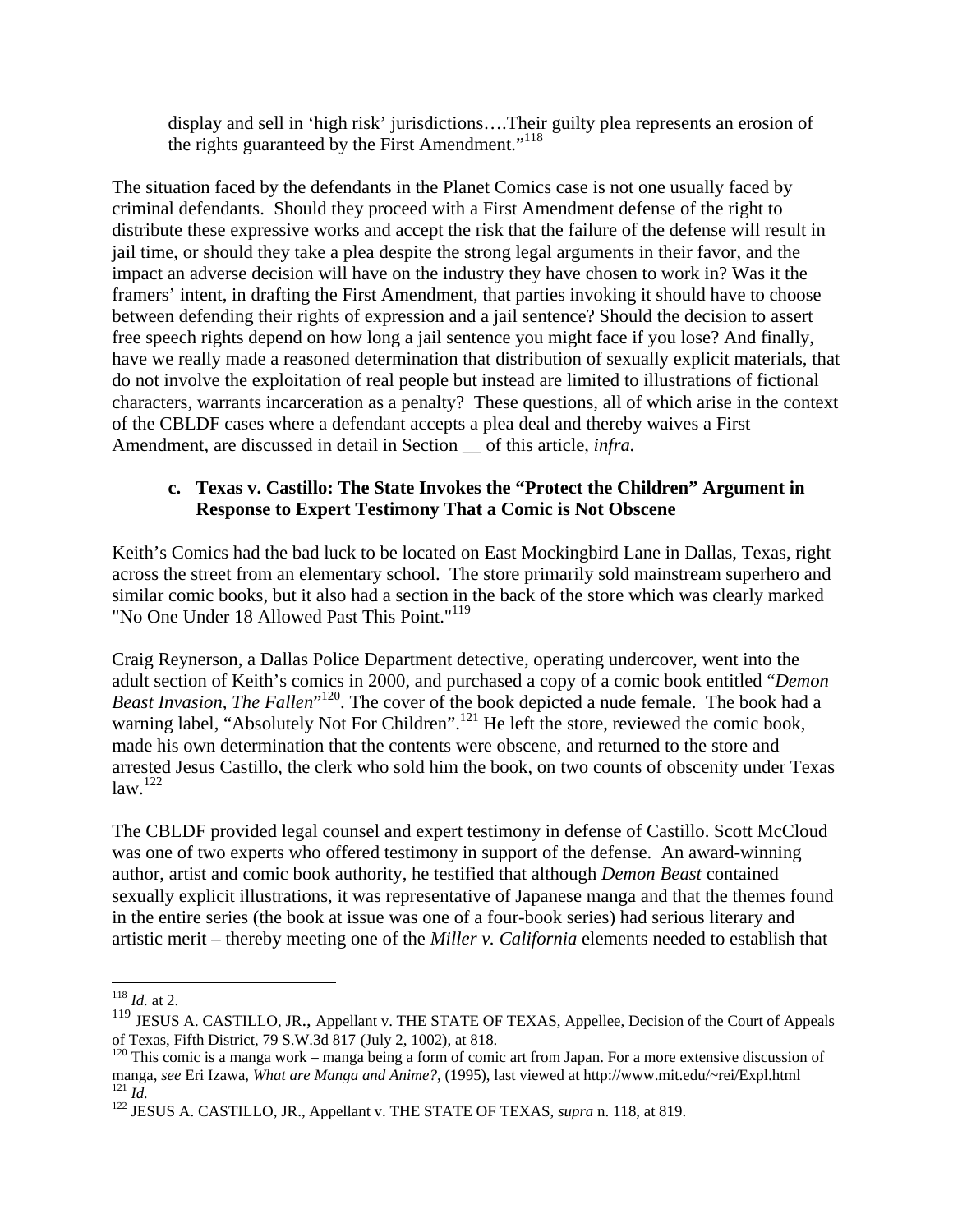a work was not obscene.<sup>123</sup>When he was asked on cross-examinatoin whether he thought a particular scene the State alleged was obscene was "perverted", he replied, "I think it's disturbing...and it's meant to be".<sup>124</sup>

The second expert witness provided by CBLDF was Susan Napier, then an associate professor in Asian Studies at the University of Texas in Austin. Based on her expertise in Japanese literature, and in particular manga and anime,<sup>125</sup>she testified that the bizarre creatures and related themes of apocalypse and metamorphosis found in *Demon Beast Invasion* were typical of the manga genre of Japanese works, and offered her opinion that they were "beautifully drawn" in this comic.<sup>126</sup>

The State only offered the testimony of Detective Reynerson, whose conclusion that in his opinion the work was obscene was admitted over defense objections that he was not qualified to offer such an assessment. In response, the defense offered the testimony of a private investigator it had hired, who testified that sexually explicit materials were prevalent in North Texas.<sup>127</sup>He stated that within one mile of Keith's Comics, he was able to buy a Penthouse magazine that had photos of men and women performing sex acts, and a story of two women having sex with a grasshopper. At a nearby adult boutique, he bought three magazines that contained depictions of oral sex, anal sex, bondage and sex with multiple partners.<sup>128</sup>

All of this sounds like pretty compelling evidence that the sale of this one sexually explicit comic book, from a marked "adult only" section of the store, with an "adults only" warning label, to a consenting adult, couldn't be illegal. However, what the CBLDF didn't anticipate was the approach the prosecutor would take in summing up the case in closing statements. Prosecution attorney Rex Anderson presented the following argument to the jury:

 "I don't care what type of evidence or what type of testimony is out there; use your rationality; use your common sense. Comic books, traditionally what we think of, are for kids. This is in a store directly across from an elementary school and it is put in a medium, in a forum, to directly appeal to kids. That is why we are here, ladies and gentlemen. We're here to get this off the shelf."<sup>129</sup>

That did the trick. Despite the fact that the charges in the case, and the facts of the case, had nothing to do with children being exposed to alleged obscene material, the jury returned a guilty verdict and the judge sentenced Castillo to 180 days in jail, a \$4,000 fine and probation for one year.<sup>130</sup>Outraged by this result, the CBLDF appealed. The Court of Appeals of Texas, Fifth

<sup>1</sup> <sup>123</sup> CBLDF Case Files – Texas v. Castillo, last viewed at  $\frac{http://cbldf.org/about-us/case}$ -files /castillo, at 1.<br><sup>124</sup> *Id.*<br><sup>125</sup> Anime is generally defined as animation films and television shows based on manga work; *see* Eri Izawa,

<sup>&</sup>lt;sup>126</sup> CBLDF Case Files – Texas v. Castillo, last viewed at  $\frac{http://cbldf.org/about-us/case}$ -files /castillo, at 1.<br><sup>127</sup> JESUS A. CASTILLO, JR., Appellant v. THE STATE OF TEXAS, *supra* n. 118, at 824.<br><sup>128</sup> Id. When asked if he believe

guess so. They are sold all over the place." *Id.* 

<sup>&</sup>lt;sup>129</sup> CBLDF Case Files – Texas v. Castillo, last viewed at <u>http://cbldf.org/about-us/case</u>-files /castillo, at 1.<br><sup>130</sup> *Id.*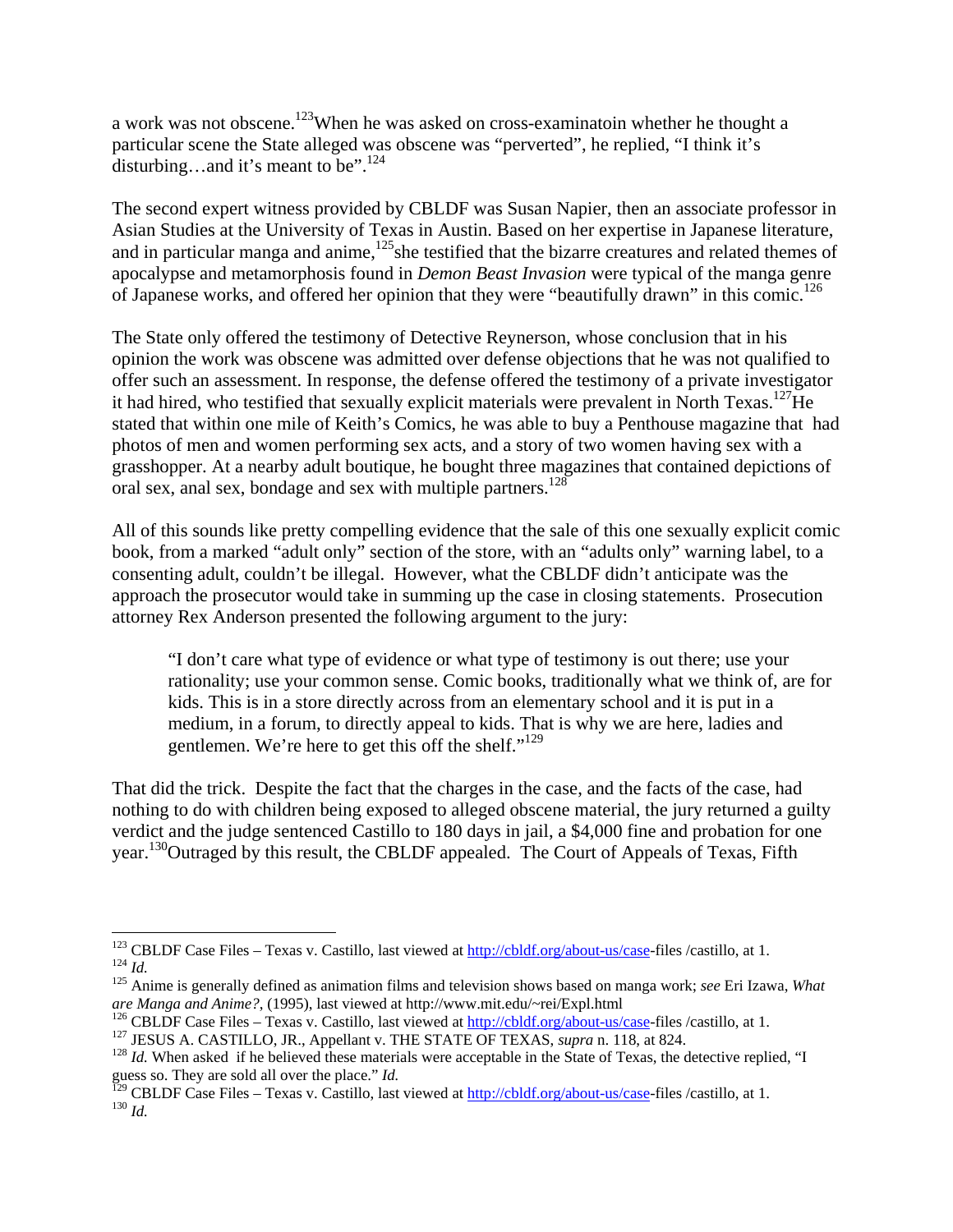District, located in Dallas, affirmed the trial court in a 2-1 decision<sup>131</sup>An appeal to the Texas Court of Criminal Appeals was subsequently denied, as was the Fund's petition for a writ of certiorari to the United States Supreme Court. Thereafter, Castillo served a period of unsupervised probation. $132$ 

In their next major obscenity case, the Fund would again deal with the spectre of fear of the influence of comics on the moral education of youth – this time with a surprising result.

## **d. Georgia v. Gordon Lee: Is Picasso's Nude Body Obscene?**

It is more than a little bit ironic that Gordon Lee's personal nightmare began on Halloween, 2004. Lee, the owner of the Legends Comics store in Rome, Georgia, was participating in a community free giveaway activity for merchants, as part of a traditional trick or treat program local businesses on Broad Street participated in that day. In his case, he was giving away free comics.133

Lee passed out thousands of comics that day. One of the comics was *Alternative Comics#2*, which was a sampler comic with ten separate graphic novel excerpts of a few pages each.<sup>134</sup> One of the ten stories featured in *Alternative Comics #2* was an eight page excerpt from a full length graphic novel by Nick Bertozzi, entitled *The Salon*. 135

This is a wildly imaginative story. Amazon.com, quoting a Publisher's Weekly review of the book, describes the storyline of *The Salon* as follows:

 "In the Paris of 1907, a salon of later famous Modernists, including Gertrude Stein, Georges Braque, Erik Satie and their sawed-off, potty-mouthed, frequently naked, hilariously arrogant acquaintance Pablo Picasso, discover a stash of secret blue absinthe that allows its drinkers to travel inside paintings, which may hold the key to the demonic creature who's been dismembering avant-gardists."136

On one of the excerpted pages of *The Salon* in the *Alternative Comics #4* sampler, Picasso comes to the door of his studio, having been interrupted allegedly whilst masturbating, and greets his visitors in a naked and angry state. The words "penis" and "masturbation" are found in the text, however, Picasso's penis is not erect, and no sexual conduct between him and his nude model is shown on any of the excerpted pages.

<sup>131</sup> JESUS A. CASTILLO, JR., Appellant v. THE STATE OF TEXAS, *supra* n. 118. The dissenting judge argued that the evidence did not sustain a finding that Castillo knew that the contents of the book were obscene, and for that reason he voted for reversal – he did agree, however, that the book was obscene. *Id.* at 842.<br><sup>132</sup> CBLDF Case Files – Texas v. Castillo, last viewed at <u>http://cbldf.org/about-us/case</u>-files /castillo, at 1-2.<br><sup>133</sup> CBLD

Georgia, *State v. Lee*, in Rome, Georgia November 5, 2007 (1<sup>st</sup> Day of Trial), at 23-24, copy in the possession of the author.

<sup>&</sup>lt;sup>134</sup> Sampler comics are used by publishers to generate interest in an array of different comic books and/or graphic novels they publish. By including a few page excerpt of different works, they hope to whet the appetite of the reader in the hope that the reader will then buy the entire book.

<sup>&</sup>lt;sup>135</sup> CBLDF Case Files – Georgia v. Gordon Lee, last viewed at  $\frac{http://cbldf.org/about-us/case-files/gordon}{}$  lee, at 1.<br><sup>136</sup> http://www.amazon.com/Salon-Nick-

Bertozzi/dp/B0045EPCMI/ref=sr\_1\_3?s=books&ie=UTF8&qid=1310348311&sr=1-3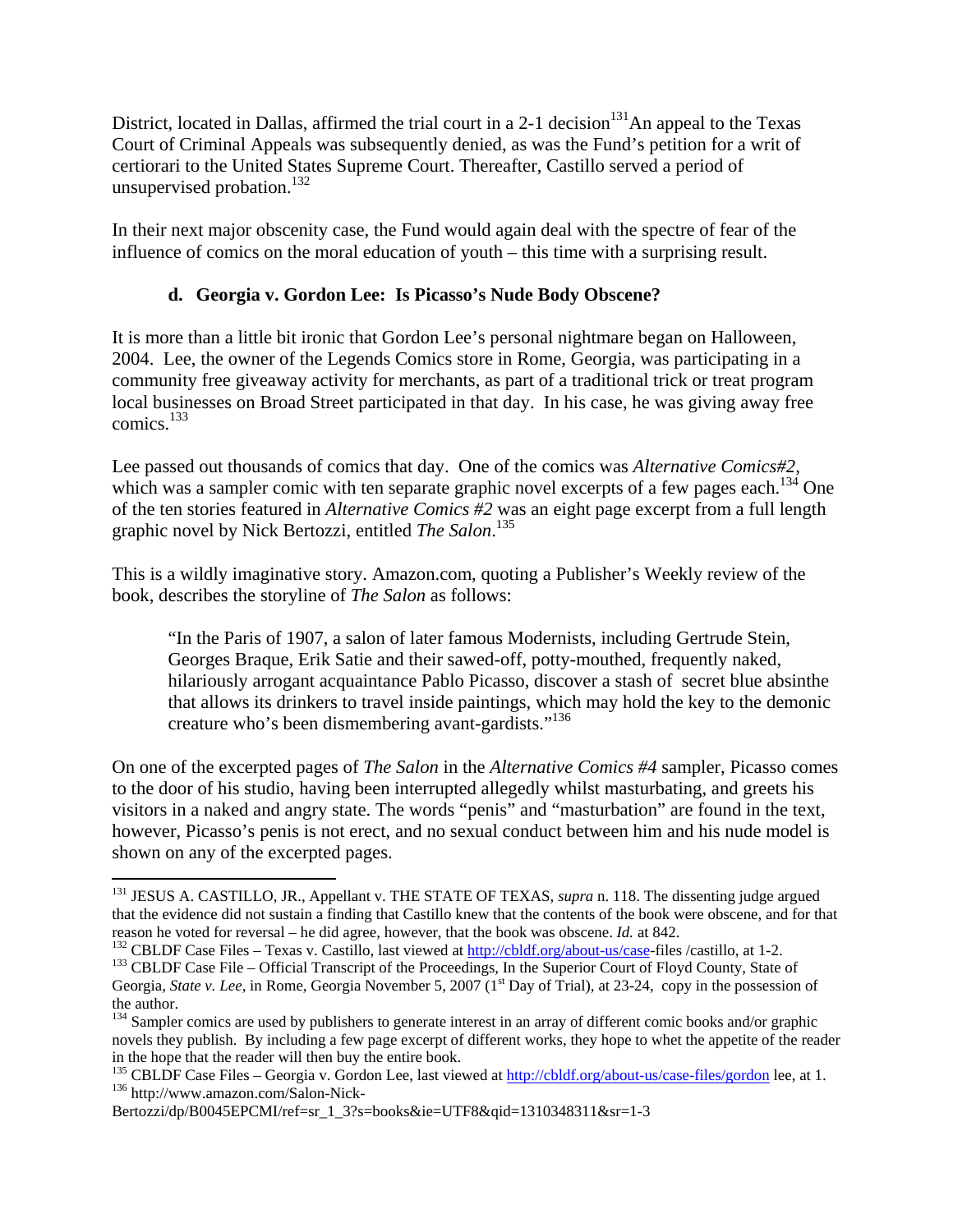That fateful afternoon, Mrs. Brandy Bishop and her mother Barbara, were out taking Brandy's sons, Blake Bishop (six years of age) and Brandon Bishop (nine years of age) out trick or treating on Broad Street. One of the boys received a copy of *Alternative Comics #4* as a giveaway in front of the Legends Comics Store. Later that day, while driving in their car on the way from Broad Street, Blake passes the comic to Brandon, who sees the panel from *The Salon*, and shows it to his mother, allegedly saying, "Momma, I don't think this is something we're supposed to have."<sup>137</sup>

Mrs. Bishop stopped the car, inspected the book, and called her brother, Floyd County Deputy Sheriff James Womack to register a complaint. Deputy Womack obtains the copy of the book from his sister, and goes immediately over to Legend Comics to discuss the matter. Mr. Lee explained that he had not screened all of the sampler's pages before the book was added to the stack of free books being given away, and that he agreed that it should not have been given to a minor. He also allegedly disclosed to the officers that he had previously been charged with a distribution of obscenity violation, involving an adult. He offered to make both a private apology to the Bishop family, as well as a public apology to the community – offers which were rejected. Several days later Gordon Lee was arrested.<sup>138</sup>

Lee was charged with 2 felony counts of violating Georgia's Distribution of Material Depicting Nudity or Sexual Conduct, and five misdemeanor counts of Distribution of Material Harmful to Minors. One of the felony counts and two of the misdemeanor counts listed the recipient of the materials as JOHN and JANE DOE.<sup>139</sup>

CBLDF funded counsel to represent Lee. In May 2005 they filed motions to dismiss the felony counts on lenity grounds, and on the grounds that the statutes were unconstitutional on their face, that they operated as a prior restraint on free speech, violated due process, were vague, overbroad and violated equal protection laws. They also filed to dismiss the misdemeanor counts on similar constitutional grounds.<sup>140</sup>

At a December 2005 hearing on the motions to dismiss, the prosecution voluntarily dismissed the felony counts on the basis of the lenity argument and the two DOE counts, and the Court consolidated the remaining misdemeanor counts.141 This left for trial two counts of distribution of sexually explicit material to minors, under Official Code of Georgia Annotated 16-12-103.<sup>142</sup>

This section of the law, as it read in 2005, provides as follows:

1

<sup>&</sup>lt;sup>137</sup> CBLDF Case File – Official Transcript of the Proceedings, In the Superior Court of Floyd County, State of Georgia, *State v. Lee*, in Rome, Georgia November 5, 2007 (1<sup>st</sup> Day of Trial), *supra* n. 132, at 23-24; copy in the possession of the author.

<sup>&</sup>lt;sup>138</sup> *Id.*; CBLDF Case Files – Georgia v. Gordon Lee, last viewed at http://cbldf.org/about-us/case-files/gordon lee, *supra* n. 134, at 1.

<sup>&</sup>lt;sup>139</sup> CBLDF Case File – Order on Motions, in the Superior Court of Floyd County, State of Georgia, *State v. Lee*, Criminal Action No. 05-CR-28976 JFL 001, December 29, 2005, at 1; copy in the possession of the author.

<sup>140</sup> *Id.* <sup>141</sup> *Id.* at 2. 142 *Id.* at 2.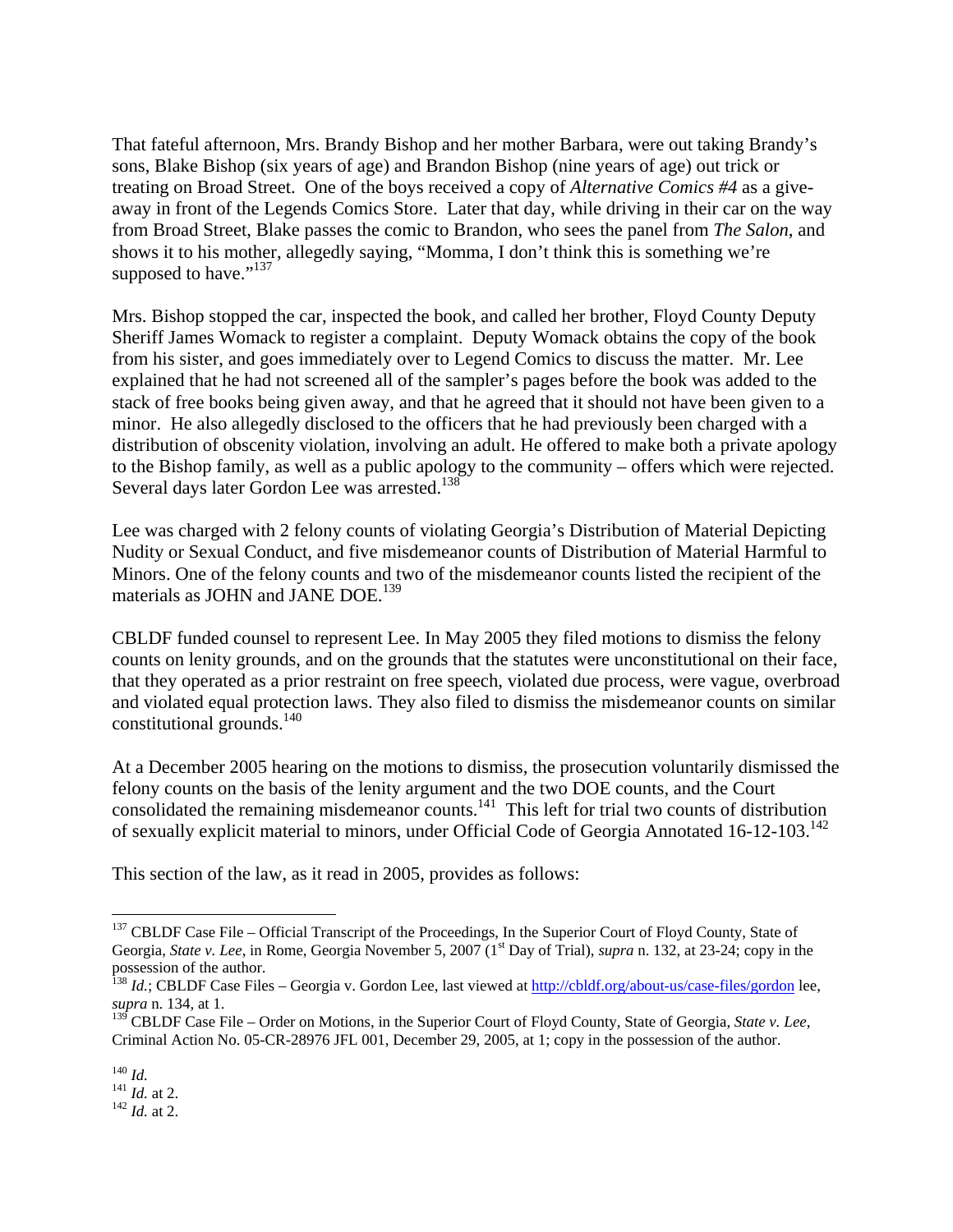## "**16-12-103. Selling, loaning, distributing, or exhibiting**.

(a) It shall be unlawful for any person knowingly to sell or loan for monetary consideration or otherwise furnish or disseminate to a minor:

(1) Any picture, photograph, drawing, sculpture, motion picture film, or similar visual representation or image of a person or portion of the human body which depicts sexually explicit nudity, sexual conduct, or sadomasochistic abuse and which is harmful to minors; or

(2) Any book, pamphlet, magazine, printed matter however reproduced, or sound recording which contains any matter enumerated in paragraph (1) of this subsection, or explicit and detailed verbal descriptions or narrative accounts of sexual excitement, sexual conduct, or sadomasochistic abuse and which, taken as a whole, is harmful to minors.

…

(e) It shall be unlawful for any person knowingly to exhibit, expose, or display in public at newsstands or any other business or commercial establishment or at any other public place frequented by minors or where minors are or may be invited as part of the general public:

(1) Any picture, photograph, drawing, sculpture, motion picture film, or similar visual representation or image of a person or portion of the human body which depicts sexually explicit nudity, sexual conduct, or sadomasochistic abuse and which is harmful to minors; or

(2) Any book, pamphlet, magazine, printed matter however reproduced, or sound recording which contains any matter enumerated in paragraph (1) of this subsection, or explicit and detailed verbal descriptions or narrative accounts of sexual excitement, sexual conduct, or sadomasochistic abuse and which, taken as a whole, is harmful to minors."<sup>143</sup> Subsection 16-12-102 provides definitions of the terms used in the statute at issue in the case. Specifically, it defines "harmful to minors" and "sexually explicit nudity" as follows:

16-12-102. Definitions

As used in this part, the term:

(1) "Harmful to minors" means that quality of description or representation, in whatever form, of nudity, sexual conduct, sexual excitement, or sadomasochistic abuse, when it:

(A) Taken as a whole, predominantly appeals to the prurient, shameful, or morbid interest of minors;

(B) Is patently offensive to prevailing standards in the adult community as a whole with respect to what is suitable material for minors; and

(C) Is, when taken as a whole, lacking in serious literary, artistic, political, or scientific value for minors.

 $\overline{a}$ <sup>143</sup> *Id.* at 3-4.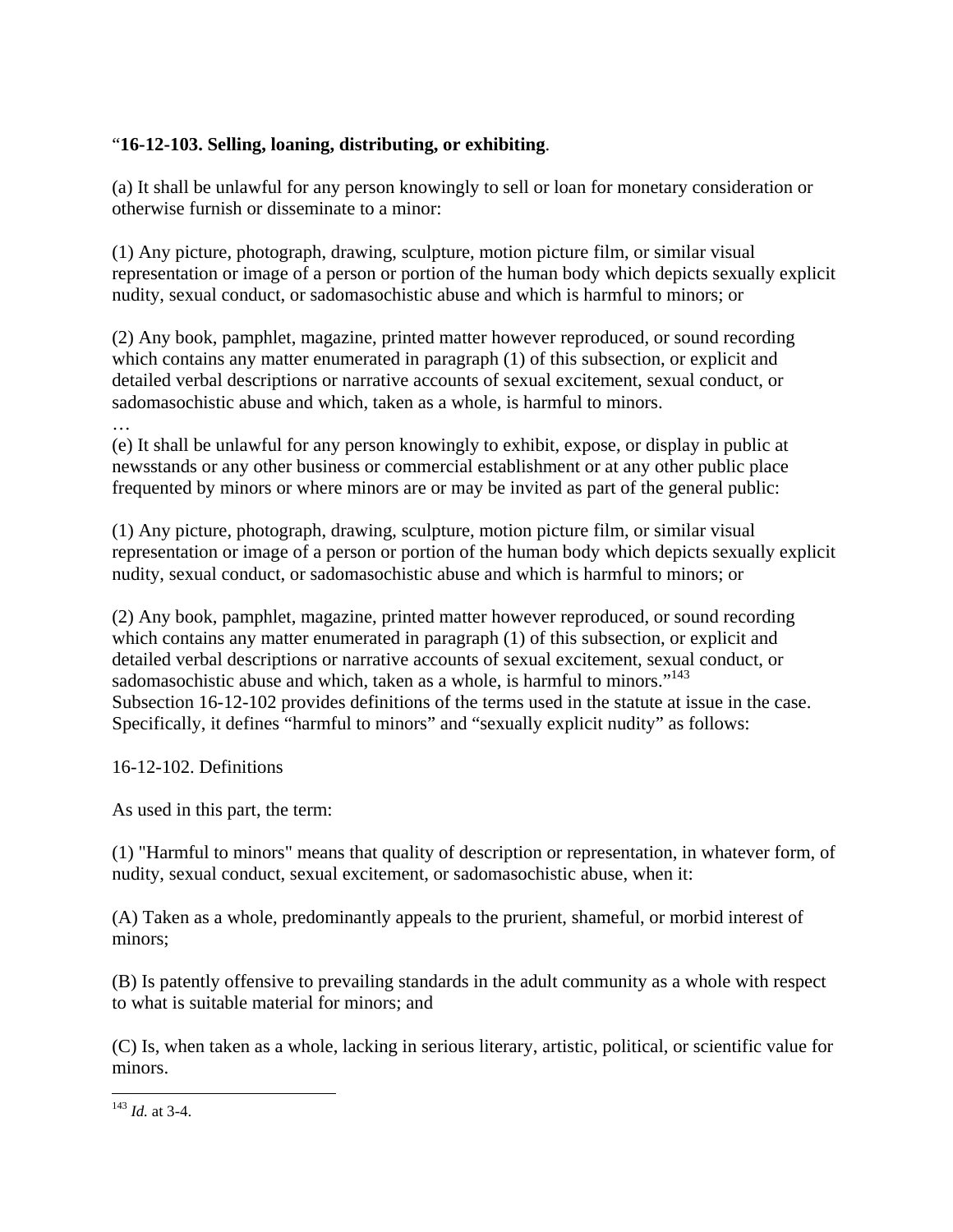(2) "Knowingly" means having a general knowledge of, or reason to know, or a belief or ground for belief which warrants further inspection or inquiry of both:

(A) The character and content of any material described in this part which is reasonably susceptible to examination by the defendant; and

(B) The age of the minor; provided, however, that an honest mistake shall constitute an excuse from liability in this part if the defendant made a reasonable, bona fide attempt to ascertain the true age of such minor.

(3) "Minor" means a person less than 18 years of age.

… (7) "Sexually explicit nudity" means a state of undress so as to expose the human male or female genitals, pubic area, or buttocks with less than a full opaque covering, or the showing of the female breast with less than a fully opaque covering of any portion thereof below the top of the nipple, or the depiction of covered or uncovered male genitals in a discernibly turgid state."<sup>144</sup>

Having obtained the dismissal of the two felony counts, and having reduced the five misdemeanor counts down to two, counsel for Lee next addressed the remaining two misdemeanor counts. They noted that the State had charged Gordon Lee with two counts of sale of sexually explicit materials to nine-year old Brandon Bishop, based on the fact that subsection (a)1 of section 103 prohibits sale of material with visual images, and subsection (a)2 prohibits the sale of material with verbal descriptions or narrative accounts.<sup>145</sup>Counsel for CBLDF argued in response: "[t]his is a single magazine which we have here. It contains words and pictures which is not uncommon. And it is taken as a whole as one item that is being alleged. We would submit that it should all be put in one count... .<sup>"146</sup>Once again, as occurred in the *Mavrides* case, law enforcement authorities failed to understand the nature of the comics medium, and took the position that a comic work is two separate components – art and text – when the simple truth is that this is a medium in which the two components are blended.

Judge Salmon denied this motion, and further denied that the Georgia statute was unconstitutional, thereby setting the case for trial on the remaining two misdemeanor counts.147Judge Salmon offered little in the way of explanation of his decision on the constitutional questions, except to note, dismissively, "This is not an obscenity case it is simply a case of furnishing and distributing prohibited material to a minor."148

 $144$  *Id.* at 7-8.

<sup>&</sup>lt;sup>145</sup> CBLDF Case File – Official Transcript of the Proceedings – Motion Hearing, In the Superior Court of Floyd County, State of Georgia, *State v. Lee*, in Rome, Georgia December 1, 2005, at 12; copy in the possession of the author.<br> $^{146}$  *Id.* at 13.

<sup>&</sup>lt;sup>147</sup> CBLDF Case File – Order on Motions, in the Superior Court of Floyd County, State of Georgia, State v. Lee, Criminal Action No. 05-CR-28976 JFL 001, December 29, 2005, *supra* n. 138, at 6, 9; copy in the possession of the author.

<sup>148</sup> *Id.* at 6, *emphasis in original.* Judge Salmon may have been sensitive to the lack of analysis offered in his ruling on the extensive constitutional arguments submitted by Lee's counsel. In a later section of his Order on Motions, he reiterates his decision on both the constitutional argument and the issue of whether the indictment contains correctly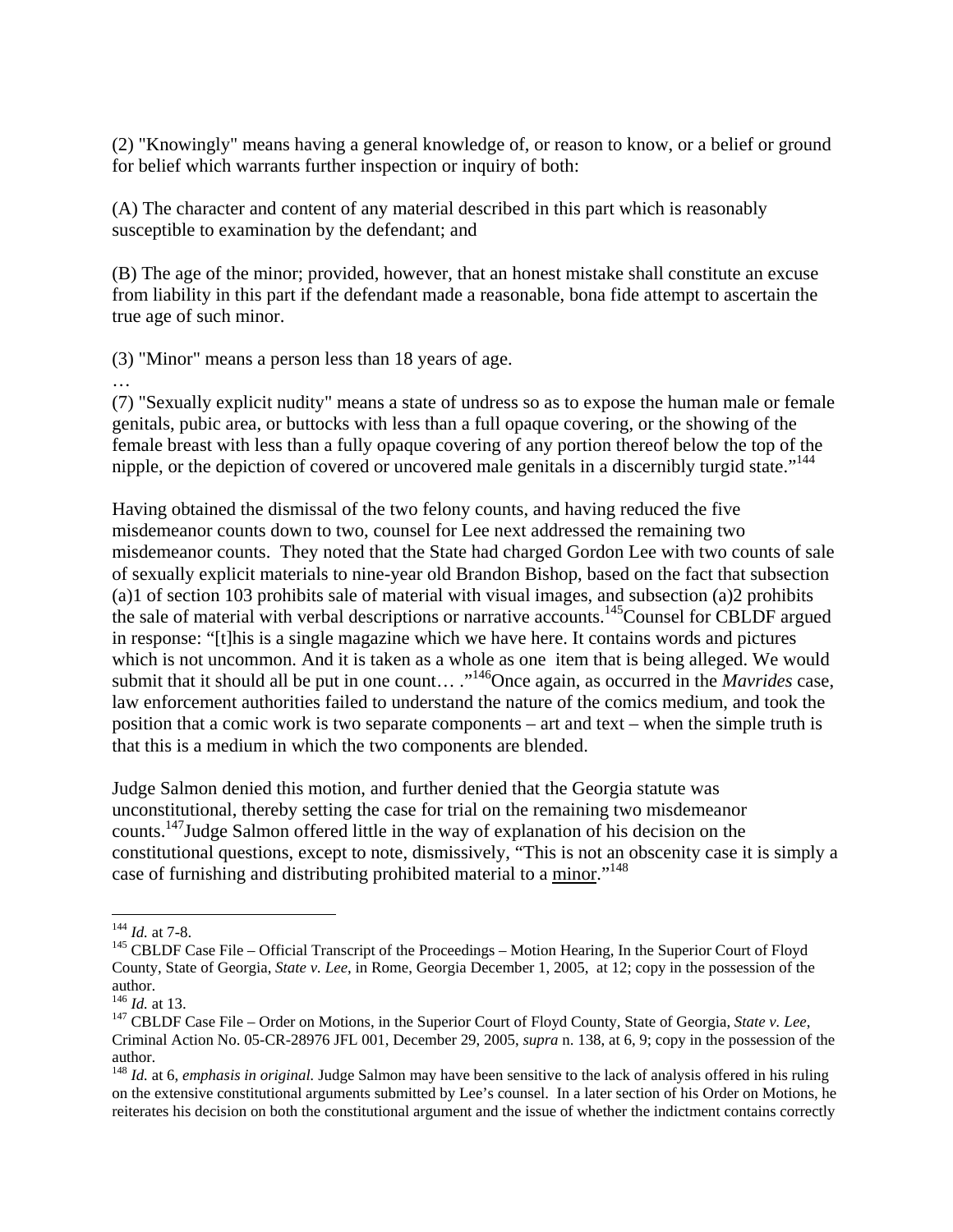Judge Salmon also made clear, at this hearing, his attitude towards his obligation to review the excerpted pages from *The Salon*. His attitude suggests a lack of willingness to bring an open mind to the process:

 "MR. CADLE (counsel for Lee): This case involves the instance of a comic book being given out on Halloween of 2004. A free comic book, which we will introduce into evidence in Mr. Begner's presentation, Your Honor. A single --- THE COURT: Well, I've got to look – I've got to make a threshold determination on that, don't I? MR. CADLE: Yes, Judge, we ask you to. THE COURT: Yuck. Okay."<sup>149</sup>

The Court and the prosecution also reveal a disappointing lack of understanding of the concept of "community standards" to be applied in an obscenity case – a level of confusion that is disconcerting when considered in conjunction with the judge's statement that this was not an obscenity case – if so, why would consideration of local community standards even be an issue?

Here is the discouraging exchange between the judge and the prosecutor:

 "THE COURT: [A]nd prevailing community standards – what is the georgraphical area that we are dealing with? You see, I live in Armuchee and someone that lives down here in high-fluting Forest Apartments might have a different – I shouldn't say that. I don't mean that in a disparaging – people who live in more cosmopolitan parts of Floyd County may have a different perspective than some redneck that lives out in Armuchee. MR. MCCELLAN: Yes, sir. THE COURT: Now, does that – are we dealing with – what's the geographical community that we're dealing with?

 MR. MCCELLAN: Your Honor, I haven't found that addressed. THE COURT: Okay. Well, I tried. All right. Go ahead."<sup>150</sup>

Following the decision on these motions, CBLDF counsel prepared for trial on the remaining two counts. On April 2, 2006, the eve of trial, the prosecution advised that they were going to

pled prosecutable allegations, saying somewhat apologetically, "The first two questions have already been answered in the affirmative after, it is hoped, a more than cursory analysis." *Id.* at 8. Cursory is generous – the analysis offered in the Order on Motions barely touches on the constitutional arguments. The same is true for the challenge to the prosecutable allegations – here Lee's counsel argued that the panels at issue do not show any "uncovered male genitals in a discernibly turgid state", as required under the definition of "Sexually explicit nudity" found in subsection 102(7). Judge Salmon ignored this argument.

<sup>&</sup>lt;sup>149</sup> CBLDF Case File – Official Transcript of the Proceedings – Motion Hearing, In the Superior Court of Floyd County, State of Georgia, *State v. Lee*, in Rome, Georgia December 1, 2005, *supra* n. 144, at 8; copy in the possession of the author.

<sup>&</sup>lt;sup>150</sup> *Id.* at 28. Unfortunately, counsel for Lee missed an opportunity to argue that the "local community standards" doctrine from the *Miller* case was indeed a hopelessly confused concept, which the judge seemed to intuit. Instead, counsel for Lee correctly advised the Court later in the hearing that per recent case law, "The jury, I believe, under the law now, is told to determine the community". *Id.* at 33. The jury is given no tools to make such a determination, and the result is that the local community standard in an obscenity case is determined by the personal views of the jurors – in this case six individuals from Floyd County.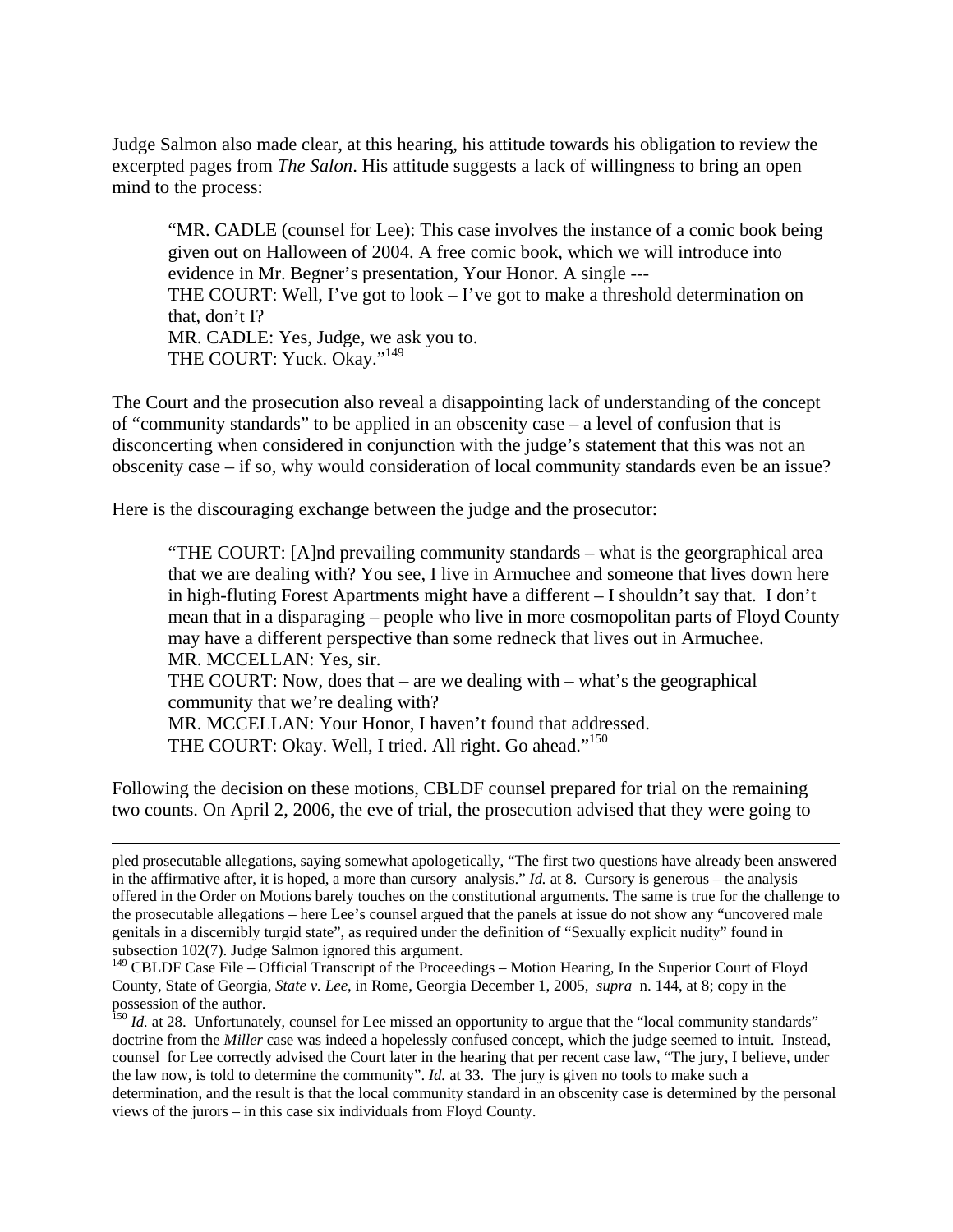dismiss all charges against Lee because they had the wrong victim – it wasn't Brandon Bishop, the 9 year old boy, it was his Blake Bishop, his six year old brother, who had received the book! The next day, the prosecution came before the court and declared the case *nolle prose*, meaning that the charges that were to go to trial were to be dismissed. Shortly thereafter, they re-filed them, and instead of substituting the younger brother as the victim/recipient of the book, they alleged that both brothers were the victims.151

Counsel for Lee responded with a flurry of renewed motions to dismiss the new indictment on the same constitutional grounds that they had previously argued, adding motions for expedited discovery, and a motion to quash the indictment on the grounds that Georgia law precluded the bringing of an accusation that the grand jury had previously considered and heard evidence on.<sup>152</sup> Lee's counsel also filed a Motion to Dismiss Accusation Based on Prosecutorial Misconduct<sup>153</sup> arguing that it was prosecutorial misconduct for the prosecution to fail to figure out, for 18 months, who the real alleged victim was.<sup>154</sup>

Lead counsel for Lee, Alan Begner, expressed amazement at the prosecution's conduct:

 "I have never – as a criminal trial lawyer for thirty years – seen a complete changing of the facts like this. Throughout the year and a half before that trial date, through written statements, the investigation, and the presentation of evidence before ht grand jury, as well as the written accusation and indictment, the State had steadfastly asserted that the comic book had been handed to the nine-year old. The dismissal of the charges today reflects the prosection's admission that everything that was presented as evidence before was untrue, and that they had stuck to the false facts through procedure after procedure in the case. How did a year and a half of statements based on one set of facts get changed at the last minute to another set of facts?"155

Oral argument on the defense teams motions was conducted, and on October 26, 2006, Judge Salmon issued his Order on Pre-Trial Motions, which he began with the following somewhat caustic preamble:

 "The above styled case is in its' third re-incarnation. It was previously indicted as Criminal Action No. 05-CR-28976 and Accused as Criminal Action No. 06-CR-00922. Same song. Third verse. Same prosecution."<sup>156</sup>

<sup>151</sup> CBLDF – Articles: *Gordon Lee: The Road to Trial*, (October 31, 2007) at 2, last viewed at http:///www.cbldf.org/articles/archives/00318.shtml.

<sup>152</sup> CBLDF Case File, *State v. Lee;* Motions to Dismiss, Memorandum in Support of Motions to Dismiss, Motion to Require Prosecutor to Disclose Evidence Favorable to Defendant, Omnibus Motion for Discovery, Demurrer and Motion to Quash, filed at various dates in May, 2006, copy in the possession of the author. 153 CBLDF Case File, *State v. Lee;* Motion to Dismiss Accusation Based on Prosecutorial Misconduct, copy in the

possession of the author.

<sup>&</sup>lt;sup>155</sup> CBLDF – Articles: *Gordon Lee: The Road to Trial*, (October 31, 2007) at 2, last viewed at http:///www.cbldf.org/articles/archives/00318.shtml.

<sup>156</sup> CBLDF Case File – Order on Motions, in the Superior Court of Floyd County, State of Georgia, *State v. Lee*, Criminal Action No. 06-CR-01387 JFL 001, October 26, 2006, at 1; copy in the possession of the author.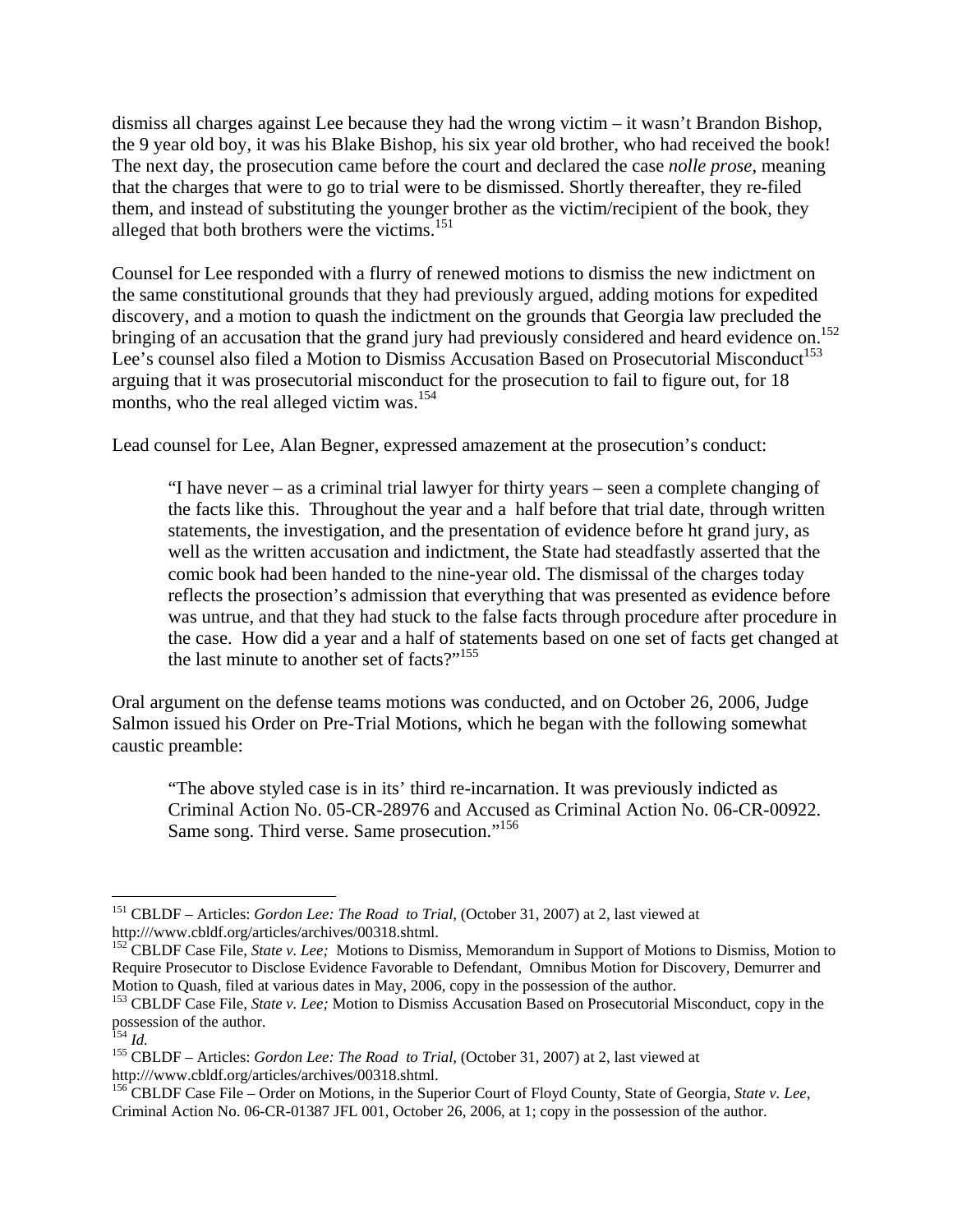Judge Salmon then proceeded to dismiss all of the defense motions and the case was finally ready for trial. In characteristic fashion, he declined to offer much in the way of reasoning behind his decisions; for example, he dealt with the prosecutorial misconduct issue by noting that he had heard from counsel for both sides on the record, and found that the motion was "without merit", offering no other explanation.<sup>157</sup>

After another year of delays, the trial of Gordon Lee was finally set for November 5, 2007. On the day before the trial, a story ran in the Sunday Rome News-Tribune, the local paper, that Lee had a prior 1994 conviction of distributing obscene material. Mr. Begner, Lee's lead counsel, pointed this out to the Court on the first day of trial, arguing that during jury selection, any juror who had read that story should be excused, since the prior conviction was irrelevant and prejudicial. The judge agreed, and thereafter dismissed several jurors for cause, based on their admission that they had read the article.<sup>158</sup>

Mr. Begner also made an oral motion in limine, asking the judge to preclude any testimony from the detectives in the case regarding their conversation with Gordon Lee about his prior conviction. While the judge declined to entertain an oral motion in limine the morning of trial, he made it clear that any such reference would result in a mistrial, and Assistant District Attorney John Tully told the Court and Mr. Begner that he had told the detectives not to discuss that conversation.<sup>159</sup>

Then, in this case already marked by incredible prosecution misconduct, an amazing incident followed. Mr. Tully began his opening statement to the jury, summarizing the events on October 30, 2004 when the comic was given to one of the Bishop boys. Describing the subsequent discussion between Mr. Lee and the police officers, Tully said: "Defendant also continues to get defensive with the deputies and *at some point he tells the deputies that he had been through this before and had beat it. That's what he tells the deputies***."160**

Mr. Begner is flabbergasted. He objects, asks for the jury to be removed, and when they are out of the room, he moves for an immediate mistrial. Mr. Tully offers a lame excuse that the statement he is referring to as having been made by Lee refers to a different claim Lee successfully brought against the police on a different matter, but the Judge agrees with Mr. Begner that in the context of the testimony, the jury is likely to believe that this is a reference to a prior obscenity claim against Mr. Lee, and so he grants the motion, and declares a mistrial.<sup>161</sup>

CBLDF Executive Director Charles Brownstein reacted to these incredible developments with a press release comment:

1

<sup>&</sup>lt;sup>157</sup> *Id.* Judge Salmon dismissed the constitutional arguments by simply referring to his prior decision in the 2005 motions

<sup>&</sup>lt;sup>158</sup> CBLDF Case File – Official Transcript of the Proceedings, In the Superior Court of Floyd County, State of Georgia, *State v. Lee*, in Rome, Georgia November 5, 2007 (1<sup>st</sup> Day of Trial), *supra* n. 132, at 1-5; copy in the possession of the author.<br> $^{159}$  *Id.* at 23.

<sup>159</sup> *Id.* at 23. 160 *Id.* at 25. 161 *Id*. at 25-26.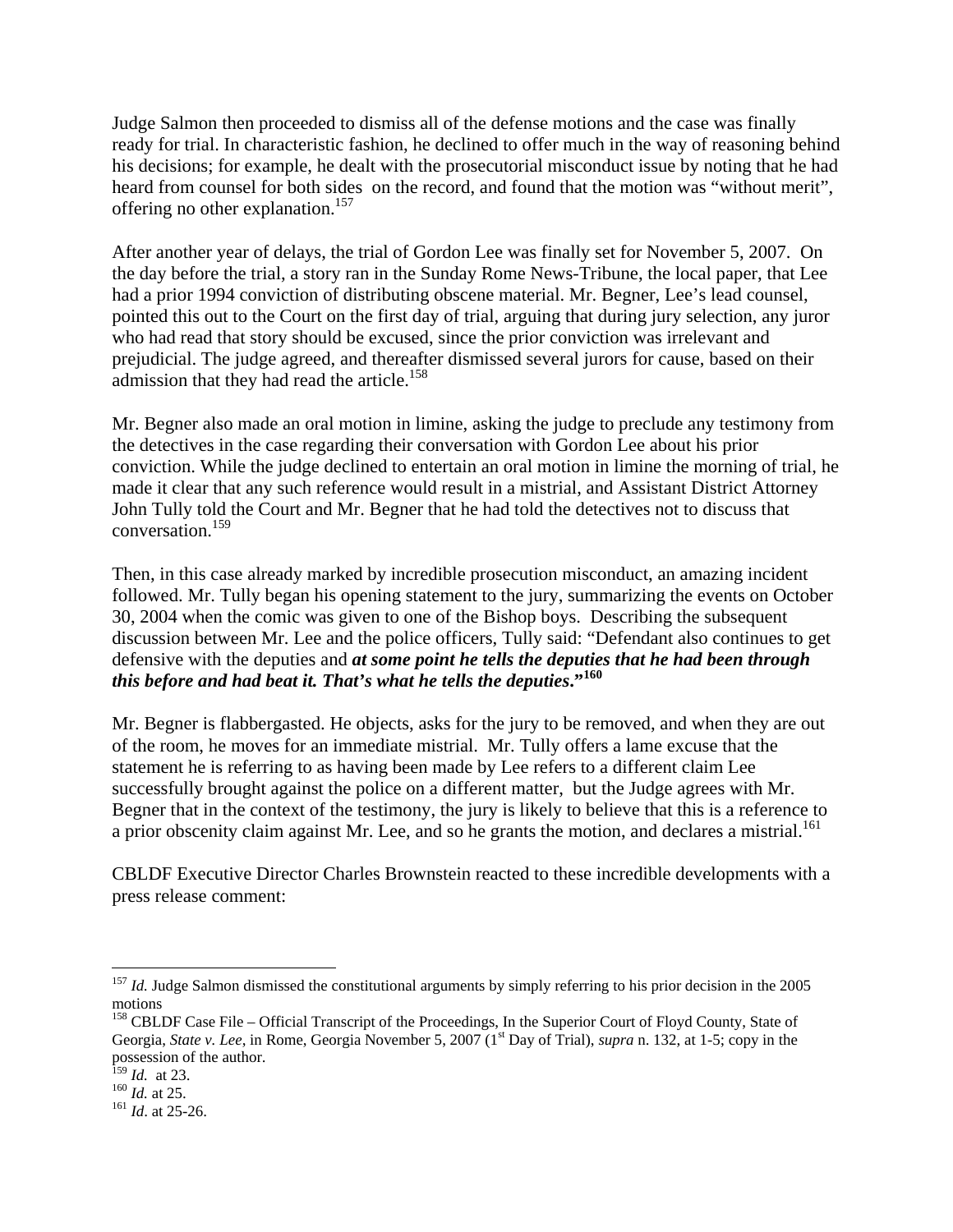"Never in the Fund's history have we seen prosecutorial misconduct of this nature. We're dumbfounded by prosecutors assuring the court that they weren't going to do something and then doing exactly that thing five minutes later. Every step of the way they have been adding further expense to Lee's defense, first by changing their facts, then by entering new indictment after new indictment, and today by contaminating the jury. Nobody, especially a small retailer, can bear this kind of expense on their own. Today's action is clear evidence of why the Fund needs to be around to protect comics."<sup>162</sup>

The question now was what would the State do – would it re-try Lee? Rome District Attorney Leigh Patterson vowed to do so on the next misdemeanor calendar; however when that calendar came up for trials in February 2008, the case was not scheduled.<sup>163</sup> Shortly thereafter Patterson advised Begner that the State would drop the case if Lee would write a public apology. Lee did so immediately, and although Patterson dragged his feet for several months, finally in April the State dismissed the case against Gordon Lee and Judge Salmon entered the dismissal of all charges.<sup>164</sup> Gordon Lee's long ordeal was over - the case encompassed three years of work, and cost CBLDF over \$100,000 in fees.<sup>165</sup>

### **e. U.S. v. Handley Case: Shades of Planet Comics; Another Obscenity Case, Another Plea Bargain**

On occasion, the CBLDF is asked to provide expert witnesses for the defense in comics related cases in which they are not initially involved. The case of *U.S. v. Handley* is one such instance. The statutory basis for his prosecution is alarming and the outcome of the case is so unfortunate, that they merit discussion in this article.

Christopher Handley fits a classic definition of what is known as a "fanboy" in the comics world. At the time of his arrest in May 2006, he was a single white male, sexually a virgin, living in a small town in Iowa at home with his mother.<sup>166</sup> Handley had done a term of service in the U.S. Navy, and now worked as a computer programmer following a medical discharge from the service. His chief social outlets were his work and a Bible Fellowship. He spent most of his spare time at his house, taking care of his mother, and playing online fantasy games and reading comic books in the basement of the house.<sup>167</sup> He was an avid manga collector, owning several thousand manga comic books. A small subset of his collection included "hentai manga", which is defined as sexually explicit manga featuring drawings of characters that appear as young girls, known as "lolicon".<sup>168</sup>

<sup>162</sup> CBLDF Case Files – Georgia v. Gordon Lee, last viewed at http://cbldf.org/about-us/case-files/gordon lee, *supra*  n. 134, at 2.

<sup>&</sup>lt;sup>163</sup> CBLDF Press Release: *CBLDF Wins Gordon Lee Case!* April 23, 2008, at 1. Last viewed at http://www.cbldf.org/pr/archives/000355.

<sup>&</sup>lt;sup>164</sup>*Id.*<br><sup>165</sup>*Id.*<br><sup>166</sup> CBLDF Case Files – U.S. v. Handley, last viewed at <u>http://cbldf.org/about-us/case-files/handly</u> at 1-2.<br><sup>167</sup>*Id.*<br><sup>168</sup>*Id.* Of the over 1,200 manga comics in his collection, only a handful w

books were the focus of the Government case. Eric Chase, *Christopher Handley's Attorney Comments On His Case,*  Comics Journal Online, (March 2, 2010), last viewed at http://www.tcj.com/news/christopher- handley %e2%80%99s-attorney-comments-on-his-case.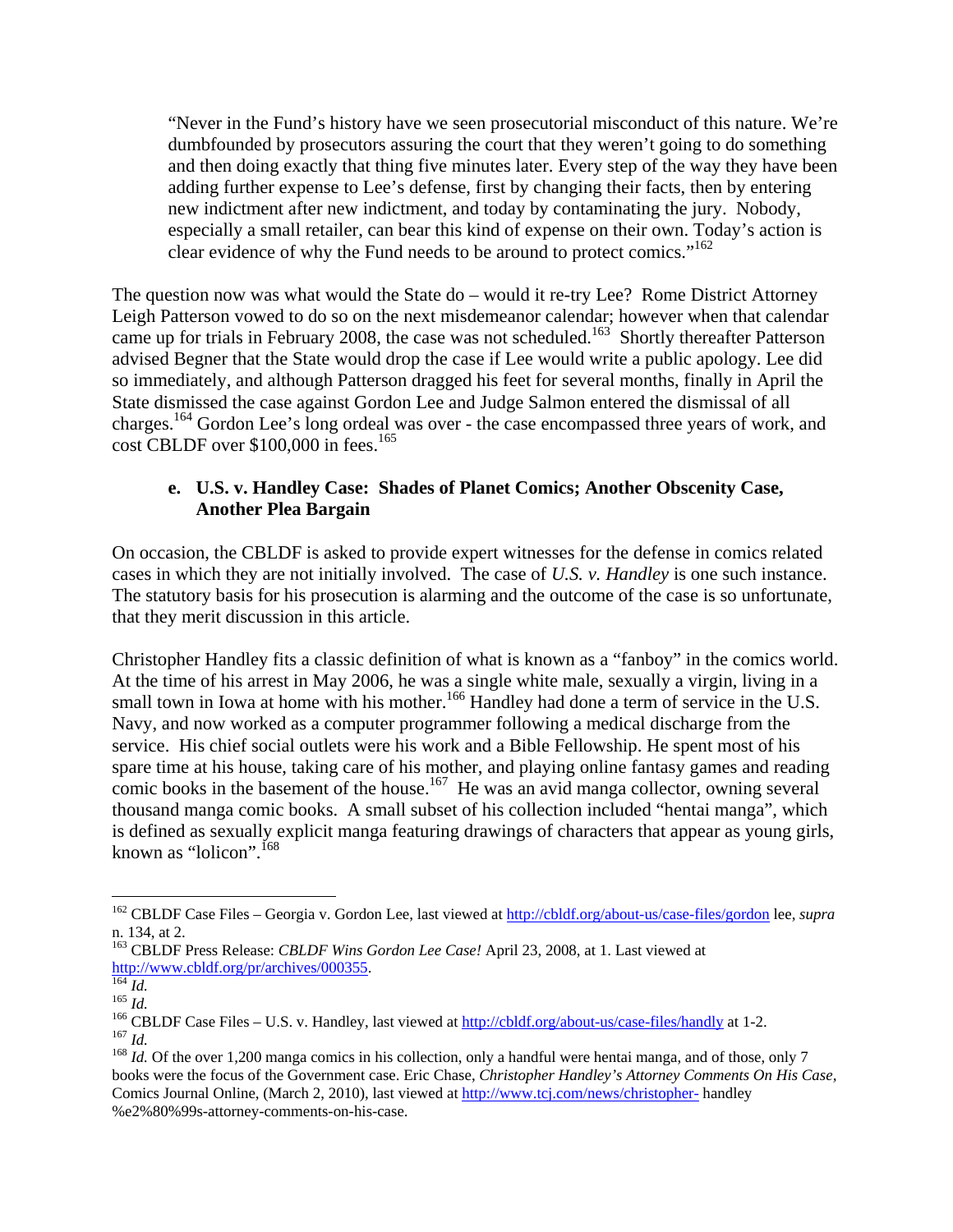The case began in May, 2006, when Handley went to the post office to pick up a shipment of manga books he had received from Japan. The Postal Inspector had obtained a search warrant to search the package, based on the belief that it might contain cartoon images of objectionable content.<sup>169</sup> The Inspector's review of the package contents confirmed this suspicion, and law enforcement officials then waited for Handley to pick up the package. As he drove away from the post office, Handley was followed by a small flotilla of law enforcement officers, with representatives from the Postal Inspector's Office, the Immigration and Customs Enforcement Agency, Special Agents from the Iowa Division of Criminal Investigation, and officers from the local Glenwood Police Department all in the vehicles following him.<sup>170</sup> He was pulled over and ordered to proceed to his home, which the officers then searched, and seized over 1200 manga comic books, hundreds of DVDs, VHS tapes, laser disks, seven computers, and other documents.171

Handley hired well known local defense attorney Eric Chase to represent him. Chase enlisted the CBLDF to provide expert testimony in the case. CBLDF's then Legal Counsel, Burton Joseph, explained why the Fund was willing to help in the case:

 "In the lengthy time in which I have represented CBLDF and its clients, I have never encountered a situation where criminal prosecution was brought against a private consumer for possession of material for his personal use in his own home. This prosecution has profound implications in limiting the First Amendment for art and artists, and comics in particular, that are on the cutting edge of creativity. It misunderstands the nature of avant-garde art in its historical perspective and is a perversion of anti-obscenity  $\mu$ laws."  $^{172}$ 

The relevant language of the statute at issue in the Handley case, known as the Protect Act, provides as follows:

## **"18 U.S.C. § 1466A: Obscene visual representations of the sexual abuse of children**

(a) In General. - Any person who, in a circumstance described in subsection (d), knowingly produces, distributes, receives, or possesses with intent to distribute, a visual depiction of any kind, including a drawing, cartoon, sculpture, or painting, that -

(1)(A) depicts a minor engaging in sexually explicit conduct; and

(B) is obscene; or

(2)(A) depicts an image that is, or appears to be, of a minor engaging in graphic bestiality, sadistic or masochistic abuse, or sexual intercourse, including genital-genital, oral-genital, anal genital, or oral-anal, whether between persons of the same or opposite sex; and

1

<sup>&</sup>lt;sup>169</sup> CBLDF Press Release: *CBLDF to Serve as Special Consultant to PROTECT Act Manga Case*, October 9, 2008, at 1, last viewed at http://cbldf.org/pr/archives/000372.shtml, copy in possession of the author. 170 *Id.* <sup>171</sup> *Id.* <sup>172</sup> *Id.*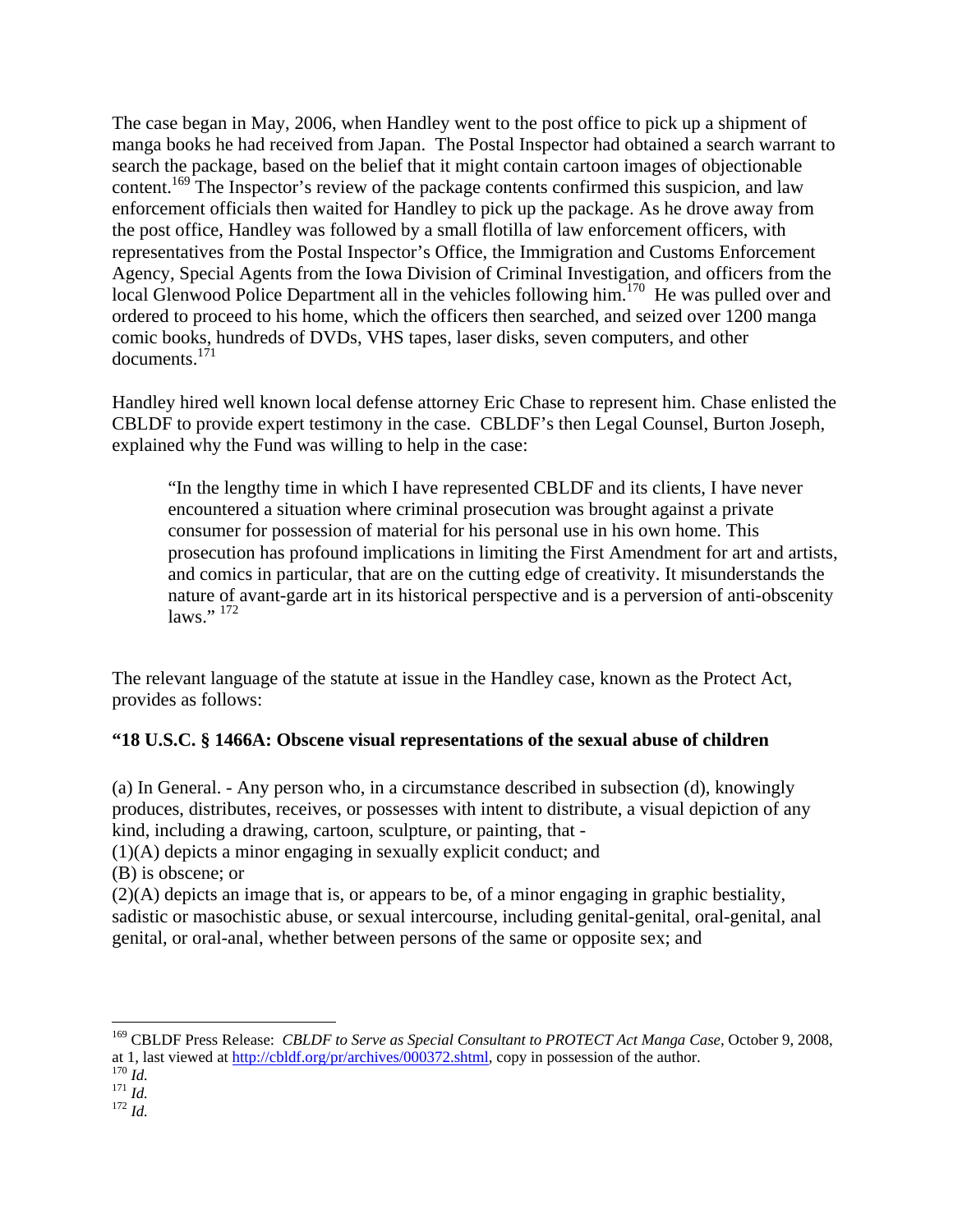(B) lacks serious literary, artistic, political, or scientific value; or attempts or conspires to do so, shall be subject to the penalties provided in section  $2252A(b)(1)$ , including the penalties provided for cases involving a prior conviction.

(b) Additional Offenses. - Any person who, in a circumstance described in subsection (d), knowingly possesses a visual depiction of any kind, including a drawing, cartoon, sculpture, or painting, that -

(1)(A) depicts a minor engaging in sexually explicit conduct; and (B) is obscene; or (2)(A) depicts an image that is, or appears to be, of a minor engaging in graphic bestiality, sadistic or masochistic abuse, or sexual intercourse, including genital-genital, oral-genital, analgenital, or oral-anal, whether between persons of the same or opposite sex; and (B) lacks serious literary, artistic, political, or scientific value; or attempts or conspires to do so, shall be subject to the penalties provided in section 2252A(b)(2), including the penalties provided for cases involving a prior conviction.

(c) Nonrequired Element of Offense. - It is not a required element of any offense under this section that the minor depicted actually exist.

(d) Circumstances. - The circumstance referred to in subsections (a) and (b) is that -

(1) any communication involved in or made in furtherance of the offense is communicated or transported by the mail, or in interstate or foreign commerce by any means, including by computer, or any means or instrumentality of interstate or foreign commerce is otherwise used in committing or in furtherance of the commission of the offense; (2) any communication involved in or made in furtherance of the offense contemplates the transmission or transportation of a visual depiction by the mail, or in interstate or foreign commerce by any means, including by computer; (3) any person travels or is transported in interstate or foreign commerce in the course of the commission or in furtherance of the commission of the offense; (4) any visual depiction involved in the offense has been mailed, or has been shipped or transported in interstate or foreign commerce by any means, including by computer, or was produced using materials that have been mailed, or that have been shipped or transported in interstate or foreign commerce by any means, including by computer; or (5) the offense is committed in the special maritime and territorial jurisdiction of the United States or in any territory or possession of the United States. (e) Affirmative Defense. - It shall be an affirmative defense to a charge of violating subsection (b) that the defendant - (1) possessed less than 3 such visual depictions; and (2) promptly and in good faith, and without retaining or allowing any person, other than a law enforcement agency, to access any such visual depiction - (A) took reasonable steps to destroy each such visual depiction; or (B) reported the matter to a law enforcement agency and afforded that agency access to each such visual depiction.

(f) Definitions. - For purposes of this section - (1) the term "visual depiction" includes undeveloped film and videotape, and data stored on a computer disk or by electronic means which is capable of conversion into a visual image, and also includes any photograph, film, video, picture, digital image or picture, computer image or picture, or computer generated image or picture, whether made or produced by electronic, mechanical, or other means; (2) the term "sexually explicit conduct" has the meaning given the term in section  $2256(2)(A)$  or  $2256(2)(B)$ ; and (3) the term "graphic", when used with respect to a depiction of sexually explicit conduct, means that a viewer can observe any part of the genitals or pubic area of any depicted person or animal during any part of the time that the sexually explicit conduct is being depicted.<sup>173</sup>

1

<sup>&</sup>lt;sup>173</sup> 18 U.S.C. § 1466A: Obscene visual representations of the sexual abuse of children. The Protect Act appears to be Congress' response to the Supreme Court's decision in *Ashcroft v. Free Speech Coalition,* 534 U.S. 234 (2002), a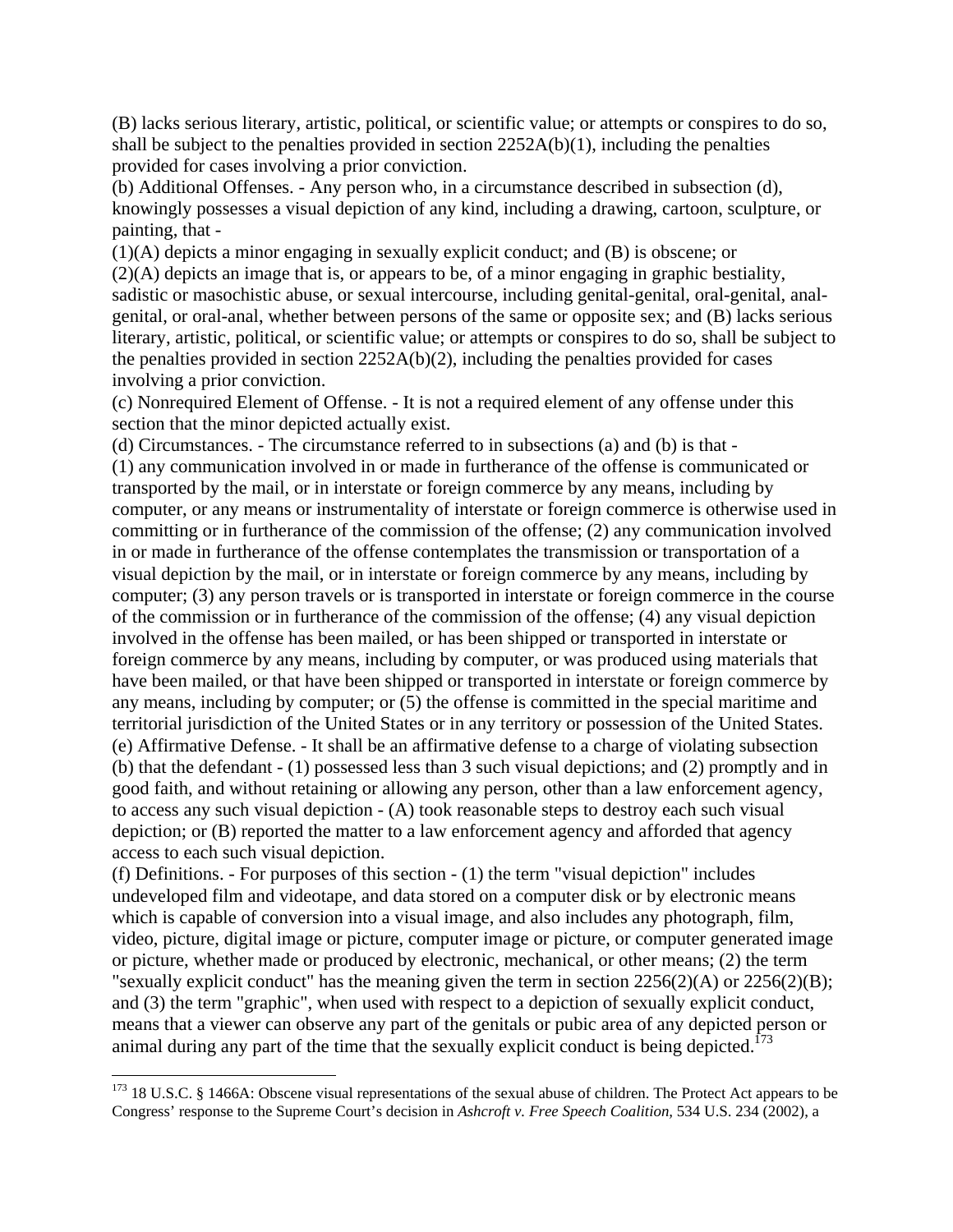There are two important issues of concern in the enforceability of this section of the Protect Act. The first issue is that the section targets visual "representations" of the sexual abuse of children, and is therefore not limited to photographs, film or even drawings of actual children engaged in actual conduct – as subpart (c) notes, the minor depicted need not actually exist.<sup>174</sup> Thus a drawing of a fictional person, who appears to be a child, can form the basis of a violation of this law.

The second issue is that the although subpart (a) limits offenses to those involving distribution, creation, receipt, or possession with intent to distribute, subpart (b) allows a finding of a violation of the law for mere possession, regardless of the presence of an intent to distribute. Each of these issues present serious constitutional concerns.

Turning to the first issue, that this law doesn't require an actual minor to be involved, this raises a real problem in determining that a violation has occurred, based on the age of the child involved. The definition of a minor, for purposes of this statute, is "any person under the age of eighteen years".175The problem this presents in an illustration of a fictional character, is first that a drawing isn't a "person" – it's a drawing – as the famous Magritte painting of a pipe notes, *Ceci n'est pas une pipe* – "this is not a pipe" – it is a drawing of a pipe.<sup>176</sup>The picture is not the thing it represents. The second problem is how are we to determine the age of the minor if the picture depicts a representation of a person – who can say that the depiction is of a child below the age of 18, unless the text expressly states it is? It is difficult, if not impossible, to tell whether a person is under the age of 18 based solely on their physical appearance or clothing, except in the case of an infant or a very small child – once you depict a person in their teens, with obvious signs of having reached puberty, the actual age is very difficult to determine with any certainty. As a matter of law this creates a terrible vagueness problem.

The second issue, that the law makes mere possession of the prohibited materials an offense, seems to be in direct contradiction of the time-honored precedent established by the Supreme Court in its decision in *Stanley v. Georgia*,<sup>177</sup> in which the Court held that the possession of obscene materials in the privacy of one's own home was not unlawful.178

case in which the Court found the Child Pornography Prevention Act of 1996 (CPPA), 18 U.S.C.§2251 *et. seq.* abridges the freedom of speech. The CPPA attempted to extend the federal prohibition against child pornography to sexually explicit images that appeared to depict minors but were produced without using any real children – primarily through the use of digital techniques like morphing and using software (Photoshop) to create the impression that a photograph was one of a child, when in fact the body was of an adult and the head or face that of a child. The Supreme Court found that by prohibiting child pornography that did not depict an actual child, the statute went beyond the decision in *New York v. Ferber*, 458 U.S. 747 (1982), which had allowed a ban on child pornography even if the work was not obscene, per *Miller,* because of the State's interest in protecting the children exploited by the production process. *Ashcroft, supra,* at 239-241.<br><sup>174</sup> 18 U.S.C. 1446A(c).<br><sup>175</sup> 18 U.S.C. §2256(1).<br><sup>175</sup> *See, e.g., www.artscenecal.com/ArticlesFile/Archive/.../RMagritteA.html, describing the 1929 pa* 

surrealist artist Rene Magritte of a tobacco pipe, with the words *Ceci n'est pas une pipe* written underneath it. Magritte's point is that the painting is not the thing – only a representation of the thing.<br> $^{177}$  Stanley v. Georgia, 394 U.S. 557 (1969)

<sup>&</sup>lt;sup>178</sup> *Id.* at 559. Justice Marshall, writing for the majority: " For reasons set forth below, we agree that the mere possession of obscene matter cannot constitutionally be made a crime." *Id.*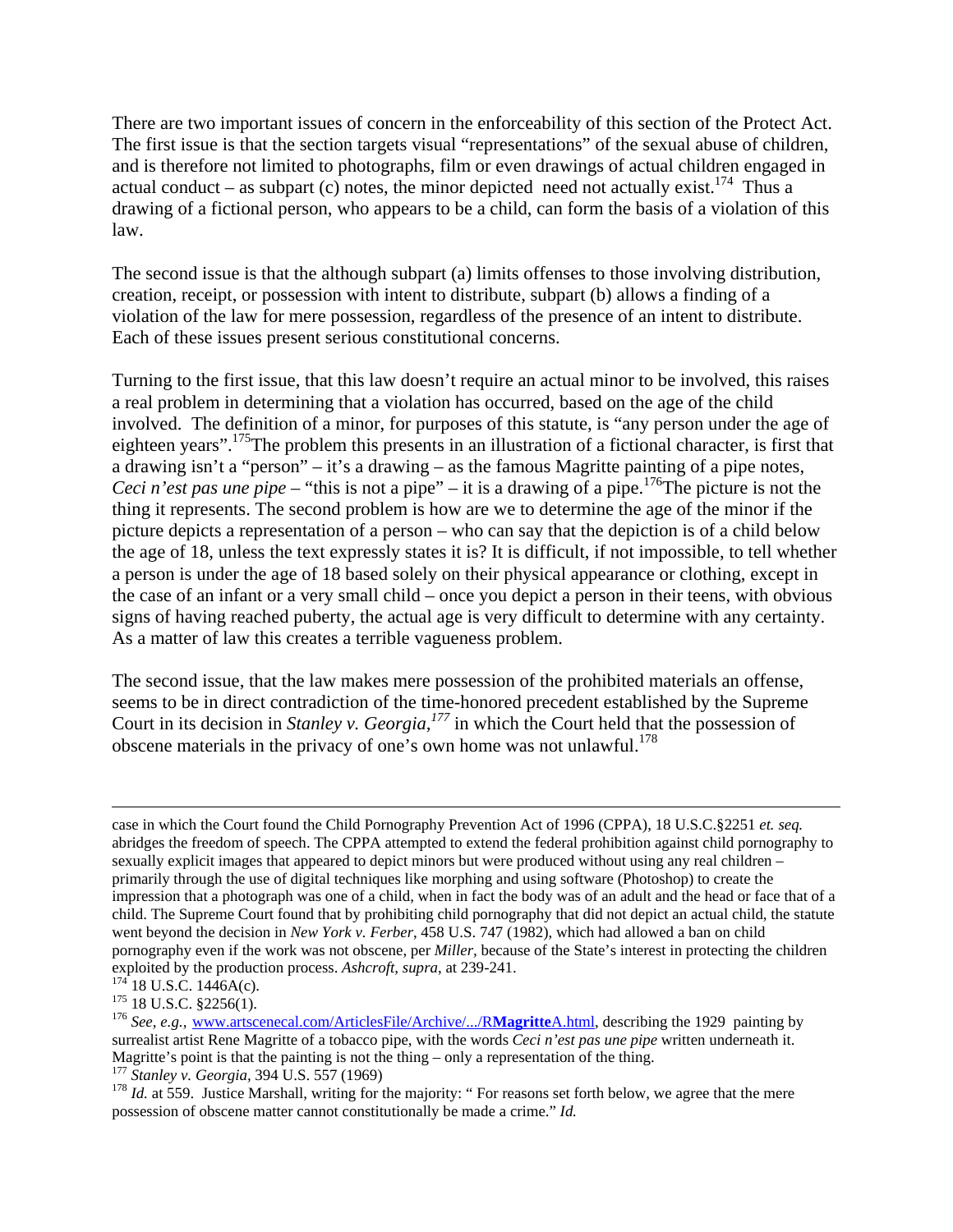Both of these arguments were submitted by Eric Chase in support of a motion to dismiss the charges against Christopher Handley.179 The District Court, engaging in some tortured logic, rejected both arguments.

With respect to the argument that the definition of what "appears to be" a "minor" is void language due to vagueness, the Court, citing the Supreme Court's decision in *U.S. v. Williams,*<sup>180</sup> disagreed with Chase's argument, holding:

> "The determination of what is, or appears to be, a minor does not require a wholly subjective judgment. The term "minor" has a statutory definition contained within the PROTECT Act and has a commonly understood meaning of being an individual under the age of eighteen. The phrase "appears to be" is not subject to differing interpretations, and the plain meaning of the phrase is clear."<sup>181</sup>

Clear as mud. This portion of the Court's Order simply ducks the difficult question posed by Chase – how was Handley supposed to know that the fictional characters depicted in the manga books he purchased were under the age of eighteen? How can anyone tell if a character is 17 years, 11 months and 29 days old, and thereby a minor, or two days older, and therefore no longer a minor and a lawful subject of illustration? As ridiculous as this distinction seems, when we acknowledge that making this distinction is the determining factor in whether you spend five years in jail, the absurdity of it takes on a much more sinister cast.

Judge Gritzner's Order also makes short work of the *Stanley v. Georgia* argument, on similarly shaky analysis. The Court finds that Handley was not being charged with mere private possession of obscene materials – he was charged with receipt of obscene materials that were transported in interstate commerce.182 Judge Gritzner, citing the decisions in several prior federal and Supreme Court cases $^{183}$ , concludes:

 "Thus, while an individual has a limited right to possess obscene materials in the privacy of his own home, there exists no right to receive or possess obscene materials that have been moved in interstate commerce, and that is the illegal conduct with which Defendant is charged."<sup>184</sup>

<sup>&</sup>lt;sup>179</sup> CBLDF Case File - USDC Judge James E. Gritzner, Order on Motion to Dismiss, U.S. v. Christopher S. Handley, Case No. 1:07-cr-00030-JEG, In the United States District Court for the Southern District of Iowa, July 2, 2008, at 4-10, copy in the possession of the author.<br><sup>180</sup> United States v. Williams, 553 U.S. 285 (2008).

<sup>&</sup>lt;sup>181</sup> CBLDF Case File - USDC Judge James E. Gritzner, Order on Motion to Dismiss, U.S. v. Christopher S. Handley, Case No. 1:07-cr-00030-JEG, In the United States District Court for the Southern District of Iowa, July 2, 2008, *supra* n. 179, at 10, copy in the possession of the author.<br><sup>182</sup> *Id.* at 5. 183 Judge Gritzner cites *United States v. 12 200-Foot Reels of Super 8mm. Film,* 412 U.S. 123, 126 (1973) (holding

that *Stanley* was decided on privacy, and not First Amendment, grounds); *U.S. v. Orito,* 413 U.S. 139, 141 (1973) (rejecting the argument that *Stanley* created a correlative right to receive, transport, or distribute obscene materials in interstate commerce); and *United States v. Whorley*, 386 F.Supp 2d 693 (holding that the zone of privacy in *Stanley* was limited and didn't extend to the receipt of legally offensive materials from the internet). *Id.* at 5. <sup>184</sup> *Id.* at 5.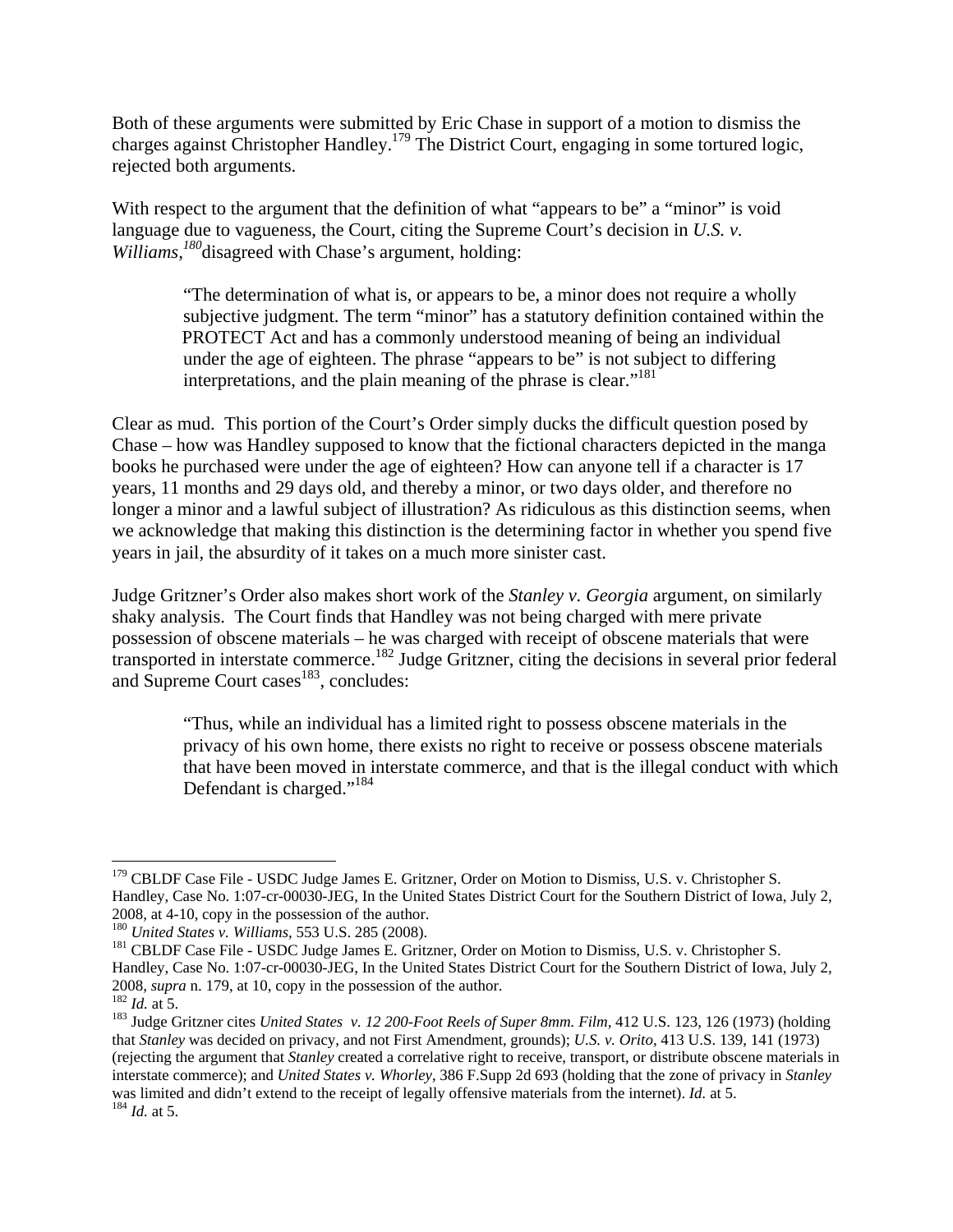There are at least two problems with this analysis. If you are entitled to possess obscene material in the privacy of your own home, but you may not receive it via interstate commerce, how is is supposed to get into your home? Does this mean only locally, in-state created obscene material may make its way lawfully into your home? How would law enforcement authorities be able to make such a distinction?

A second problem with this holding is that the language of *Stanley* does not appear to be as restrictive as the Court suggests it is. In fact, the Supreme Court in the *Stanley* decision speaks repeatedly about the freedom on individuals to "receive" information and ideas; as Justice Marshall wrote:

 "It is now well established that the Constitution protects the right to receive information and ideas. "This freedom [of speech and press] . . . necessarily protects the right to receive . . . ." *Martin* v. *City of Struthers,* 319 U. S. 141, 143 (1943); see *Connecticut,* 381 U. S. 479, 482 (1965); *Lamont* v. *Postmaster General,* 381 U. S. 301, 307-308 (1965) (BRENNAN, J., concurring); cf. *Pierce* v. *Society of Sisters,* 268 U. S. 510 (1925). This right to receive information and ideas, regardless of their social worth, see *Winters* v. *New York,* 333 U. S. 507, 510 (1948), is fundamental to our free society. Moreover, in the context of this case—a prosecution for mere possession of printed or filmed matter in the privacy of a person's own home—that right takes on an added dimension. For also fundamental is the right to be free, except in very limited circumstances, from unwanted governmental intrusions into one's privacy.<sup>185</sup>

Justice William A. Douglas made it clear, in his concurrence with Justice Black's dissent in *United States v. Thirty-Seven (37) Photographs (Luros, Claimant),<sup>186</sup>*that unless the Court was reversing *Stanley,* it had to allow people to receive obscene materials for private use:

 "Since the plurality opinion offers no plausible reason to distinguish private possession of "obscenity" from importation for private use, I can only conclude that at least four members of the Court would overrule *Stanley.* Or perhaps in the future that case will be recognized as good law only when a man writes salacious books in his attic, prints them in his basement, and reads them in his living room."<sup>187</sup>

Justice Douglas joined Justice Black an expression of concern that the Court was abandoning "cherished freedoms", perhaps in response to political pressures of the times (this was the era of

<sup>&</sup>lt;sup>185</sup> *Stanley v. Georgia, supra n. 177, at 564.* 1864.<br><sup>186</sup> *United States v. Thirty-Seven (37) Photographs (Luros, Claimant), 402 U.S. 363 (1971) (upholding a conviction* for violation of the Tariff Act of 1930, 19 U.S.C. §1305(a) against Milton Luros for bringing in his luggage on a return trip into the U.S. from Europe 37 allegedly obscene photos. Luros argued that under *Stanley v. Georgia* he was entitled to bring the photos into the country for his personal use. The U.S. District Court for the Central District of California agreed with this argument, and the Government appealed. The majority held that *Stanley* did not extend to bringing materials into the country. *Id.* at 376-77. <sup>187</sup> *Id.* at 382.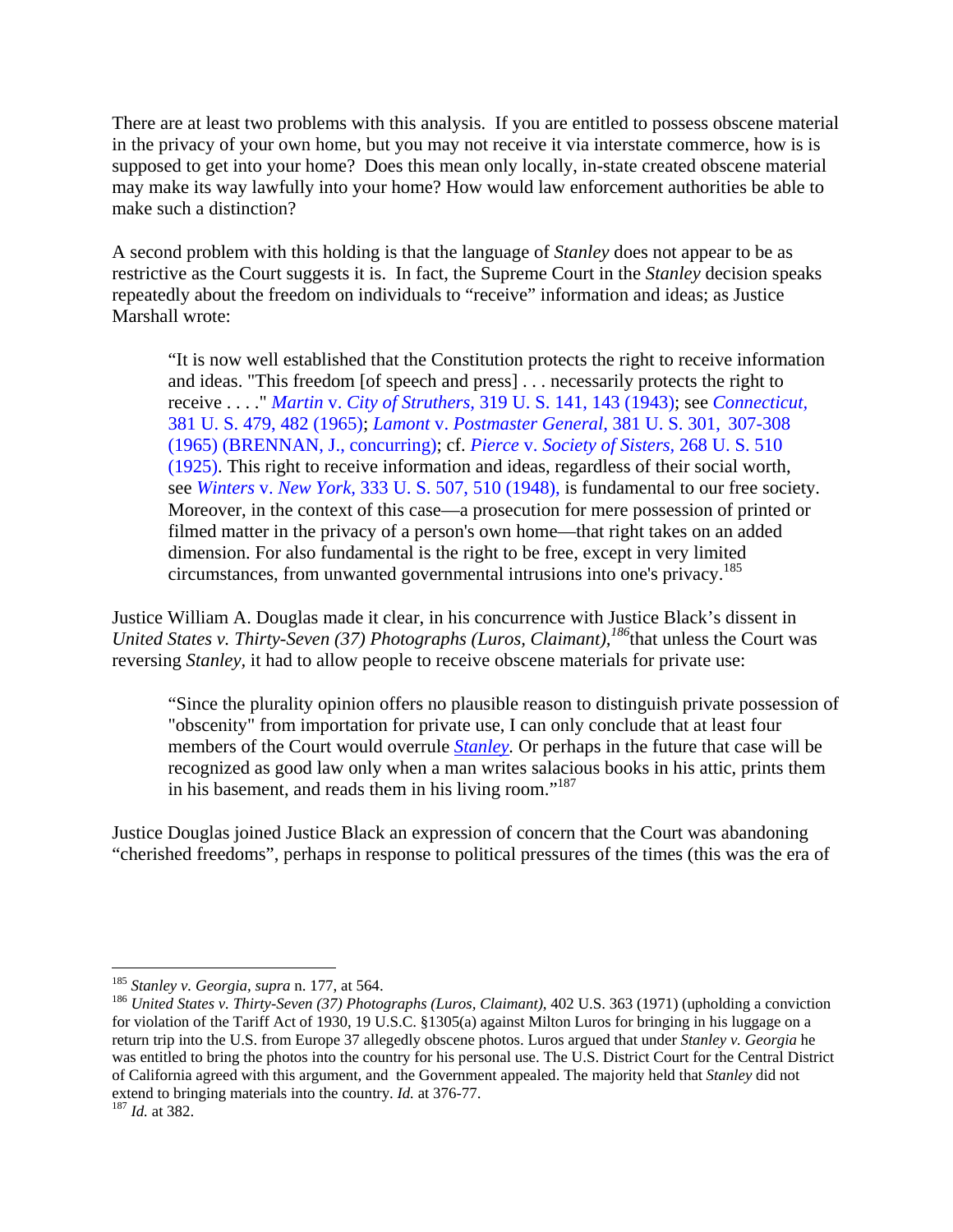the Nixon presidency, and the rejection of the findings of the President's commission on Obscenity and Pornography<sup>188</sup>). Douglas wrote:

 "I do not understand why the plurality feels so free to abandon previous precedents protecting the cherished freedoms of press and speech. I cannot, of course, believe it is bowing to popular passions and what it perceives to be the temper of the times. As I have said before, "Our Constitution was not written in the sands to be washed away by each wave of new judges blown in by each successive political wind that brings new political administrations into temporary power." *Turner* v. *United States,* 396 U. S. 398, 426 (1970) (BLACK, J., dissenting). In any society there come times when the public is seized with fear and the importance of basic freedoms is easily forgotten. I hope, however, "that in calmer times, when present pressures, passions and fears subside, this or some later Court will restore the First Amendment liberties to the high preferred place where they belong in a free society." *Dennis* v. *United States,* 341 U. S. 494, 581 (1951) (BLACK, J., dissenting)."<sup>189</sup>

Judge Gritzner was not the judge who was going to restore Justice Douglas' cherished freedoms. While he did find one section of the PROTECT Act to be unconstitutional for failing to require a finding of obscenity as to certain materials prohibited by the Act, he also found that the remaining two sections of the Act, which do require a finding of obscenity under the standards set forth in *Miller v. California*, 413 U.S. 15 (1973), were constitutional.<sup>190</sup> Based on those findings, he found that there remained sufficient evidence of a possible violation of the Act to allow the case to go forward to trial.<sup>191</sup>

This left Handley facing a criminal trial with the possibility of a felony conviction and a fiveyear prison sentence. Like Messrs. Hunter and Kennedy in the Planet Comics case, this threat proved to be too much pressure. Mr. Handley accepted a plea bargain and pled guilty to "possessing obscene visual representations of the sexual abuse of children and mailing obscene material." On February 10, 2010, he was sentenced to six months in prison, plus a 3 year supervised release (psychological treatment) running concurrent with five years of probation, and he forfeits his entire manga collection and other property that was seized.<sup>192</sup>

Commenting on the impact of this sorry result, CBLDF Executive Director Charles Brownstein noted:

<sup>188</sup> *See, e.g.,* Richard Nixon's Statement About the Report of the Commission on Obscenity and Pornography, October 24, 1970, last viewed at http://www.presidency.ucsb.edu/ws/index.php?pid=2759#axzz1SIt5WaI0. <sup>189</sup> *United States v. Thirty-Seven (37) Photographs (Luros, Claimant)*, 402 U.S. 363 (1971), *supra* n. 186, at 388.

<sup>&</sup>lt;sup>190</sup> CBLDF Case File - USDC Judge James E. Gritzner, Order on Motion to Dismiss, U.S. v. Christopher S. Handley, Case No. 1:07-cr-00030-JEG, In the United States District Court for the Southern District of Iowa, July 2, 2008, *supra* n. 179, at 14, copy in the possession of the author. Judge Gritzner found Sections 1466(a)(2) and (b)(2), which banned pornography without making a determination that the materials were either obscene or involved the use of actual minors were overbroad and unconstitutional. *Id.* 

<sup>191</sup> *Id.* at 18.

<sup>192</sup> CBLDF Case Files – U.S. v. Handley, last viewed at http://cbldf.org/about-us/case-files/handly , *supra* n. 166, at 1; Eric A. Chase, *Christopher Handley's Attorney Comments On His Case*, Comics Journal Online, at 1, last viewed at http://www.tcj.com/news/christopher -handley %e2%80%99s-attorney-comments-on-his-case/. Mr. Chase notes that the sentencing recommendation was that Handley spend the six month sentence in a halfway house, as opposed to jail. *Id.*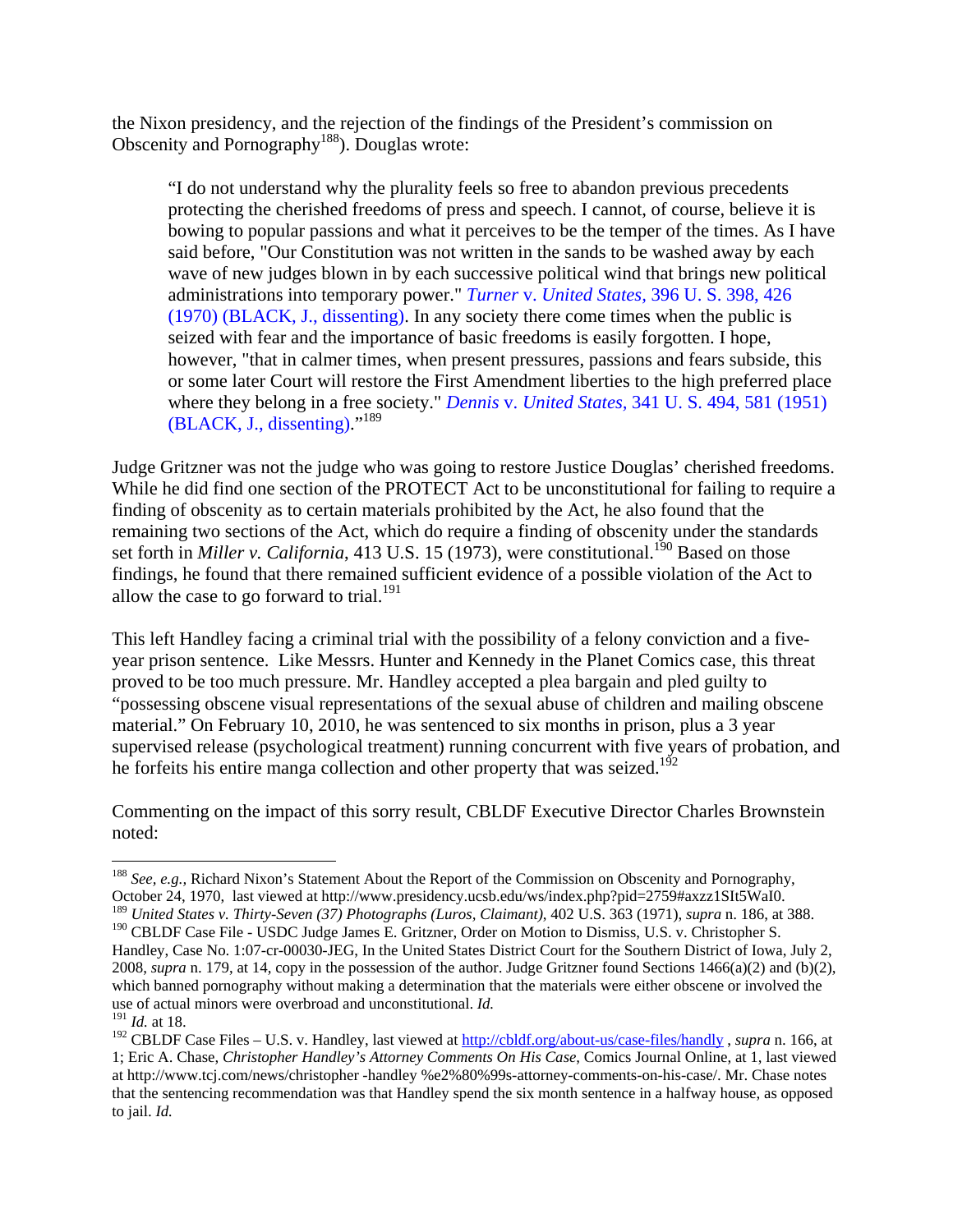"From start to finish, the case against Christopher Handley was an appalling abuse of the justice system. Chris Handley is going to jail not because of anything he did, but because of what he reads and thinks…Putting Chris Handley in jail protects no one – he and his family are the only victims. … Chris Handley could be any of us. He was prosecuted not because he had engaged in any actions that were a danger ot members of his community, but because of his tastes in entertainment. …When the government begins locking people up for the content of their intellect we are entering dangerous waters. Chris' case is appalling. One hopes that it is not a harbinger of things to come."<sup>193</sup>

# **4. The Bigger Picture: Obscenity, the First Amendment, and the Moral Education of the Young**

When I was a law student in the fall of 1977, I took a class in Constitutional Issues Before the Supreme Court, taught by former U.S. Supreme Court Justice Arthur Goldberg.<sup>194</sup>In this small seminar-style class, students read cases pending before the Supreme Court that term, and presented mock oral argument on behalf of one of the parties. Justice Goldberg sat as Chief Justice, and the rest of the class offered commentary.

Justice Goldberg chose which cases would be argued by each student. He assigned me to argue, on behalf of the National Socialist Party, the argument that this group, which was the American version of the Nazi party, should be allowed the right to conduct a political march through the neighborhood of the village of Skokie, in Illinois, to promote their anti-Semitic viewpoints. Skokie had a large population of elderly Jewish residents, many of whom were survivors of the Holocaust in Germany during World War II.<sup>195</sup>

I'm certain that Justice Goldberg knew I was of the Jewish faith, and that he purposely assigned this case to me to help me learn that one of the purposes of the First Amendment is to protect speech that we may personally find distasteful, even repugnant. Lesson learned.

## **a. The Fatal Fork in the Road: Separating Obscenity From the First Amendment**

<sup>193</sup> CBLDF Case Files – U.S. v. Handley, last viewed at http://cbldf.org/about-us/case-files/handly , *supra* n. 166, at 2. It is important to note that the foregoing summary of these five cases are not all of the cases handled by CBLDF since the Fund began its work. Other cases have dealt with issues relating to parody and fair use, which are beyond the scope of this article. It is also appropriate to acknowledge that in many instances, CBLDF is able, by retaining counsel and sending a letter to a district attorney or prosecutor who is threatening to bring criminal obscenity charges against a comic store owner, distributor, creator or collection, to head off the threatened prosecution by pointing out the available First Amendment defense arguments.

<sup>&</sup>lt;sup>194</sup> Justice Goldberg was a member of the Sixty-Five Club at Hastings College of the Law in San Francisco from 1974-1977. I had the privilege of being a student in one of his last classes at the law school. *See, e.g. www.uchastings.edu/about/history/sixty-five-club.html.* 

<sup>&</sup>lt;sup>195</sup> The case was decided by the Supreme Court in their per curiam opinion in *National Socialist Party of America et*. *al., v. Village of Skokie*, 412 U.S. 43 (1977) (reversing the Illinois Supreme Court's denial of a stay of an injunction preventing the march and allowing the march to take place, on First Amendment grounds.).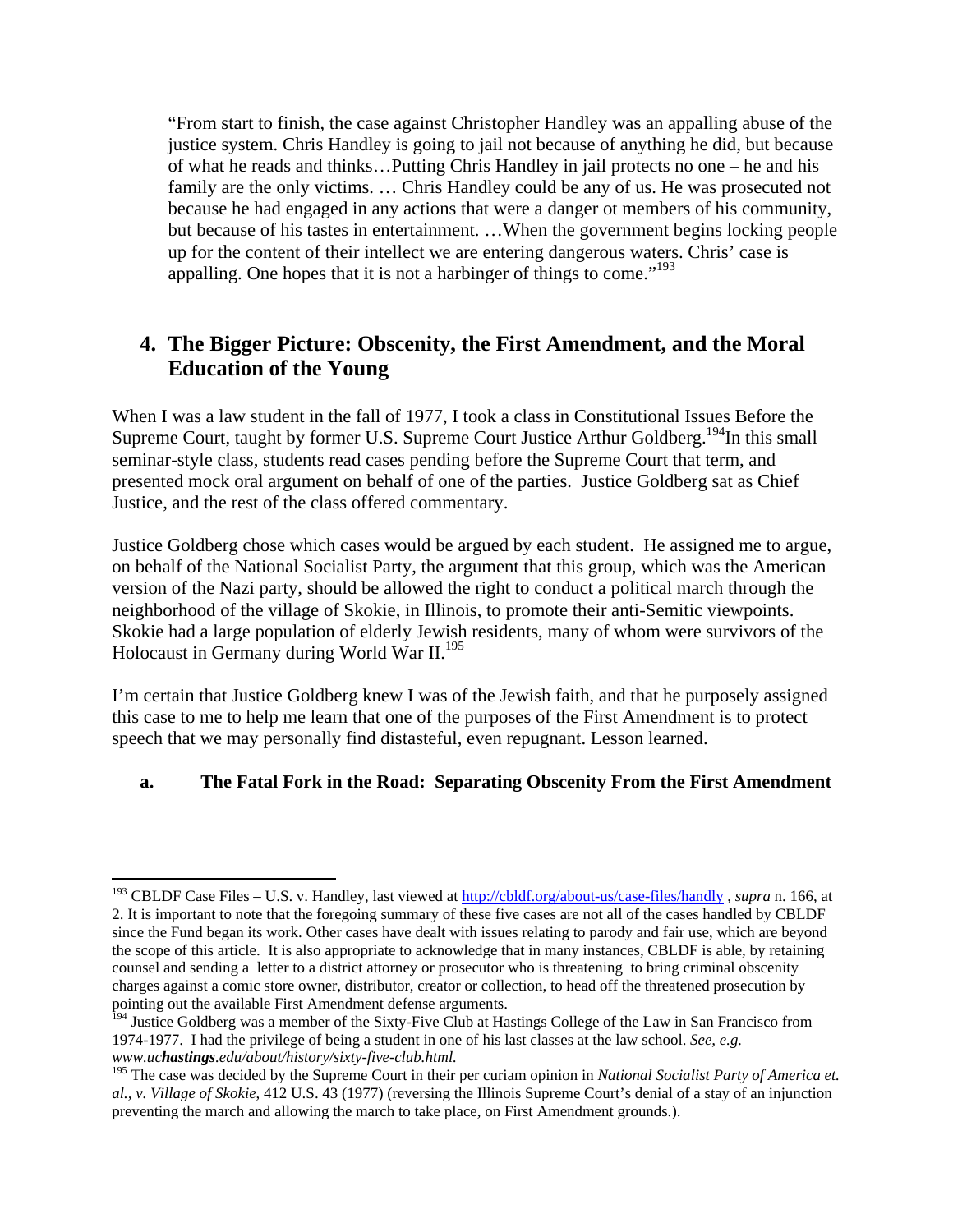**This section of the article has not yet been drafted. What follows is a series of quotes from cases and secondary sources which will be incorporated into the final draft. The draft will be finalized prior to my presentation of this work at the 2011 IPSC, and will thereafter be circulated for publication.** 

Justice William O. Douglas shared a similar view.

He first articulated his view in his dissent in the *Roth* case, where he wrote:

"When we sustain these convictions, we make the legality of a publication turn on the purity of thought which a book or tract instills in the mind of the reader. I do not think we can approve that standard and be faithful to the command of the First Amendment,…

By these standards, punishment is inflicted for thoughts provoked, not for overt acts nor antisocial conduct. This test cannot be squared with our decisions under the First Amendment. Even the ill-starred *Dennis* case conceded that speech, to be punishable, must have some relation to action which could be penalized by government. *Dennis v. United States,* 341 U.S. 494, 502- 511. *Cf.* Chafee, The Blessings of Liberty (1956), p. 69.

The test of obscenity the Court endorses today gives the censor free range over a vast domain. To allow the State to step in and punish mere speech or publication that the judge or the jury thinks has an undesirable impact on thoughts, but that is not shown to be a part of unlawful action, is drastically to curtail the First Amendment. As recently stated by two of our outstanding authorities on obscenity,

 "The danger of influencing a change in the current moral standards of the community, or of shocking **[p510]** or offending readers, or of stimulating sex thoughts or desires apart from objective conduct, can never justify the losses to society that result from interference with literary freedom. Douglas dissent in Roth v. U.S., 354 U.S. 476, 510- 514, *citing* Lockhart & McClure, Literature, The Law of Obscenity, and the Constitution, 38 Minn.L.Rev. 295, 387."

If we were certain that impurity of sexual thoughts impelled to action, we would be on less dangerous ground in punishing the distributors of this sex literature. But it is by no means clear that obscene literature, as so defined, is a significant factor in influencing substantial deviations from the community standards.

There are a number of reasons for real and substantial doubts as to the soundness of that hypothesis. (1) Scientific studies of juvenile delinquency demonstrate that those who get into trouble, and are the greatest concern of the advocates of censorship, are far less inclined to read than those who do not become delinquent. The delinquents are generally the adventurous type, who have little use for reading and other non-active entertainment. Thus, even assuming that reading sometimes has an adverse effect upon moral conduct, the effect is not likely to be substantial, for those who are susceptible seldom read. (2) Sheldon and Eleanor Glueck, who are among the country's leading authorities on the treatment and causes of juvenile delinquency,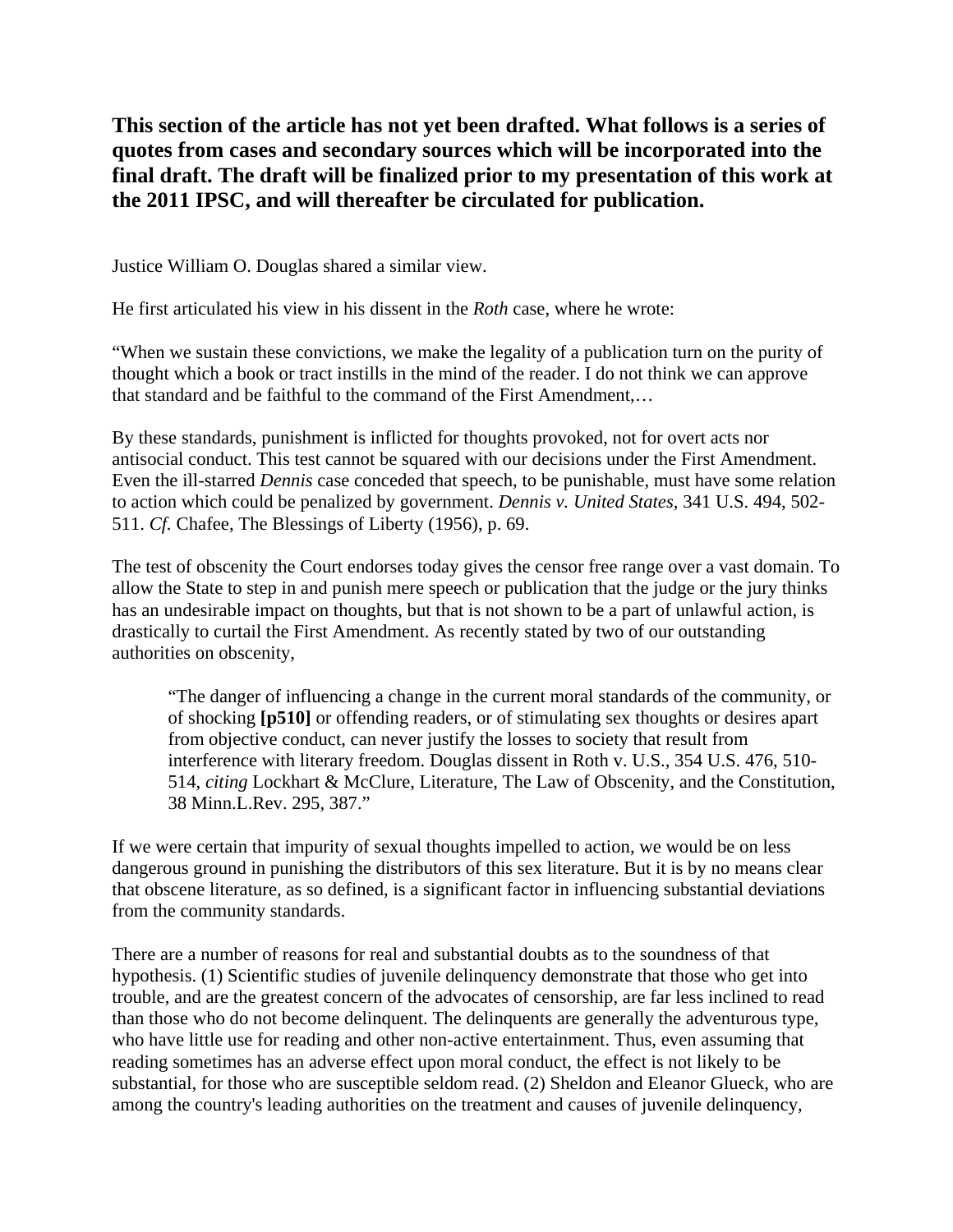have recently published the results of a ten-year study of its causes. They exhaustively studied approximately 90 factors and influences that might lead to or explain juvenile delinquency, but the Gluecks gave no consideration to the type of reading material, if any, read by the delinquents. This is, of course, consistent with their finding that delinquents read very little. When those who know so much about the problem of delinquency among youth -- the very **[p511]** group about whom the advocates of censorship are most concerned -- conclude that what delinquents read has so little effect upon their conduct that it is not worth investigating in an exhaustive study of causes, there is good reason for serious doubt concerning the basic hypothesis on which obscenity censorship is defended. (3) The many other influences in society that stimulate sexual desire are so much more frequent in their influence, and so much more potent in their effect, that the influence of reading is likely, at most, to be relatively insignificant in the composite of forces that lead an individual into conduct deviating from the community sex standards. The Kinsey studies show the minor degree to which literature serves as a potent sexual stimulant. And the studies demonstrating that sex knowledge seldom results from reading indicates [*sic*] the relative unimportance of literature in sex thoughts, as compared with other factors in society, *citing*  Lockhart & McClure, *op. cit. supra,* pp. 385-386.

Any test that turns on what is offensive to the community's standards is too loose, too capricious, too destructive of freedom of expression to be squared with the First Amendment. Under that test, juries can censor, suppress, and punish what they don't like, provided the matter relates to "sexual impurity" or has a tendency "to excite lustful thoughts." This is community censorship in one of its worst forms. It creates a regime where, in the battle between the literati and the Philistines, the Philistines are certain to win. If experience in this field teaches anything, it is that "censorship of obscenity has almost always been both irrational and indiscriminate," *citing*  Lockhart & McClure, *op. cit. supra* at 371. The test adopted here accentuates that trend.

I do not think that the problem can be resolved by the Court's statement that "obscenity is not expression protected **[p514]** by the First Amendment." With the exception of *Beauharnais v. Illinois,* 343 U.S. 250, none of our cases has resolved problems of free speech and free press by placing any form of expression beyond the pale of the absolute prohibition of the First Amendment. Unlike the law of libel, wrongfully relied on in *Beauharnais,* there is no special historical evidence that literature dealing with sex was intended to be treated in a special manner by those who drafted the First Amendment.

I would give the broad sweep of the First Amendment full support. I have the same confidence in the ability of our people to reject noxious literature as I have in their capacity to sort out the true from the false in theology, economics, politics, or any other field.

### *Douglas dissent in Roth v. U.S., 354 U.S. 476(1957) at 510-514*.

Fourteen years later his views were even stronger, as we see in his dissent in the *37 Photographs*  case:

 "I particularly regret to see the Court revive the doctrine of *Roth* v. *United States,* 354 U. S. 476 (1957), that "obscenity" is speech for some reason unprotected by the First Amendment. As the Court's many decisions 380\*380 in this area demonstrate, it is extremely difficult for judges or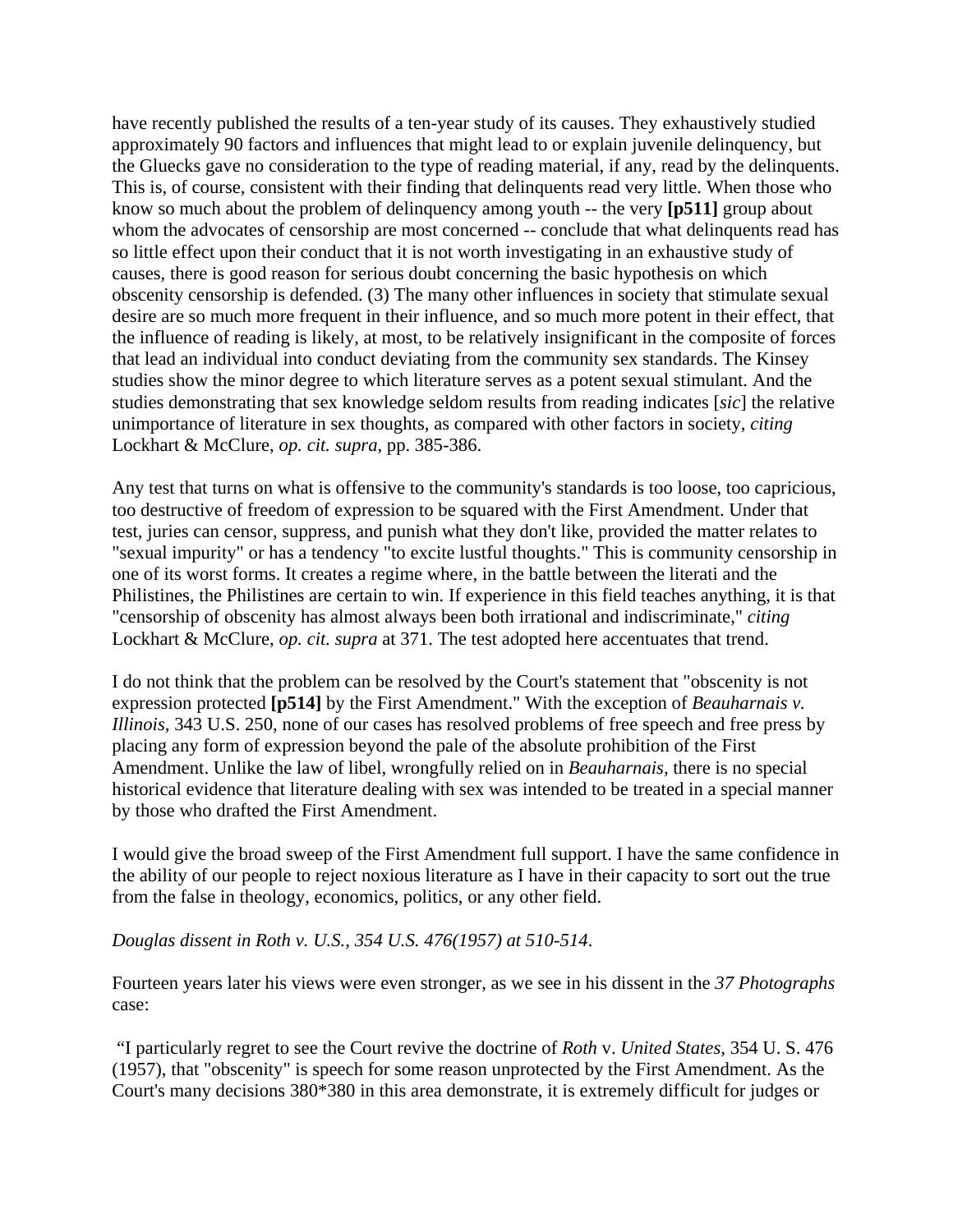any other citizens to agree on what is "obscene." Since the distinctions between protected speech and "obscenity" are so elusive and obscure, almost every "obscenity" case involves difficult constitutional issues. After *Roth* our docket and those of other courts have constantly been crowded with cases where judges are called upon to decide whether a particular book, magazine, or movie may be banned. I have expressed before my view that I can imagine no task for which this Court of lifetime judges is less equipped to deal. *Smith* v. *California, supra,* (BLACK, J., concurring).

In view of the difficulties with the *Roth* approach, it is not surprising that many recent decisions have at least implicitly suggested that it should be abandoned. See *Stanley* v. *Georgia,* 394 U. S. 557 (1969); *Redrup* v. *New York,* 386 U. S. 767 (1967). Despite the proved shortcomings of *Roth,* the majority in *Reidel* today reaffirms the validity of that dubious decision. Thus, for the foreseeable future this Court must sit as a Board of Supreme Censors, sifting through books and magazines and watching movies because some official fears they deal too explicitly with sex. I can imagine no more distasteful, useless, and time-consuming task for the members of this Court than perusing this material to determine whether it has "redeeming social value." This absurd spectacle could be avoided if we would adhere to the literal command of the First Amendment that "Congress shall make no law . . . abridging the freedom of speech, or of the press . . . ."

## *Douglas Dissent in U.S. v. 37 Photographs, 402 U.S. 363 (1971) (joining in the dissent of Justice Black, at 380.*

And again, two years later, in the *Paris Adult Theatre I* case, Justice Douglas reaffirmed his strongly held view that the Court erred in its decision in *Roth* that obscenity was not protected by the First Amendment.

"I have expressed on numerous occasions my disagreement with the basic decision that held that "obscenity" was not protected by the First Amendment. I disagreed also with the definitions that evolved. Art and literature reflect tastes; and tastes, like musical appreciation, are hardly reducible to precise definitions. That is one reason I have always felt that "obscenity" was not an exception to the First Amendment. For matters of taste, like matters of belief, turn on the idiosyncrasies of individuals. They are too personal to define and too emotional and vague to apply Id. at 70

The other reason I could not bring myself to conclude that "obscenity" was not covered by the First Amendment was that prior to the adoption of our Constitution and Bill of Rights the Colonies had no law excluding "obscenity" from the regime of freedom of expression and press that then existed. I could find no such laws; and more important, our leading colonial expert, Julius Goebel, could find none, J. Goebel, Development of Legal Institutions (1946); J. Goebel, Felony and Misdemeanor (1937). So I became convinced that the 71\*71 creation of the "obscenity" exception to the First Amendment was a legislative and judicial *tour de force;* that if we were to have such a regime of censorship and punishment, it should be done by constitutional amendment. Id. at 71".

*Douglas dissent in Paris Adult Theatre I v. Slaton, 413 U.S. 49 (1973)*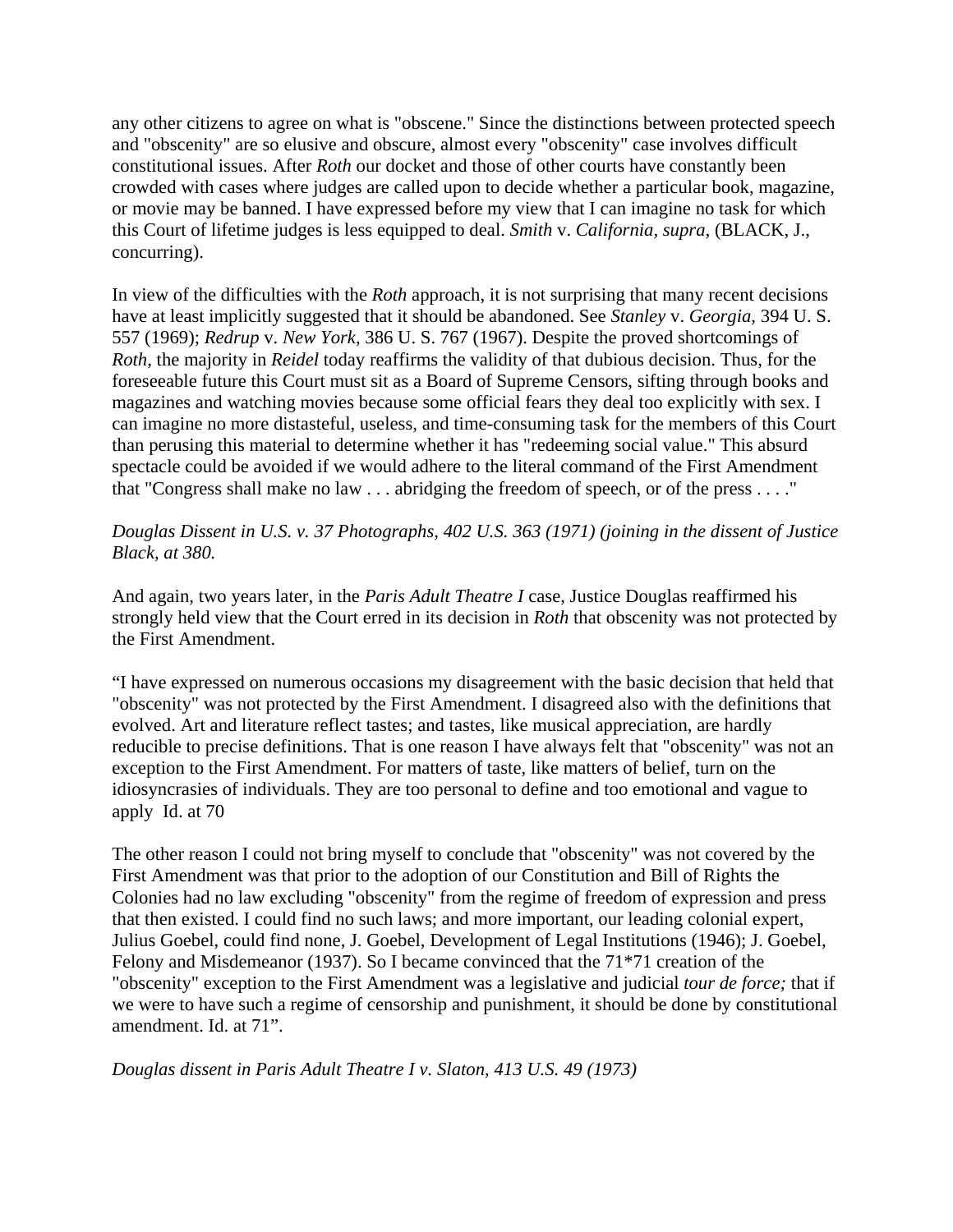Justice Brennan, by 1973, had also come to the conclusion that the conclusion he had advanced in *Roth* was no longer valid. He added his voice to the dissenting justices in the *Paris* case, noting:

"I am convinced that the approach initiated 16 years ago in *Roth* v. *United States,* 354 U. S. 476 (1957), and culminating in the Court's decision today, cannot bring stability to this area of the law without jeopardizing fundamental First Amendment values, and I have concluded that the 74\*74 time has come to make a significant departure from that approach. Id at 73-74

Our experience with the *Roth* approach has certainly taught us that the outright suppression of obscenity cannot be reconciled with the fundamental principles of the First and Fourteenth Amendments. For we have failed to formulate a standard that sharply distinguishes protected from unprotected speech… Id. at 83

I am reluctantly forced to the conclusion that none of the available formulas, including the one announced today, can reduce the vagueness to a tolerable level while at the same time striking an acceptable balance between the protections of the First and Fourteenth Amendments, on the one hand, and on the other the asserted state interest in regulating the dissemination of certain sexually oriented materials. Any effort to draw a constitutionally acceptable boundary on state power must resort to such indefinite concepts as "prurient interest," "patent offensiveness," "serious literary value," and the like. The meaning of these concepts necessarily varies with the experience, outlook, and even idiosyncrasies of the person defining them. Although we have assumed that obscenity does exist and that we "know it when [we] see it," *Jacobellis* v. *Ohio, supra,* at 197 (STEWART, J., concurring), we are manifestly unable to describe it in advance except by reference to concepts so elusive that they fail to distinguish clearly between protected and unprotected speech. Id. at 84

Like the proscription of abortions, the effort to suppress obscenity is predicated on unprovable, although strongly held, assumptions about human behavior, morality, sex, and religion. The existence of these assumptions cannot 110\*110 validate a statute that substantially undermines the guarantees of the First Amendment, any more than the existence of similar assumptions on the issue of abortion can validate a statute that infringes the constitutionally protected privacy interests of a pregnant woman. Id. at 110

*Brennan's dissent in Paris Adult Theatre, pages as noted.* 

**The Missing Causal Link: Young people, explicit sexual material, and proof of actual harm or causal link to social misconduct.** 

**In this section of the article, I address the absence of valid, reliable, empirical and scientific evidence establishing a causal link between the exposure of young people to sexually explicit graphic art and any anti-social or criminal conduct as a result of that exposure.**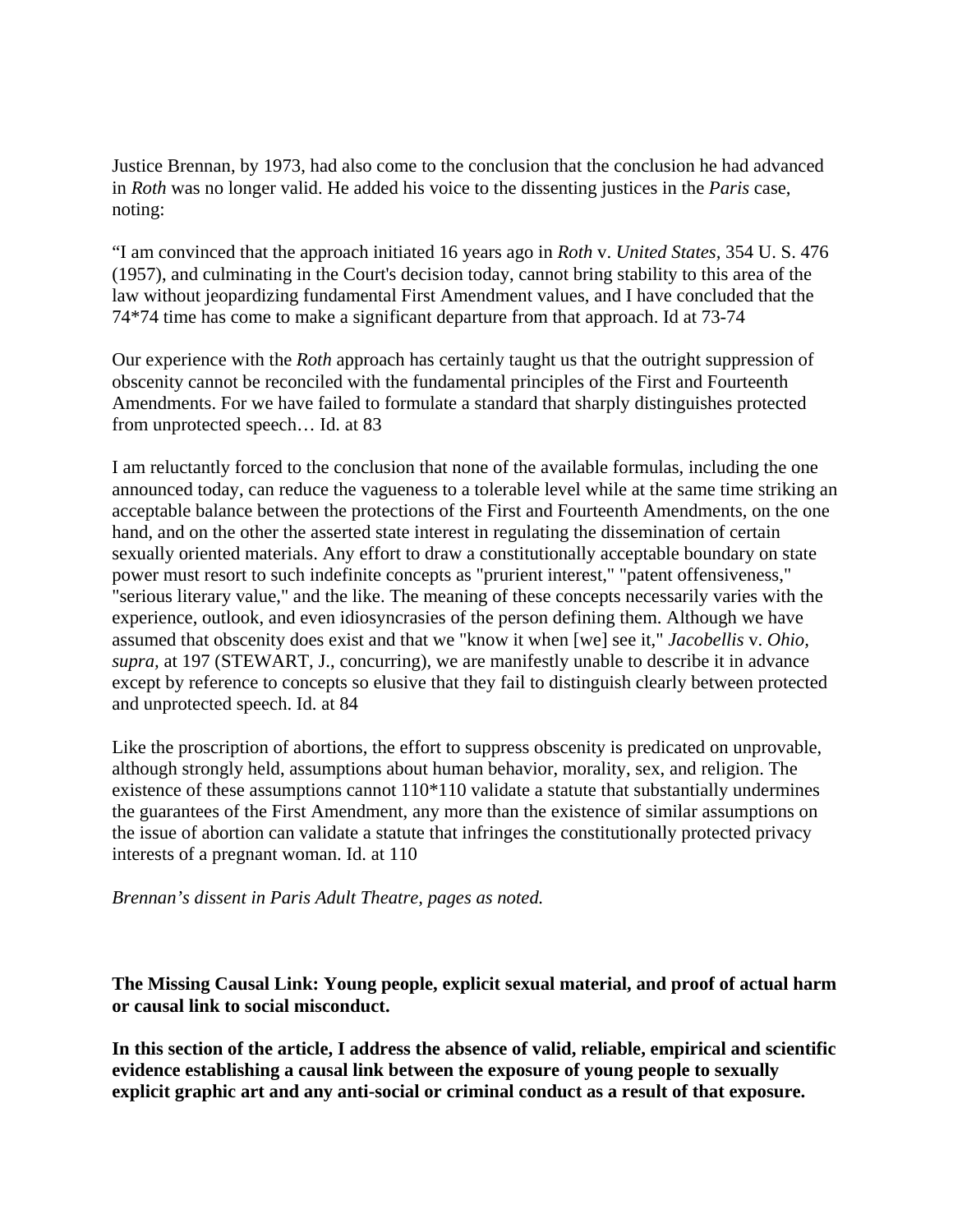**Two primary sources are quoted from, each of which incorporates an extensive discussion of the relevant social science and legal literature and scholarship regarding this subject. These two sources are:** 

**Marjorie Heins extensive study of the subject, set forth in her book,** *Not In Front Of The Children: "Indecency", Censorship and the Innocence of Youth***, (2001) Hill and Wang, A division of Farrar, Straus and Giroux; and an extensive law review article by Professor Bret Boyce, entitled** *Obscenity and Community Standards,* **33 Yale J. Int'l Law 299 (2008).** 

## **My references to Marjorie Heins work have not yet been transcribed. What follows are quotes, with footnotes incorporated into breaks in the text, from Prof. Boyce's article:**

"Stephen's argument that society may punish immorality merely to gratify its hatred and to denounce immorality is, according to Hart, "uncomfortably close to human sacrifice as an expression of religious worship." If society wishes to denounce actions that do not cause harm but are nonetheless regarded as immoral, then "a solemn public statement of disapproval," rather than the infliction of suffering, would seem the mostappropriate course."

Id.at 354 *citing* H.L.A. HART, LAW, LIBERTY, AND MORALITY 4-5 (1963), at 66.

"In recent years Harry Clor has presented perhaps the most comprehensive defense of the legal enforcement of public morality with regard to obscenity. Clor is remarkably vague, as we have seen, as to how public morality is to be ascertained and how its enforcement can be justified in a democratic and pluralistic society.408 But he does offer a normative theory as to why pornography should be regarded as immoral and therefore subject to suppression. The essential problem with pornography, in Clor's view, is that it "obliterates the distinction between human and subhuman sexuality." It depicts "wholly loveless, affectionless sex"; "physical intimacies and reactions normally protected from public observation are placed conspicuously on display"; and it objectifies both women and men, portraying them as "*things* to be used for the gratification of the user."

## Id. at 355, *citing* HARRY M. CLOR, PUBLIC MORALITY AND LIBERAL SOCIETY: ESSAYS ON DECENCY, LAW, AND PORNOGRAPHY 13 (1996), at 187, 190-92.

"Clor's argument is less than fully convincing even on its own terms. Whatever else human beings are, they are also animals, and to depict human sexuality as an animal function is to portray an aspect of reality, even if it is not the whole reality. Even Clor admits that "objectification is an inescapable part of the story, even of the love story." It might be better if people were attracted to each other based purely on their spiritual qualities, and did not objectify one another based on their physical characteristics, but to expect or require this is perhaps too much to ask of most human beings. It could be argued that Clor objects to pornography not so much because it appeals to the subhuman element in our nature as because it fails to conform to a particular superhuman standard of morality."

Id at 355-56.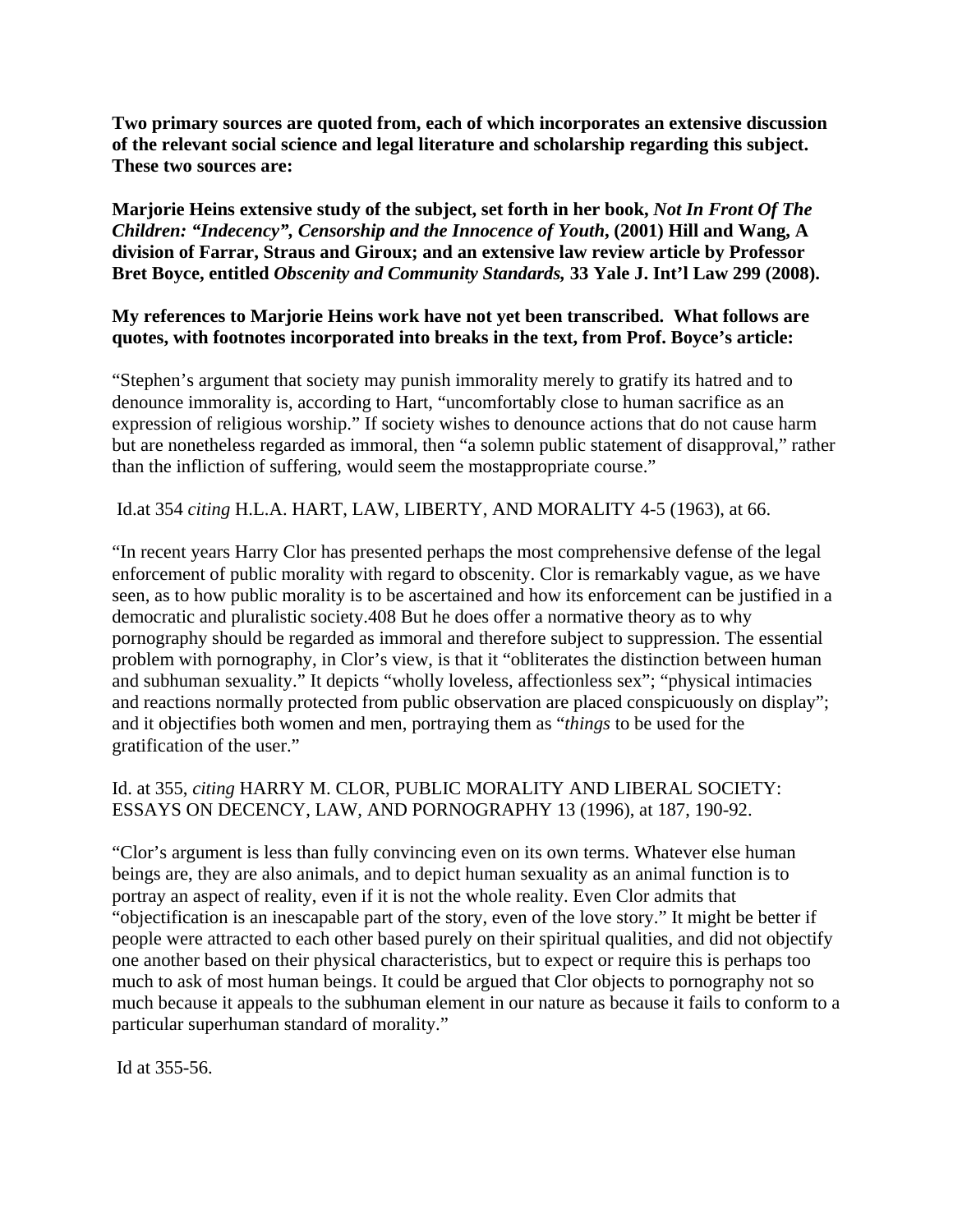"The notion that obscenity may be suppressed merely because it predisposes its audience to antisocial *attitudes* is problematic. Much expression, including political, religious, and literary expression, arguably promotes hierarchy, propagates negative stereotypes, and glorifies domination and even violence. It is not subject to suppression on those grounds, absent more specific harms. But it is often claimed that "degrading or dehumanizing" sexual depictions deserve special treatment because they predispose their audience to antisocial *acts*, and in particular because they increase the propensity of men to abuse women. There is a huge literature on this topic, which can only be briefly summarized here. But the short answer is that empirical support for such a claim is weak and inconclusive. The Report of the U.S. Commission on Obscenity and Pornography, issued in 1970, determined that "[o]n the basis of the available data . . . it is not possible to conclude that erotic material is a significant cause of sex crime." 470 The 1970 Commission therefore recommended that all statutes criminalizing the sale or distribution of sexual materials to consenting adults

#### **Footnotes from Prof. Boyce's article**

469. For a general discussion of these issues, in addition to the sources cited below, see JAMES WEINSTEIN, HATE SPEECH, PORNOGRAPHY, AND THE RADICAL ATTACK ON FREE SPEECH DOCTRINE 130-35, 191-217 (1999). 470. THE REPORT OF THE COMMISSION ON OBSCENITY AND PORNOGRAPHY 243 (1970).

be repealed.471 To refute this and other reports, President Reagan instructed his Attorney General Edwin Meese to appoint a new commission, which was dominated by opponents of pornography and charged with finding more effective ways to curb pornography.472 As expected, the Meese Commission duly contradicted the earlier report and found that a causal connection between sexually violent pornography and crime did in fact exist (there was no similar claim for nonviolent pornography). 473 But the claimed effect appeared to depend on the degree of violence of the material, not the degree of sexual explicitness, "[o]nce a threshold is passed at which sex and violence are plainly linked."474 The Commission stated that "it is unclear whether sexually violent material makes a substantially greater causal contribution to sexual violence itself than material containing violence alone."475 Indeed, it concluded that "the so-called 'slasher' films, which depict a great deal of violence connected with an undeniably sexual theme but less sexual explicitness than materials that are truly pornographic, are likely to produce the consequences discussed here to a greater extent than most of the materials available in 'adults only' pornographic outlets." 476 In other words, the Commission found a greater causal link to violence from nonpornographic violent material than from pornographic material. The principal empirical studies on which the Meese Commission and others who have reached similar conclusions have relied consist of laboratory experiments in which subjects were exposed to violent pornography and then questioned regarding their attitudes. Although some such studies found that exposure of men to such material led to some temporary increase in negative attitudes toward women, they do not support the claim of a causal connection to violence.477 Indeed, several of the most prominent researchers on whose work the Commission relied repudiated its claim of a causal connection.478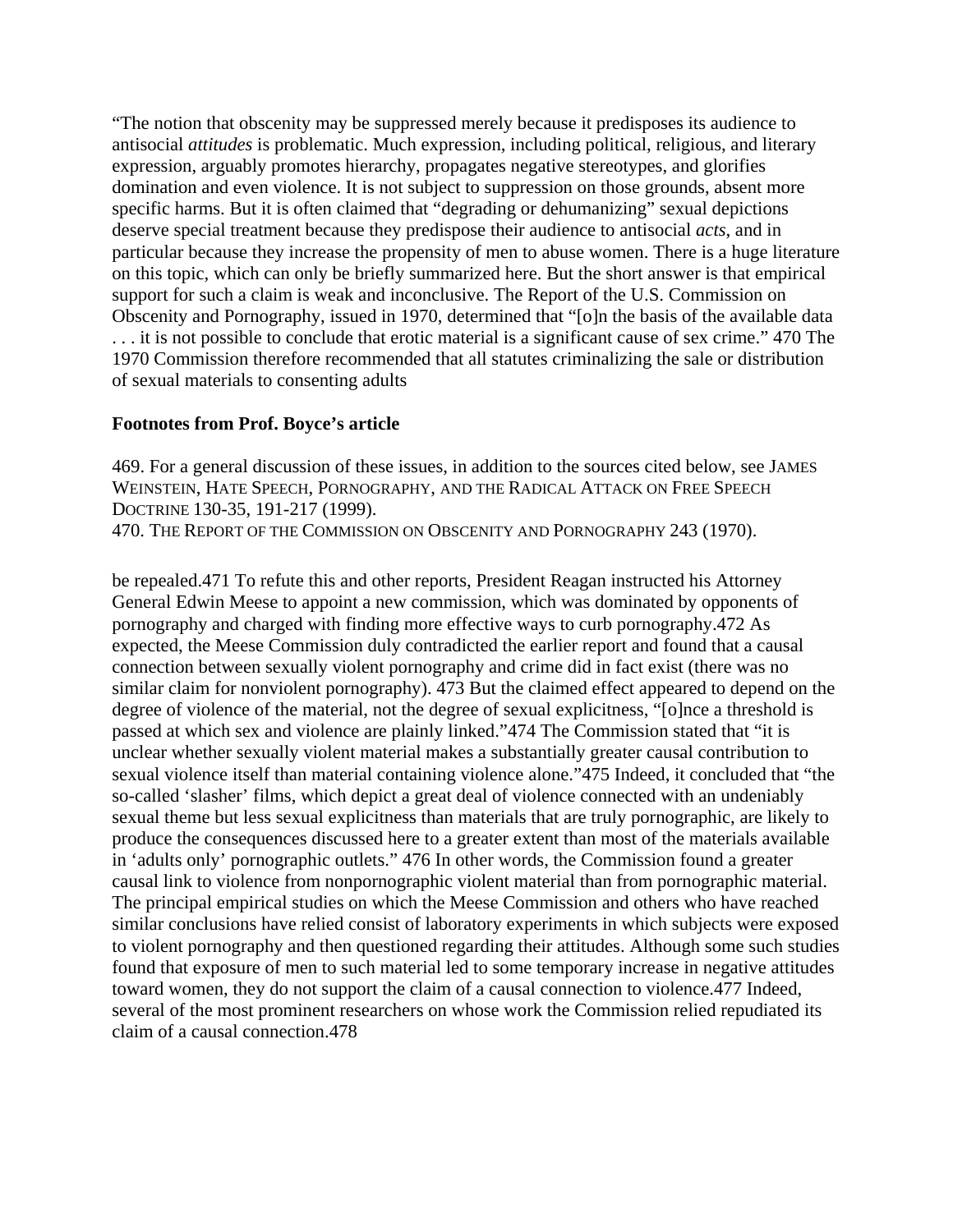And significantly, such studies showed that men exposed to both misogynistic and feminist materials had more positive and less discriminatory attitudes than men exposed to feminist materials alone, providing some empirical

### **Footnotes from Prof. Boyce's article**

#### 471. *Id.* at 51.

472. *See* BARRY W. LYNN, POLLUTING THE CENSORSHIP DEBATE: A SUMMARY AND CRITIQUE OF THE FINAL REPORT OF THE ATTORNEY GENERAL'S COMMISSION ON PORNOGRAPHY 5-6, 14 (1986).

473. *See* 1 MEESE COMMISSION REPORT, *supra* note 251, at 326 ("[T]he available evidence strongly supports the hypothesis that substantial exposure to sexually violent materials . . . bears a causal relationship to antisocial acts of sexual violence and, for some subgroups, possibly to unlawful acts of sexual violence."). The Report characterized this conclusion as "unanimous," but at least two members of the Commission subsequently denied that the social science research has proven a causal link between exposure to pornography and the commission of sexual crimes**.**  *See* STROSSEN, *supra* note 29, at 252. As for nonviolent pornography, which constitutes the vast bulk of commercially available material, some studies have shown that it "actually *reduces*  aggression in laboratory settings." Nadine Strossen, *A Feminist Critique of "The" Feminist Critique of Pornography*, 79 VA. L. REV. 1099, 1182 (1993).

474. 1 MEESE COMMISSION REPORT, *supra* note 251, at 328.

475. *Id.* at 328.

476. *Id.* at 329.

477. *See* STROSSEN, *supra* note 29, at 252.

478. *See* Daniel Linz, Steven D. Penrod & Edward Donnerstein, *The Attorney General's Commission on Pornography: The Gap Between "Findings" and Facts*, 4 AM. B. FOUND. RES. J. 713,723 (1987).

confirmation, as Nadine Strossen has argued, for the view that the best remedy for negative speech is refutation, not suppression.479

It is very difficult to translate laboratory findings to the real world. As Gore Vidal once said, the only thing pornography is known to cause directly is the "solitary act of masturbation."480 Only a fraction of available sexually explicit material depicts violence.481 Arguably, even violent pornography may provide a harmless outlet for those who might otherwise engage in actual sexual violence.482 Surveys in which men were asked to report their own consumption of pornography as well as their level of sexual aggression, found a significant correlation in only "0.84% of the population as a whole."483 In short, the experimental and survey evidence for the claim that pornography causes violence is exceedingly weak. Longitudinal and comparative studies utilizing crime statistics furnish even less support for that claim. In Northern Europe and the United States, when restrictions on sexual material were liberalized, rape rates either remained constant or increased more slowly than the overall rate of violent crime; the rates of other sexual offenses actually decreased.484 Rape rates have historically been much lower in Japan than in the United States although violent pornography is much more prevalent there.485 A study of the United States found that gender equality was highest in those states where